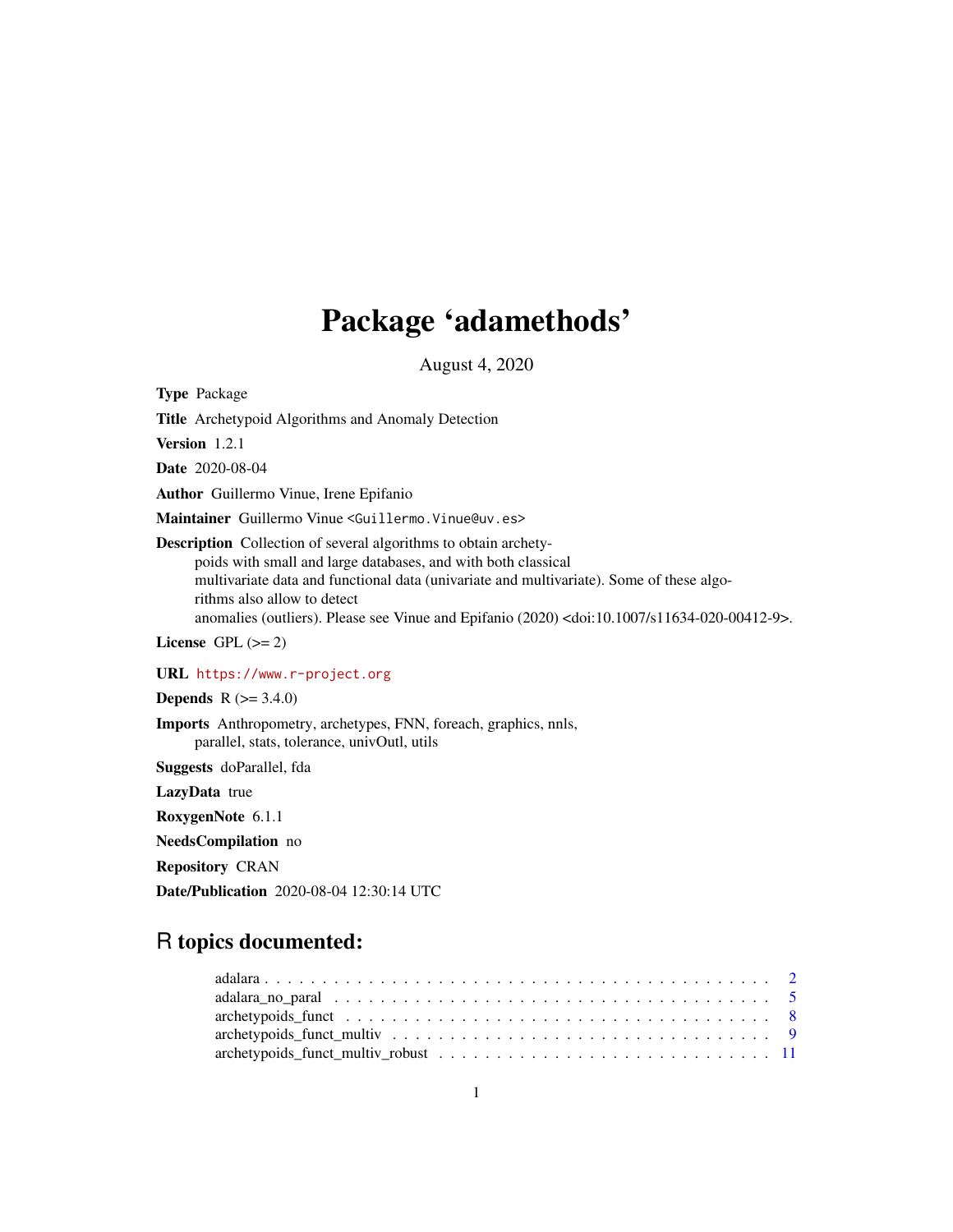<span id="page-1-0"></span>

| 17 |
|----|
| 18 |
| 20 |
|    |
|    |
|    |
| 27 |
| 28 |
| 31 |
| 33 |
| 35 |
| 37 |
| 38 |
| 39 |
| 42 |
| 45 |
| 46 |
| 47 |
| 48 |
| 49 |
| 50 |
| 51 |
| 52 |
| 53 |
| 54 |
| 54 |
| 55 |
| 56 |
| 57 |
| 59 |
| 61 |
| 63 |
| 64 |
|    |

#### **Index** [66](#page-65-0)

<span id="page-1-1"></span>adalara *Multivariate parallel archetypoid algorithm for large applications (ADALARA)*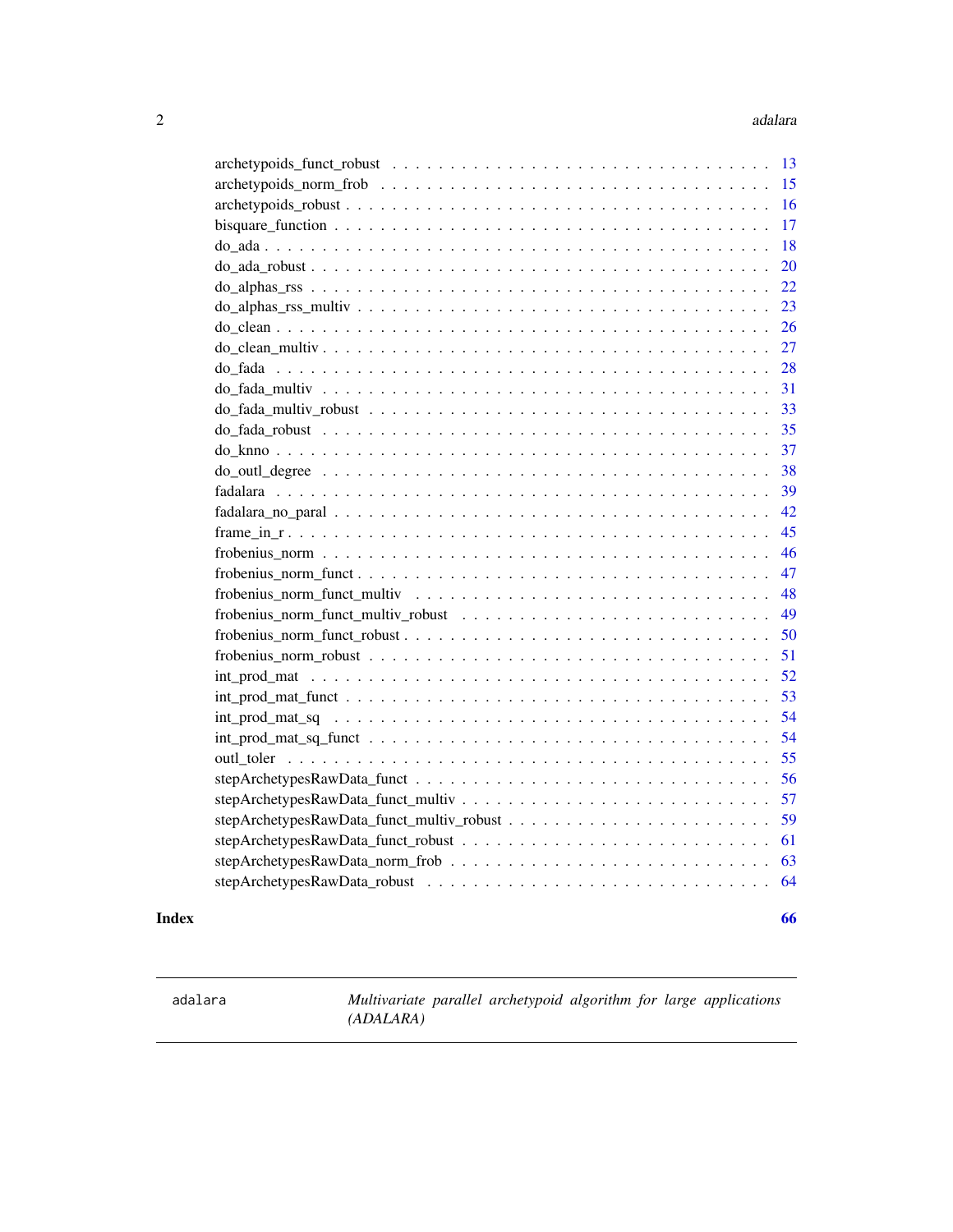#### adalara 30 km ambao amin'ny fivondronan-kaominin'i North Communication ao amin'ny fivondronan-kaominin'i North Communication amin'ny fivondronan-kaominin'i North Communication ao amin'ny fivondronan-kaominin'i North Commun

# Description

The ADALARA algorithm is based on the CLARA clustering algorithm. This is the parallel version of the algorithm to try to get faster results. It allows to detect anomalies (outliers). There are two different methods to detect them: the adjusted boxplot (default and most reliable option) and tolerance intervals. If needed, tolerance intervals allow to define a degree of outlierness.

# Usage

```
adalara(data, N, m, numArchoid, numRep, huge, prob, type_alg = "ada",
       compare = FALSE, vect\_tol = c(0.95, 0.9, 0.85), alpha = 0.05,
       outl_degree = c("outl_strong", "outl_semi_strong", "outl_moderate"),
       method = "adjbox", frame)
```
# Arguments

| data        | Data matrix. Each row corresponds to an observation and each column corre-<br>sponds to a variable. All variables are numeric. The data must have row names<br>so that the algorithm can identify the archetypoids in every sample.                                                                                                             |
|-------------|-------------------------------------------------------------------------------------------------------------------------------------------------------------------------------------------------------------------------------------------------------------------------------------------------------------------------------------------------|
| N           | Number of samples.                                                                                                                                                                                                                                                                                                                              |
| m           | Sample size of each sample.                                                                                                                                                                                                                                                                                                                     |
| numArchoid  | Number of archetypes/archetypoids.                                                                                                                                                                                                                                                                                                              |
| numRep      | For each numArchoid, run the archetype algorithm numRep times.                                                                                                                                                                                                                                                                                  |
| huge        | Penalization added to solve the convex least squares problems.                                                                                                                                                                                                                                                                                  |
| prob        | Probability with values in $[0,1]$ .                                                                                                                                                                                                                                                                                                            |
| type_alg    | String. Options are 'ada' for the non-robust adalara algorithm and 'ada_rob' for<br>the robust adalara algorithm.                                                                                                                                                                                                                               |
| compare     | Boolean argument to compute the robust residual sum of squares if type_alg =<br>"ada" and the non-robust if type_alg = "ada_rob".                                                                                                                                                                                                               |
| vect_tol    | Vector with the tolerance values. Default c(0.95, 0.9, 0.85). Needed if method='toler'.                                                                                                                                                                                                                                                         |
| alpha       | Significance level. Default 0.05. Needed if method='toler'.                                                                                                                                                                                                                                                                                     |
| outl_degree | Type of outlier to identify the degree of outlierness. Default c("outl_strong",<br>"outl_semi_strong", "outl_moderate"). Needed if method='toler'.                                                                                                                                                                                              |
| method      | Method to compute the outliers. Options allowed are 'adjbox' for using adjusted<br>boxplots for skewed distributions, and 'toler' for using tolerance intervals.                                                                                                                                                                                |
| frame       | Boolean value to indicate whether the frame is computed (Mair et al., 2017) or<br>not. The frame is made up of a subset of extreme points, so the archetypoids<br>are only computed on the frame. Low frame densities are obtained when only<br>small portions of the data were extreme. However, high frame densities reduce<br>this speed-up. |

## Value

A list with the following elements:

- cases Optimal vector of archetypoids.
- rss Optimal residual sum of squares.
- outliers: Outliers.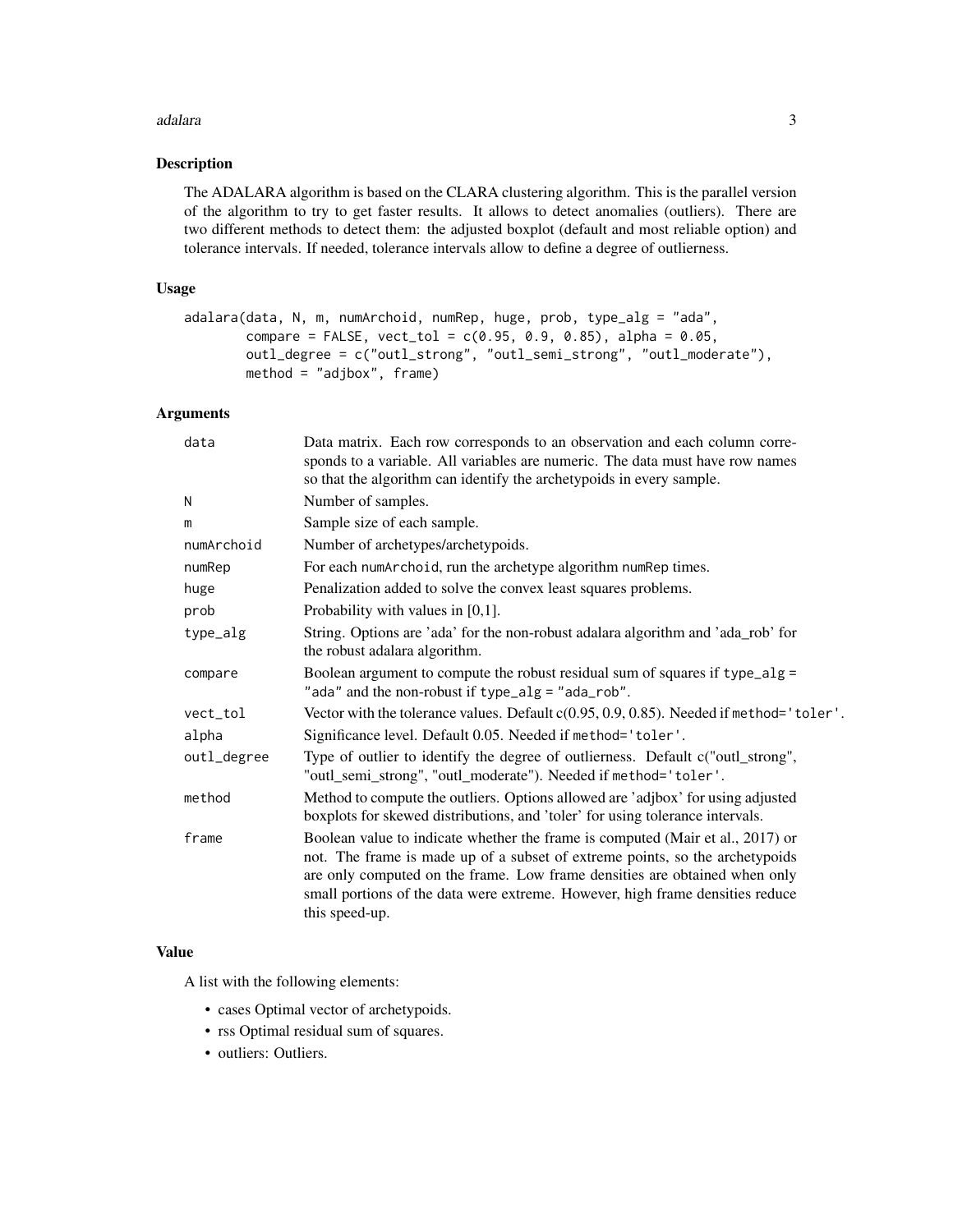## <span id="page-3-0"></span>Author(s)

Guillermo Vinue, Irene Epifanio

#### References

Eugster, M.J.A. and Leisch, F., From Spider-Man to Hero - Archetypal Analysis in R, 2009. *Journal of Statistical Software* 30(8), 1-23, <https://doi.org/10.18637/jss.v030.i08>

Hubert, M. and Vandervieren, E., An adjusted boxplot for skewed distributions, 2008. *Computational Statistics and Data Analysis* 52(12), 5186-5201, [https://doi.org/10.1016/j.csda.](https://doi.org/10.1016/j.csda.2007.11.008) [2007.11.008](https://doi.org/10.1016/j.csda.2007.11.008)

Kaufman, L. and Rousseeuw, P.J., Clustering Large Data Sets, 1986. *Pattern Recognition in Practice*, 425-437.

Mair, S., Boubekki, A. and Brefeld, U., Frame-based Data Factorizations, 2017. Proceedings of the 34th International Conference on Machine Learning, Sydney, Australia, 1-9.

Moliner, J. and Epifanio, I., Robust multivariate and functional archetypal analysis with application to financial time series analysis, 2019. *Physica A: Statistical Mechanics and its Applications* 519, 195-208. <https://doi.org/10.1016/j.physa.2018.12.036>

Vinue, G., Anthropometry: An R Package for Analysis of Anthropometric Data, 2017. *Journal of Statistical Software* 77(6), 1-39, <https://doi.org/10.18637/jss.v077.i06>

#### See Also

[do\\_ada](#page-17-1), [do\\_ada\\_robust](#page-19-1), [adalara\\_no\\_paral](#page-4-1)

```
## Not run:
library(Anthropometry)
library(doParallel)
# Prepare parallelization (including the seed for reproducibility):
no_cores <- detectCores() - 1
cl <- makeCluster(no_cores)
registerDoParallel(cl)
clusterSetRNGStream(cl, iseed = 1)
# Load data:
data(mtcars)
data <- mtcars
n <- nrow(data)
# Arguments for the archetype/archetypoid algorithm:
# Number of archetypoids:
k < -3numRep <- 2
huge <- 200
# Size of the random sample of observations:
m < -10
```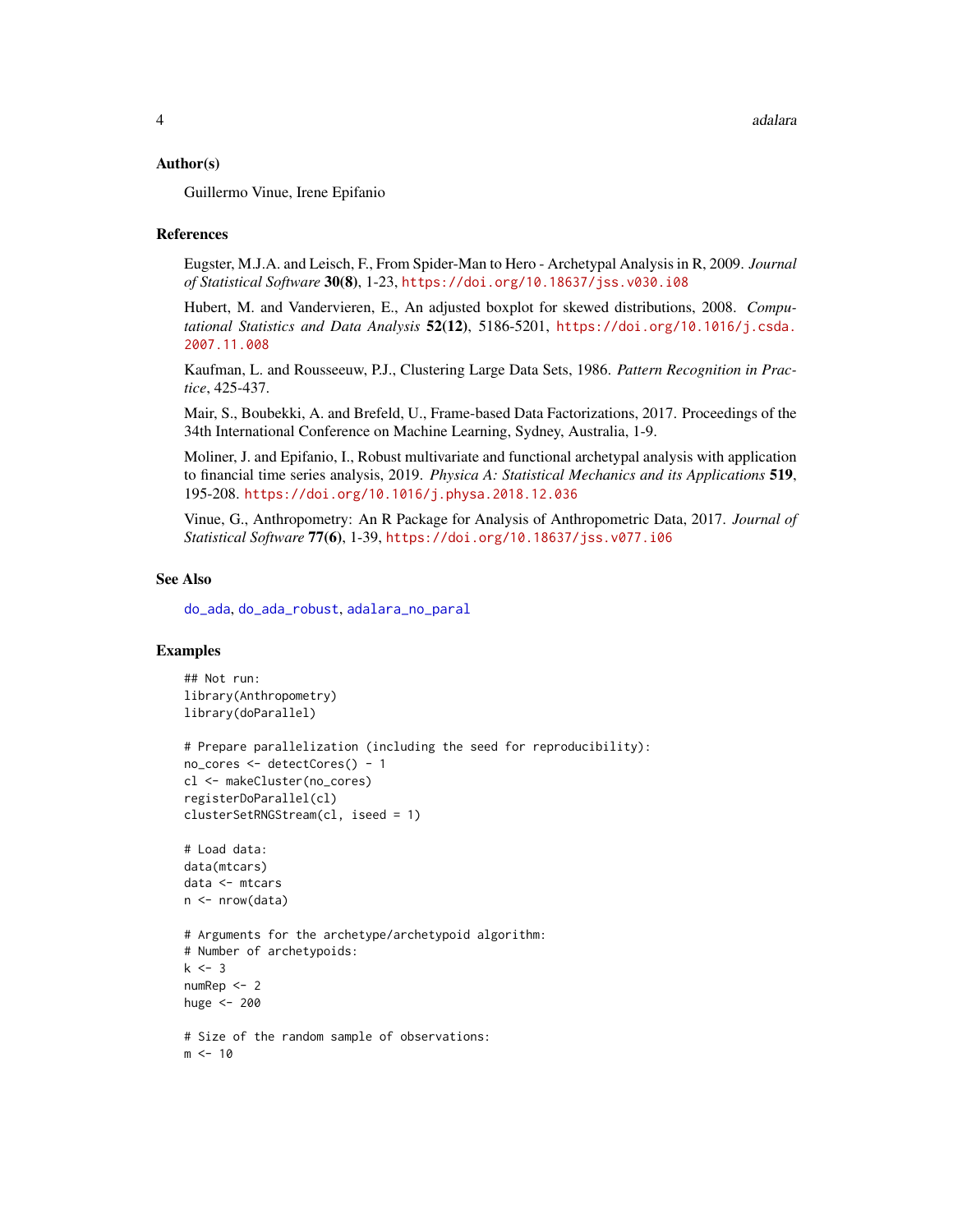```
# Number of samples:
N \leq f \text{loor}(1 + (n - m)/(m - k))N
prob \leq -0.75# ADALARA algorithm:
preproc <- preprocessing(data, stand = TRUE, percAccomm = 1)
data1 <- as.data.frame(preproc$data)
adalara_aux <- adalara(data1, N, m, k, numRep, huge, prob,
                      "ada_rob", FALSE, method = "adjbox", frame = FALSE)
#adalara_aux <- adalara(data1, N, m, k, numRep, huge, prob,
# "ada_rob", FALSE, vect_tol = c(0.95, 0.9, 0.85), alpha = 0.05,
# outl_degree = c("outl_strong", "outl_semi_strong", "outl_moderate"),
# method = "toler", frame = FALSE)
# Take the minimum RSS, which is in the second position of every sublist:
adalara <- adalara_aux[which.min(unlist(sapply(adalara_aux, function(x) x[2])))][[1]]
adalara
# End parallelization:
stopCluster(cl)
## End(Not run)
```
<span id="page-4-1"></span>adalara\_no\_paral *Multivariate non-parallel archetypoid algorithm for large applications (ADALARA)*

## Description

The ADALARA algorithm is based on the CLARA clustering algorithm. This is the non-parallel version of the algorithm. It allows to detect anomalies (outliers). There are two different methods to detect them: the adjusted boxplot (default and most reliable option) and tolerance intervals. If needed, tolerance intervals allow to define a degree of outlierness.

#### Usage

```
adalara_no_paral(data, seed, N, m, numArchoid, numRep, huge, prob, type_alg = "ada",
                compare = FALSE, verbose = TRUE, vect_tol = c(0.95, 0.9, 0.85),
               alpha = 0.05, outl_degree = c("outl_strong", "outl_semi_strong",
                 "outl_moderate"), method = "adjbox", frame)
```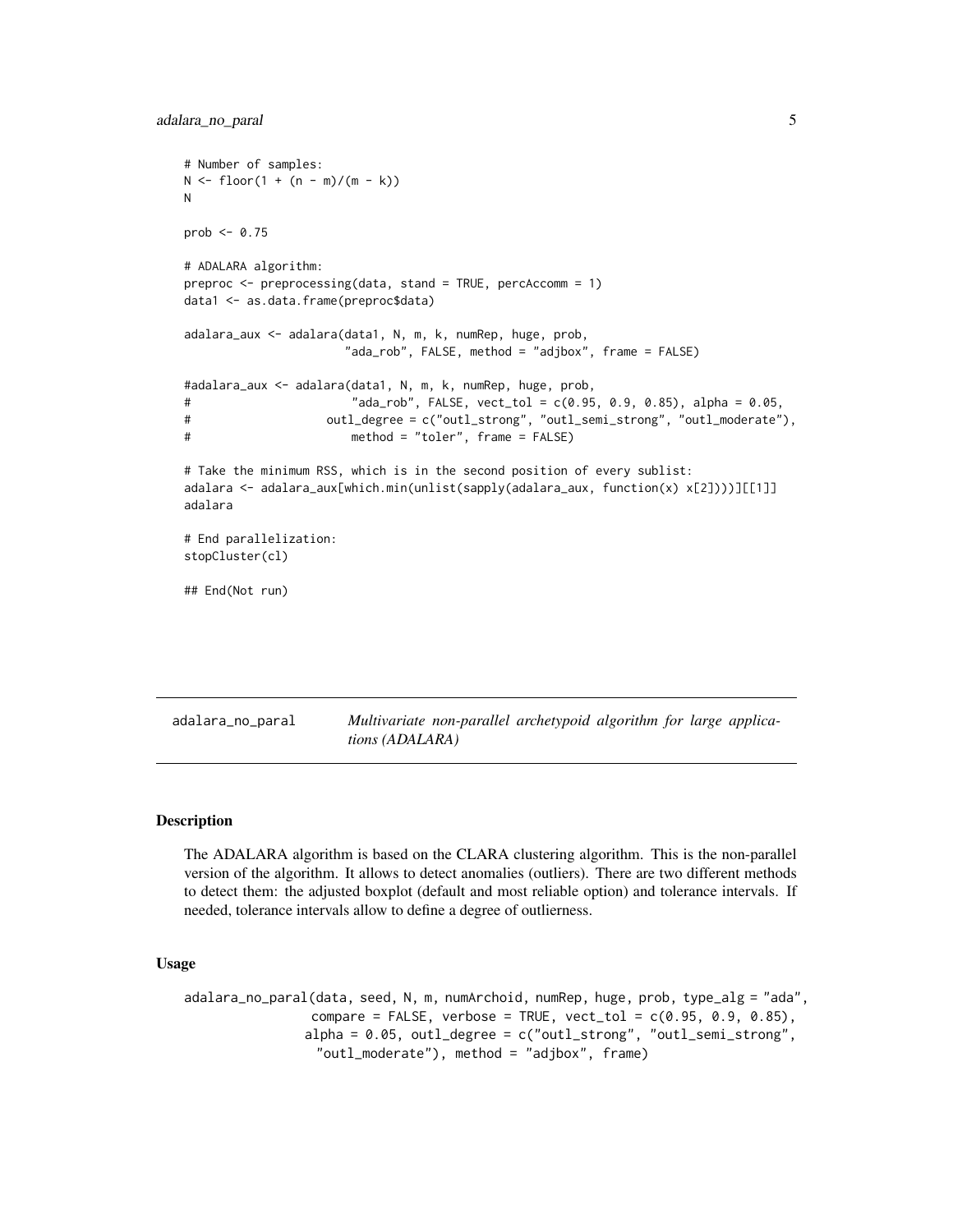# Arguments

| data        | Data matrix. Each row corresponds to an observation and each column corre-<br>sponds to a variable. All variables are numeric. The data must have row names<br>so that the algorithm can identify the archetypoids in every sample.                                                                                                             |
|-------------|-------------------------------------------------------------------------------------------------------------------------------------------------------------------------------------------------------------------------------------------------------------------------------------------------------------------------------------------------|
| seed        | Integer value to set the seed. This ensures reproducibility.                                                                                                                                                                                                                                                                                    |
| N           | Number of samples.                                                                                                                                                                                                                                                                                                                              |
| m           | Sample size of each sample.                                                                                                                                                                                                                                                                                                                     |
| numArchoid  | Number of archetypes/archetypoids.                                                                                                                                                                                                                                                                                                              |
| numRep      | For each numArchoid, run the archetype algorithm numRep times.                                                                                                                                                                                                                                                                                  |
| huge        | Penalization added to solve the convex least squares problems.                                                                                                                                                                                                                                                                                  |
| prob        | Probability with values in $[0,1]$ .                                                                                                                                                                                                                                                                                                            |
| type_alg    | String. Options are 'ada' for the non-robust adalara algorithm and 'ada_rob' for<br>the robust adalara algorithm.                                                                                                                                                                                                                               |
| compare     | Boolean argument to compute the robust residual sum of squares if type_alg =<br>"ada" and the non-robust if type_alg = "ada_rob".                                                                                                                                                                                                               |
| verbose     | Display progress? Default TRUE.                                                                                                                                                                                                                                                                                                                 |
| vect_tol    | Vector the tolerance values. Default c(0.95, 0.9, 0.85). Needed if method='toler'.                                                                                                                                                                                                                                                              |
| alpha       | Significance level. Default 0.05. Needed if method='toler'.                                                                                                                                                                                                                                                                                     |
| outl_degree | Type of outlier to identify the degree of outlierness. Default c("outl_strong",<br>"outl_semi_strong", "outl_moderate"). Needed if method='toler'.                                                                                                                                                                                              |
| method      | Method to compute the outliers. Options allowed are 'adjbox' for using adjusted<br>boxplots for skewed distributions, and 'toler' for using tolerance intervals.                                                                                                                                                                                |
| frame       | Boolean value to indicate whether the frame is computed (Mair et al., 2017) or<br>not. The frame is made up of a subset of extreme points, so the archetypoids<br>are only computed on the frame. Low frame densities are obtained when only<br>small portions of the data were extreme. However, high frame densities reduce<br>this speed-up. |

# Value

A list with the following elements:

- cases Optimal vector of archetypoids.
- rss Optimal residual sum of squares.
- outliers: Outliers.

# Author(s)

Guillermo Vinue, Irene Epifanio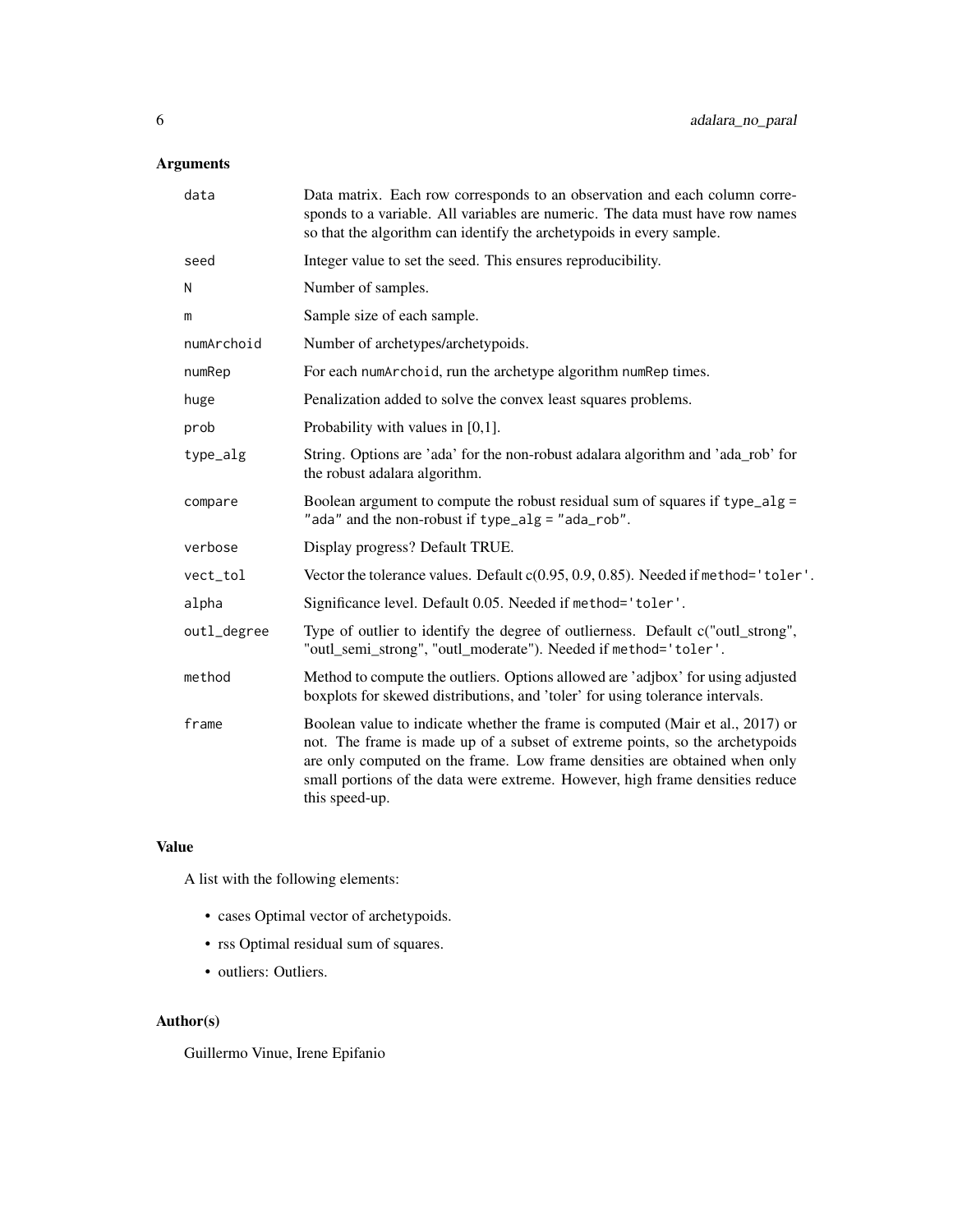#### <span id="page-6-0"></span>References

Eugster, M.J.A. and Leisch, F., From Spider-Man to Hero - Archetypal Analysis in R, 2009. *Journal of Statistical Software* 30(8), 1-23, <https://doi.org/10.18637/jss.v030.i08>

Hubert, M. and Vandervieren, E., An adjusted boxplot for skewed distributions, 2008. *Computational Statistics and Data Analysis* 52(12), 5186-5201, [https://doi.org/10.1016/j.csda.](https://doi.org/10.1016/j.csda.2007.11.008) [2007.11.008](https://doi.org/10.1016/j.csda.2007.11.008)

Kaufman, L. and Rousseeuw, P.J., Clustering Large Data Sets, 1986. *Pattern Recognition in Practice*, 425-437.

Mair, S., Boubekki, A. and Brefeld, U., Frame-based Data Factorizations, 2017. Proceedings of the 34th International Conference on Machine Learning, Sydney, Australia, 1-9.

Moliner, J. and Epifanio, I., Robust multivariate and functional archetypal analysis with application to financial time series analysis, 2019. *Physica A: Statistical Mechanics and its Applications* 519, 195-208. <https://doi.org/10.1016/j.physa.2018.12.036>

Vinue, G., Anthropometry: An R Package for Analysis of Anthropometric Data, 2017. *Journal of Statistical Software* 77(6), 1-39, <https://doi.org/10.18637/jss.v077.i06>

# See Also

[do\\_ada](#page-17-1), [do\\_ada\\_robust](#page-19-1), [adalara](#page-1-1)

```
## Not run:
library(Anthropometry)
# Load data:
data(mtcars)
data <- mtcars
n <- nrow(data)
# Arguments for the archetype/archetypoid algorithm:
# Number of archetypoids:
k < -3numRep <- 2
huge <-200# Size of the random sample of observations:
m < -10# Number of samples:
N \le floor(1 + (n - m)/(m - k))N
prob <- 0.75
# ADALARA algorithm:
preproc <- preprocessing(data, stand = TRUE, percAccomm = 1)
data1 <- as.data.frame(preproc$data)
res_adalara <- adalara_no_paral(data1, 1, N, m, k,
                                numRep, huge, prob, "ada_rob", FALSE, TRUE,
```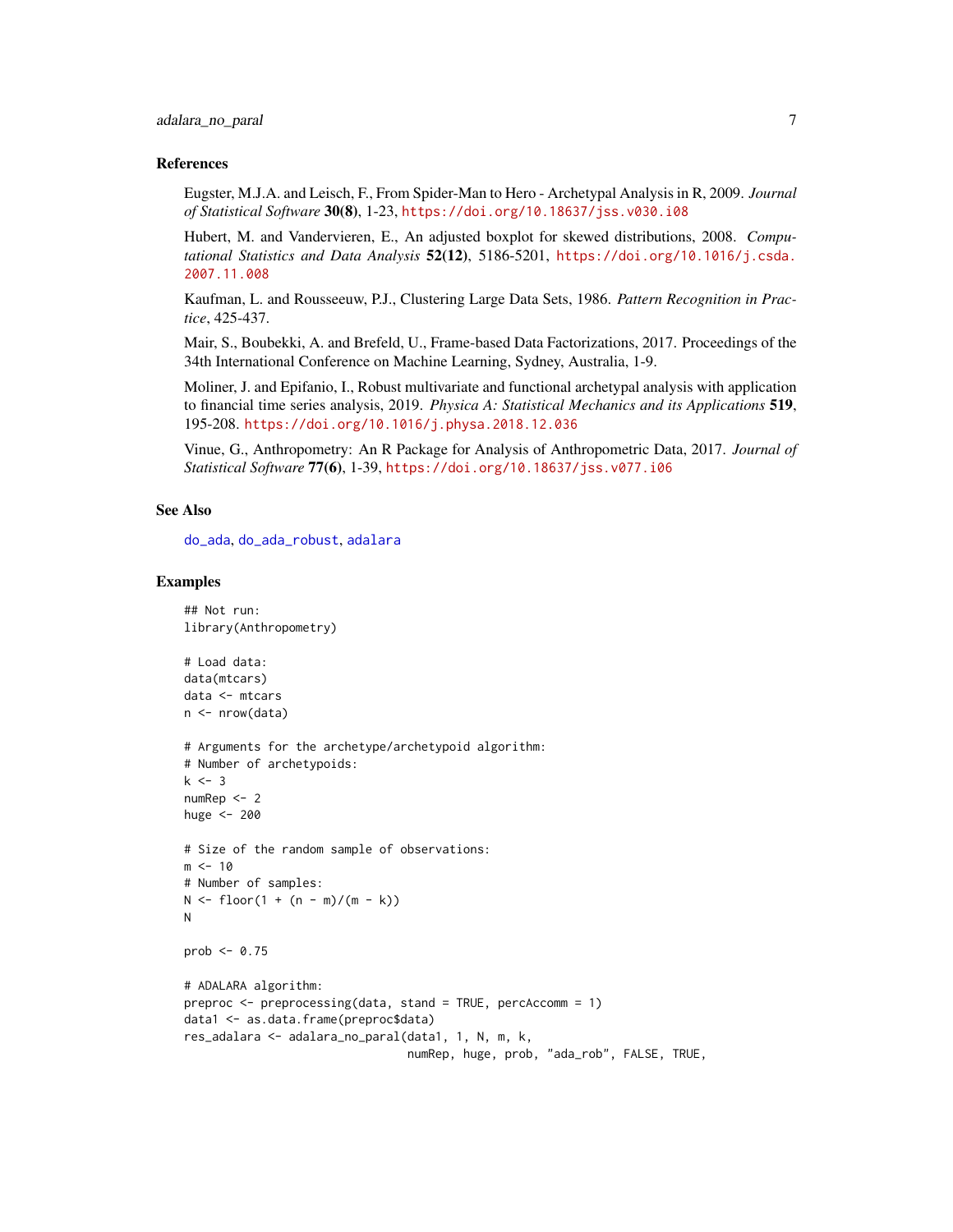```
method = "adjbox", frame = FALSE)
# Examine the results:
res_adalara
res_adalara1 <- adalara_no_paral(data1, 1, N, m, k,
                                numRep, huge, prob, "ada_rob", FALSE, TRUE,
                                vect_tol = c(0.95, 0.9, 0.85),
                         alpha = 0.05, outl_degree = c("outl_strong", "outl_semi_strong",
                                                               "outl_moderate"),
                                method = "toler", frame = FALSE)
res_adalara1
## End(Not run)
```
<span id="page-7-1"></span>archetypoids\_funct *Archetypoid algorithm with the functional Frobenius norm*

#### Description

Archetypoid algorithm with the functional Frobenius norm to be used with functional data.

# Usage

```
archetypoids_funct(numArchoid, data, huge = 200, ArchObj, PM)
```
# Arguments

| numArchoid | Number of archetypoids.                                                                                                        |
|------------|--------------------------------------------------------------------------------------------------------------------------------|
| data       | Data matrix. Each row corresponds to an observation and each column corre-<br>sponds to a variable. All variables are numeric. |
| huge       | Penalization added to solve the convex least squares problems.                                                                 |
| ArchObi    | The list object returned by the stepArchetypesRawData_funct function.                                                          |
| <b>PM</b>  | Penalty matrix obtained with eval penalty.                                                                                     |

## Value

A list with the following elements:

- cases: Final vector of archetypoids.
- rss: Residual sum of squares corresponding to the final vector of archetypoids.
- archet\_ini: Vector of initial archetypoids.
- alphas: Alpha coefficients for the final vector of archetypoids.
- resid: Matrix with the residuals.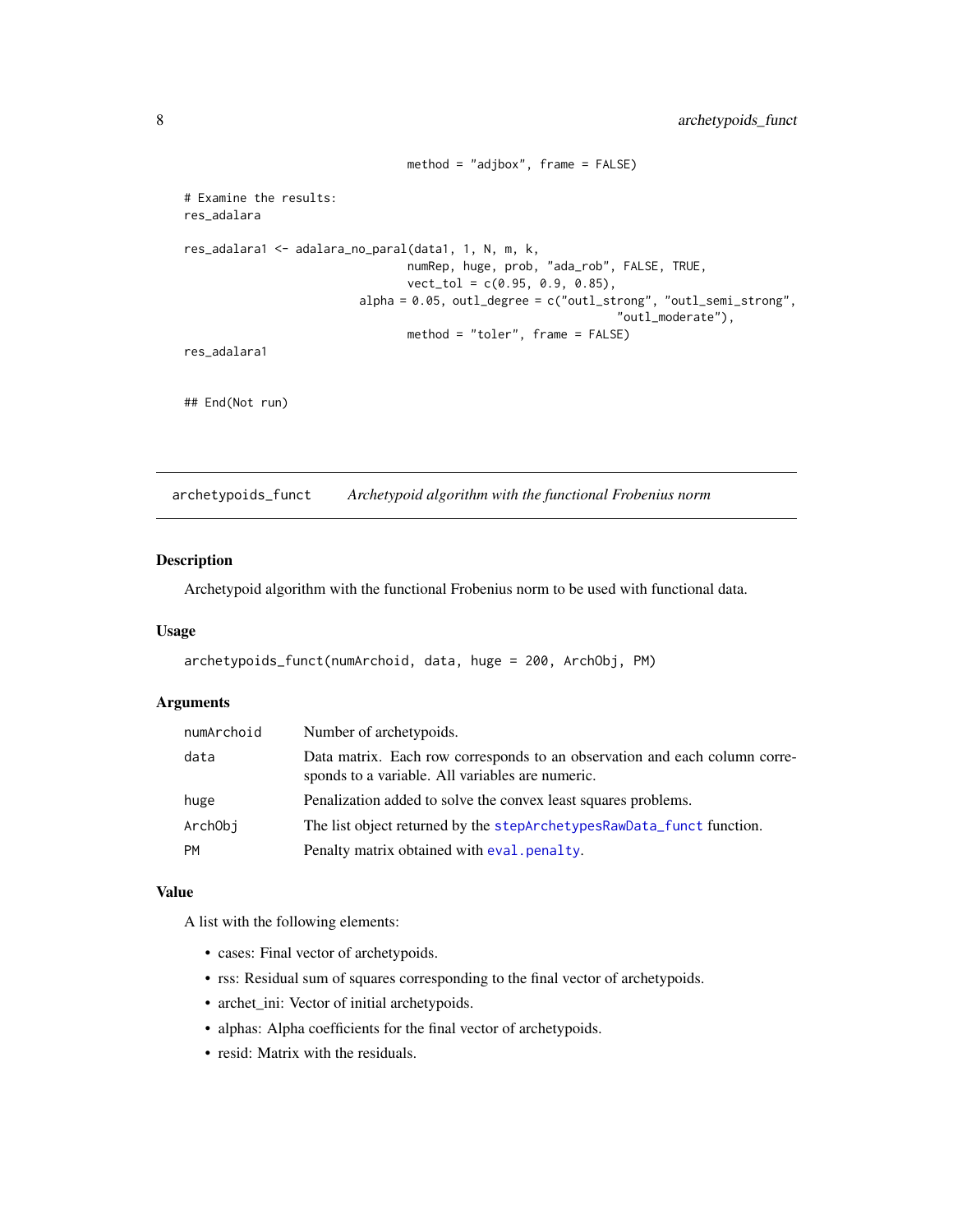## <span id="page-8-0"></span>Author(s)

Irene Epifanio

#### References

Epifanio, I., Functional archetype and archetypoid analysis, 2016. *Computational Statistics and Data Analysis* 104, 24-34, <https://doi.org/10.1016/j.csda.2016.06.007>

## See Also

[archetypoids](#page-0-0)

## Examples

```
## Not run:
library(fda)
?growth
str(growth)
hgtm <- t(growth$hgtm)
# Create basis:
basis_fd <- create.bspline.basis(c(1,ncol(hgtm)), 10)
PM <- eval.penalty(basis_fd)
# Make fd object:
temp_points <- 1:ncol(hgtm)
temp_fd <- Data2fd(argvals = temp_points, y = growth$hgtm, basisobj = basis_fd)
data_archs <- t(temp_fd$coefs)
lass <- stepArchetypesRawData_funct(data = data_archs, numArch = 3,
                                    numRep = 5, verbose = FALSE,
                                    saveHistory = FALSE, PM)
af <- archetypoids_funct(3, data_archs, huge = 200, ArchObj = lass, PM)
str(af)
## End(Not run)
```

```
archetypoids_funct_multiv
                        Archetypoid algorithm with the functional multivariate Frobenius
                        norm
```
## Description

Archetypoid algorithm with the functional multivariate Frobenius norm to be used with functional data.

## Usage

```
archetypoids_funct_multiv(numArchoid, data, huge = 200, ArchObj, PM)
```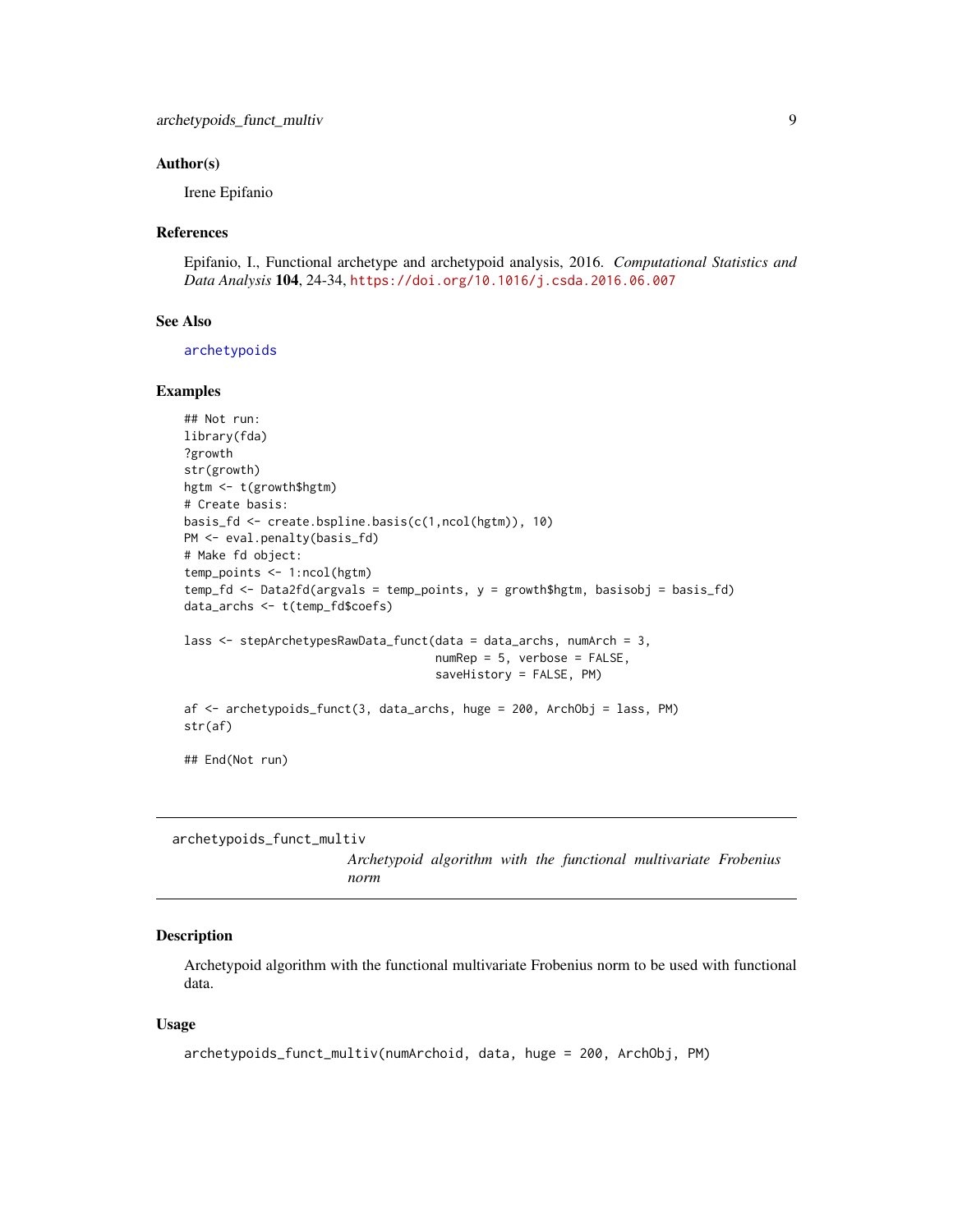## <span id="page-9-0"></span>**Arguments**

| numArchoid | Number of archetypoids.                                                                                                        |
|------------|--------------------------------------------------------------------------------------------------------------------------------|
| data       | Data matrix. Each row corresponds to an observation and each column corre-<br>sponds to a variable. All variables are numeric. |
| huge       | Penalization added to solve the convex least squares problems.                                                                 |
| ArchObj    | The list object returned by the stepArchetypesRawData_funct function.                                                          |
| <b>PM</b>  | Penalty matrix obtained with eval penalty.                                                                                     |

#### Value

A list with the following elements:

- cases: Final vector of archetypoids.
- rss: Residual sum of squares corresponding to the final vector of archetypoids.
- archet\_ini: Vector of initial archetypoids.
- alphas: Alpha coefficients for the final vector of archetypoids.
- resid: Matrix with the residuals.

# Author(s)

Irene Epifanio

# References

Epifanio, I., Functional archetype and archetypoid analysis, 2016. *Computational Statistics and Data Analysis* 104, 24-34, <https://doi.org/10.1016/j.csda.2016.06.007>

# See Also

[archetypoids](#page-0-0)

```
## Not run:
library(fda)
?growth
str(growth)
hgtm <- growth$hgtm
hgtf <- growth$hgtf[,1:39]
# Create array:
nvars <- 2
data.array \leq array(0, dim = c(dim(hgtm), nvars))
data.array[,,1] <- as.matrix(hgtm)
```

```
data.array[,,2] <- as.matrix(hgtf)
rownames(data.array) <- 1:nrow(hgtm)
colnames(data.array) <- colnames(hgtm)
str(data.array)
```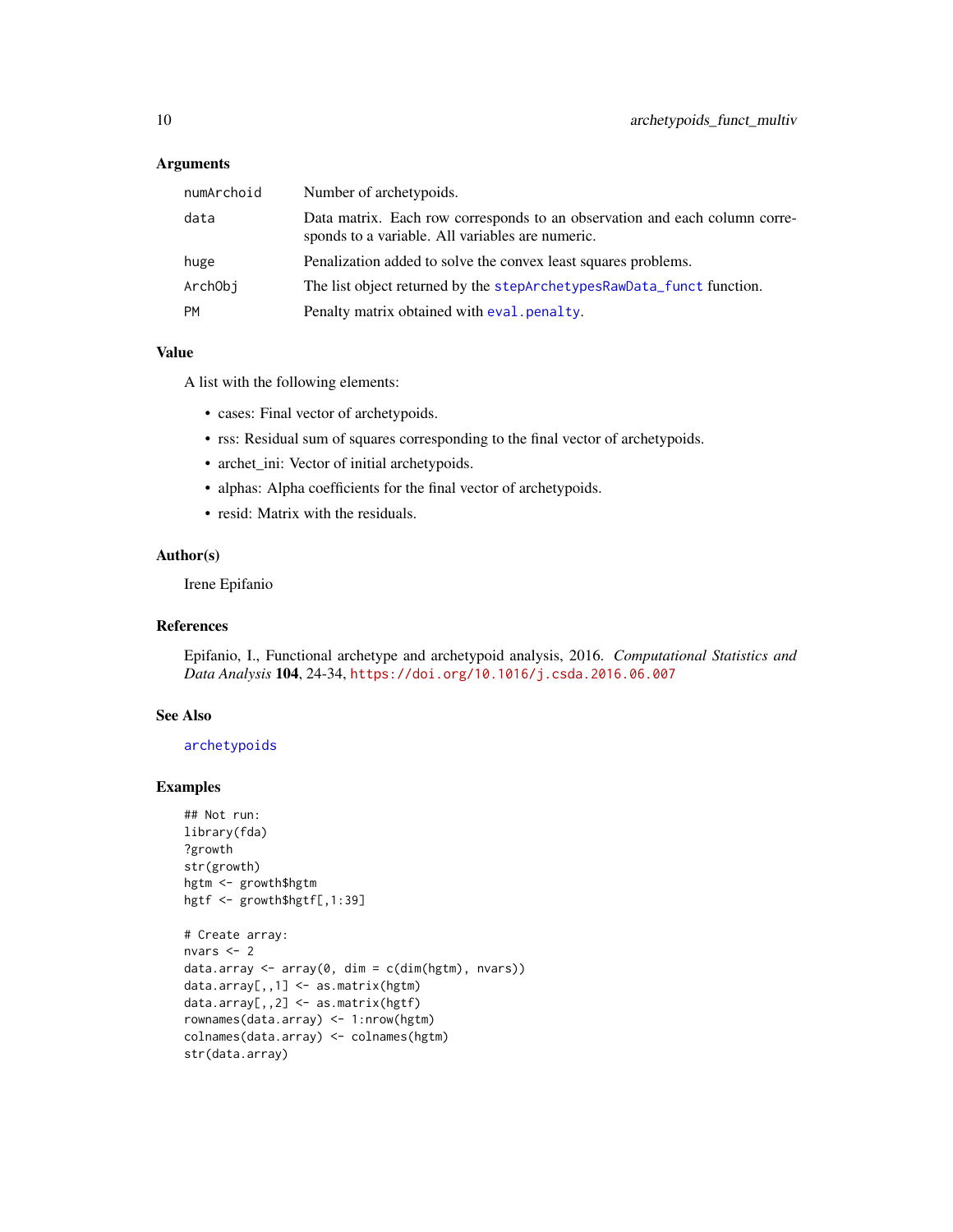```
# Create basis:
nbasis <- 10
basis_fd <- create.bspline.basis(c(1,nrow(hgtm)), nbasis)
PM <- eval.penalty(basis_fd)
# Make fd object:
temp_points <- 1:nrow(hgtm)
temp_fd <- Data2fd(argvals = temp_points, y = data.array, basisobj = basis_fd)
X \leftarrow \text{array}(\emptyset, \text{dim} = \text{c}(\text{dim}(t(\text{temp}_f \text{d}\text{%coeffs}[0,1])), nvars))
X[,,1] <- t(temp_fd$coef[,,1])
X[,,2] <- t(temp_fd$coef[,,2])
# Standardize the variables:
Xs < - XXs[,,1] <- scale(X[,,1])Xs[,,2] <- scale(X[,,2])
lass <- stepArchetypesRawData_funct_multiv(data = Xs, numArch = 3,
                                                numRep = 5, verbose = FALSE,
                                                saveHistory = FALSE, PM)
afm <- archetypoids_funct_multiv(3, Xs, huge = 200, ArchObj = lass, PM)
str(afm)
## End(Not run)
```
<span id="page-10-1"></span>archetypoids\_funct\_multiv\_robust

*Archetypoid algorithm with the functional multivariate robust Frobenius norm*

# Description

Archetypoid algorithm with the functional multivariate robust Frobenius norm to be used with functional data.

# Usage

```
archetypoids_funct_multiv_robust(numArchoid, data, huge = 200, ArchObj, PM, prob)
```
# Arguments

| numArchoid | Number of archetypoids.                                                                                                        |
|------------|--------------------------------------------------------------------------------------------------------------------------------|
| data       | Data matrix. Each row corresponds to an observation and each column corre-<br>sponds to a variable. All variables are numeric. |
| huge       | Penalization added to solve the convex least squares problems.                                                                 |
| ArchObi    | The list object returned by the stepArchetypesRawData_funct function.                                                          |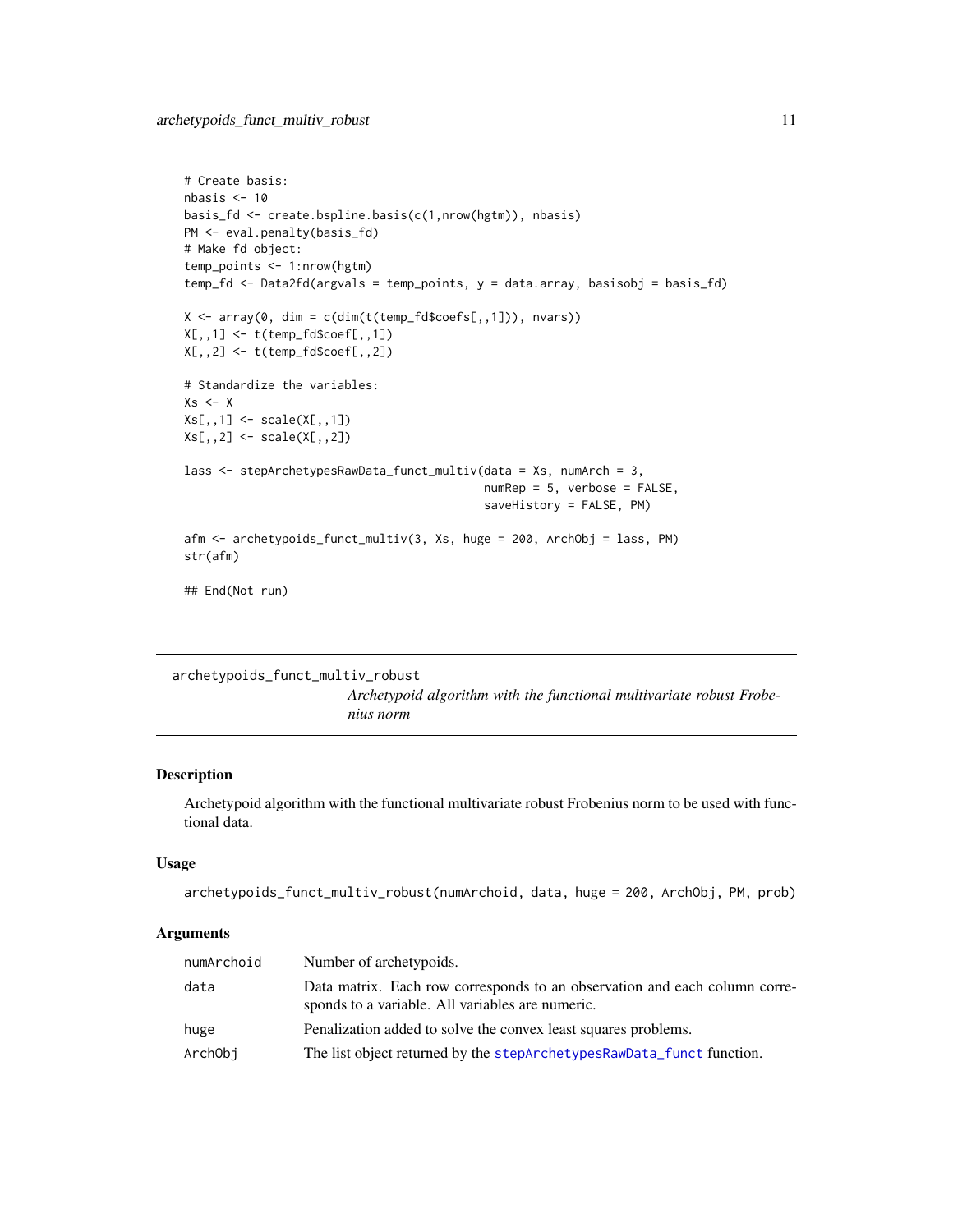<span id="page-11-0"></span>

| <b>PM</b> | Penalty matrix obtained with eval penalty. |
|-----------|--------------------------------------------|
| prob      | Probability with values in $[0,1]$ .       |

## Value

A list with the following elements:

- cases: Final vector of archetypoids.
- rss: Residual sum of squares corresponding to the final vector of archetypoids.
- archet\_ini: Vector of initial archetypoids.
- alphas: Alpha coefficients for the final vector of archetypoids.
- resid: Matrix with the residuals.

## Author(s)

Irene Epifanio

# References

Moliner, J. and Epifanio, I., Robust multivariate and functional archetypal analysis with application to financial time series analysis, 2019. *Physica A: Statistical Mechanics and its Applications* 519, 195-208. <https://doi.org/10.1016/j.physa.2018.12.036>

## See Also

[archetypoids](#page-0-0)

```
## Not run:
library(fda)
?growth
str(growth)
hgtm <- growth$hgtm
hgtf <- growth$hgtf[,1:39]
# Create array:
nvars <- 2
data.array \leq array(0, dim = c(dim(hgtm), nvars))
data.array[,, 1] \leq -as_matrix(hgtm)data.array[,,2] <- as.matrix(hgtf)
rownames(data.array) <- 1:nrow(hgtm)
colnames(data.array) <- colnames(hgtm)
str(data.array)
# Create basis:
nbasis < -10basis_fd <- create.bspline.basis(c(1,nrow(hgtm)), nbasis)
PM <- eval.penalty(basis_fd)
# Make fd object:
```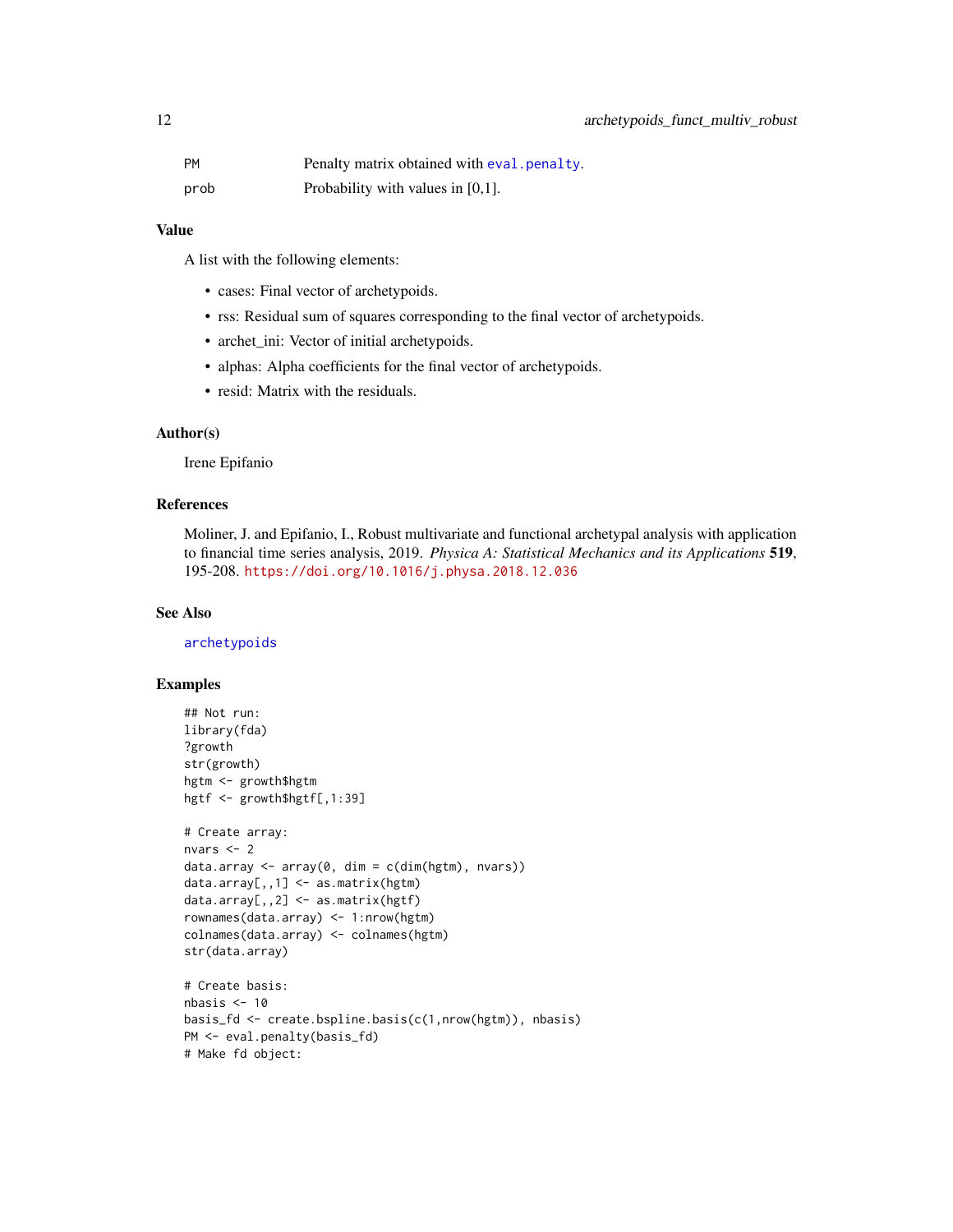```
temp_points <- 1:nrow(hgtm)
temp_fd <- Data2fd(argvals = temp_points, y = data.array, basisobj = basis_fd)
X \leq \arctan(\theta, \text{dim} = \text{cdim}(t(\text{temp_fd}\$coeffs[, 1])), nvars))
X[,, 1] <- t(temp_fd$coef[,,1])
X[,,2] <- t(temp_fd$coef[,,2])
# Standardize the variables:
Xs < -XXs[,, 1] <- scale(X[,,1])
Xs[,,2] <- scale(X[,,2])
lass <- stepArchetypesRawData_funct_multiv_robust(data = Xs, numArch = 3,
                                                     numRep = 5, verbose = FALSE,
                                                     saveHistory = FALSE, PM, prob = 0.8,nbasis, nvars)
afmr <- archetypoids_funct_multiv_robust(3, Xs, huge = 200, ArchObj = lass, PM, 0.8)
str(afmr)
## End(Not run)
```
<span id="page-12-1"></span>archetypoids\_funct\_robust

*Archetypoid algorithm with the functional robust Frobenius norm*

# Description

Archetypoid algorithm with the functional robust Frobenius norm to be used with functional data.

## Usage

```
archetypoids_funct_robust(numArchoid, data, huge = 200, ArchObj, PM, prob)
```
## Arguments

| numArchoid | Number of archetypoids.                                                                                                        |
|------------|--------------------------------------------------------------------------------------------------------------------------------|
| data       | Data matrix. Each row corresponds to an observation and each column corre-<br>sponds to a variable. All variables are numeric. |
| huge       | Penalization added to solve the convex least squares problems.                                                                 |
| ArchObi    | The list object returned by the stepArchetypesRawData_funct_robust func-<br>tion.                                              |
| <b>PM</b>  | Penalty matrix obtained with eval penalty.                                                                                     |
| prob       | Probability with values in $[0,1]$ .                                                                                           |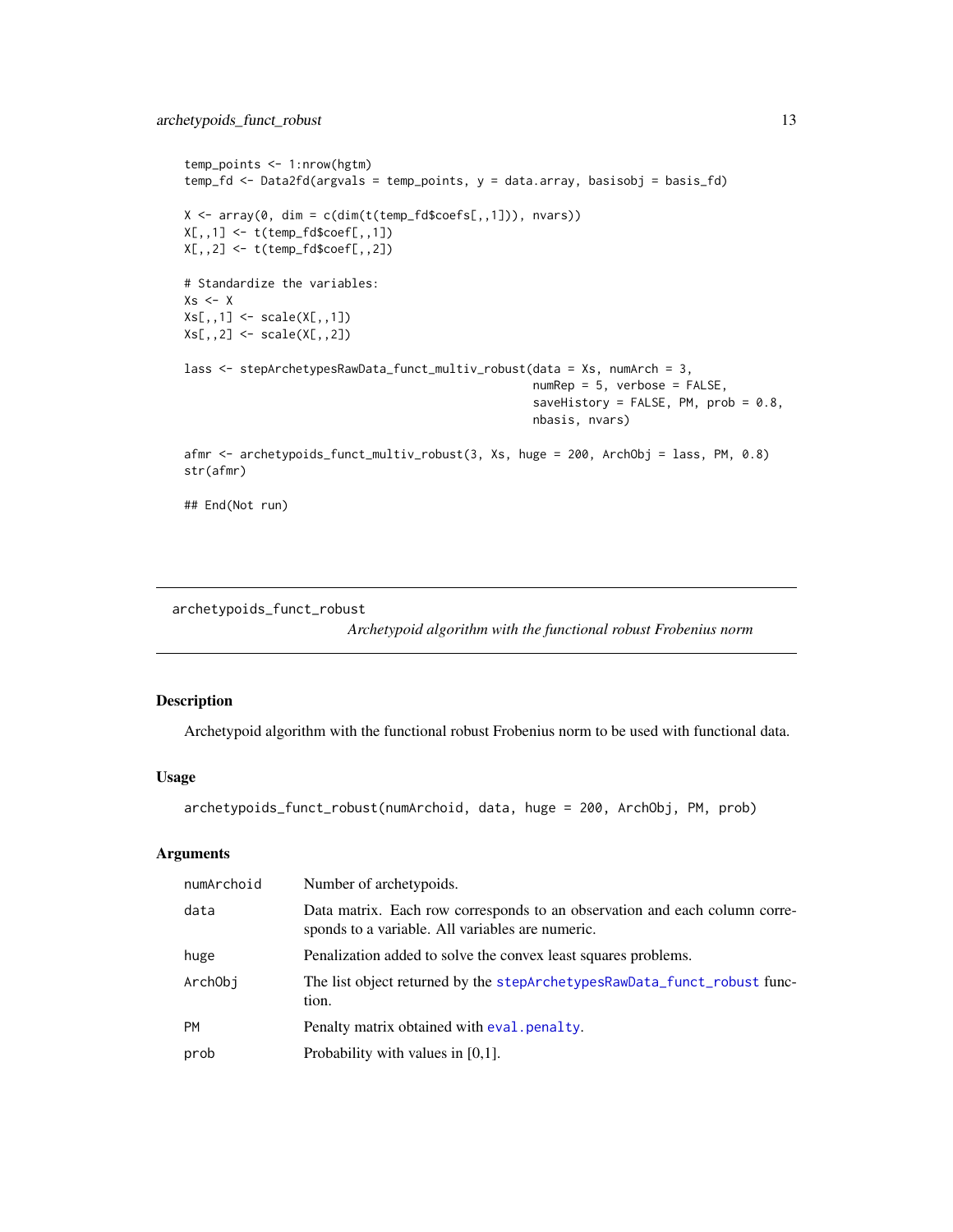# <span id="page-13-0"></span>Value

A list with the following elements:

- cases: Final vector of archetypoids.
- rss: Residual sum of squares corresponding to the final vector of archetypoids.
- archet\_ini: Vector of initial archetypoids.
- alphas: Alpha coefficients for the final vector of archetypoids.
- resid: Matrix with the residuals.

# Author(s)

Irene Epifanio

## References

Moliner, J. and Epifanio, I., Robust multivariate and functional archetypal analysis with application to financial time series analysis, 2019. *Physica A: Statistical Mechanics and its Applications* 519, 195-208. <https://doi.org/10.1016/j.physa.2018.12.036>

## See Also

[archetypoids](#page-0-0)

#### Examples

```
## Not run:
library(fda)
?growth
str(growth)
hgtm <- t(growth$hgtm)
# Create basis:
basis_fd <- create.bspline.basis(c(1,ncol(hgtm)), 10)
PM <- eval.penalty(basis_fd)
# Make fd object:
temp_points <- 1:ncol(hgtm)
temp_fd <- Data2fd(argvals = temp_points, y = growth$hgtm, basisobj = basis_fd)
data_archs <- t(temp_fd$coefs)
lass <- stepArchetypesRawData_funct_robust(data = data_archs, numArch = 3,
                                           numRep = 5, verbose = FALSE,
                                           saveHistory = FALSE, PM, prob = 0.8)afr <- archetypoids_funct_robust(3, data_archs, huge = 200, ArchObj = lass, PM, 0.8)
str(afr)
```
## End(Not run)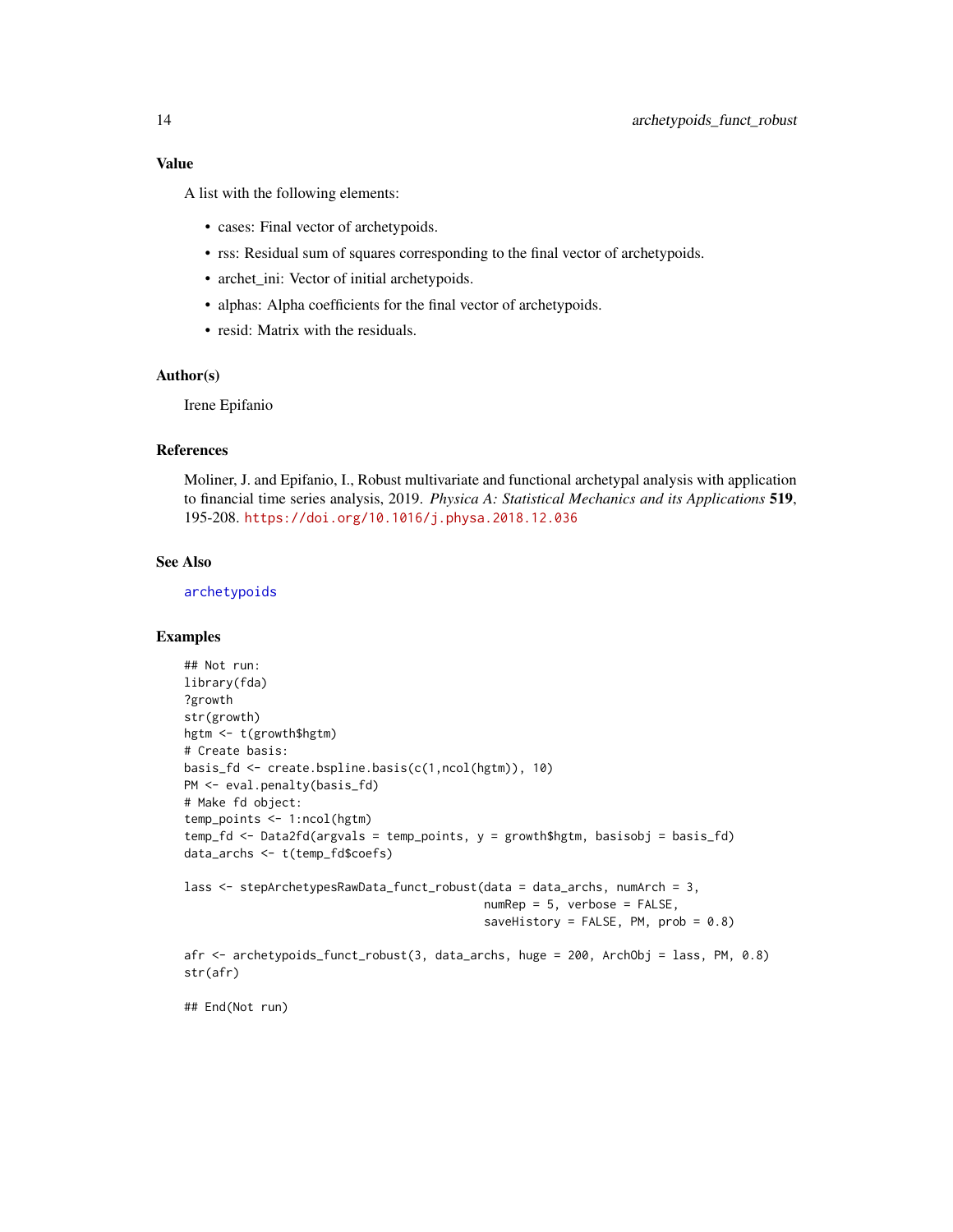<span id="page-14-1"></span><span id="page-14-0"></span>archetypoids\_norm\_frob

*Archetypoid algorithm with the Frobenius norm*

# **Description**

This function is the same as [archetypoids](#page-0-0) but the 2-norm is replaced by the Frobenius norm. Thus, the comparison with the robust archetypoids can be directly made.

#### Usage

archetypoids\_norm\_frob(numArchoid, data, huge = 200, ArchObj)

# **Arguments**

| numArchoid | Number of archetypoids.                                                                                                        |
|------------|--------------------------------------------------------------------------------------------------------------------------------|
| data       | Data matrix. Each row corresponds to an observation and each column corre-<br>sponds to a variable. All variables are numeric. |
| huge       | Penalization added to solve the convex least squares problems.                                                                 |
| ArchObi    | The list object returned by the stepArchetypesRawData_norm_frob function.                                                      |

#### Value

A list with the following elements:

- cases: Final vector of archetypoids.
- rss: Residual sum of squares corresponding to the final vector of archetypoids.
- archet\_ini: Vector of initial archetypoids.
- alphas: Alpha coefficients for the final vector of archetypoids.
- resid: Matrix with the residuals.

#### Author(s)

Irene Epifanio

#### References

Eugster, M.J.A. and Leisch, F., From Spider-Man to Hero - Archetypal Analysis in R, 2009. *Journal of Statistical Software* 30(8), 1-23, <https://doi.org/10.18637/jss.v030.i08>

Moliner, J. and Epifanio, I., Robust multivariate and functional archetypal analysis with application to financial time series analysis, 2019. *Physica A: Statistical Mechanics and its Applications* 519, 195-208. <https://doi.org/10.1016/j.physa.2018.12.036>

Vinue, G., Epifanio, I., and Alemany, S., Archetypoids: a new approach to define representative archetypal data, 2015. *Computational Statistics and Data Analysis* 87, 102-115, [https://doi.](https://doi.org/10.1016/j.csda.2015.01.018) [org/10.1016/j.csda.2015.01.018](https://doi.org/10.1016/j.csda.2015.01.018)

Vinue, G., Anthropometry: An R Package for Analysis of Anthropometric Data, 2017. *Journal of Statistical Software* 77(6), 1-39, <https://doi.org/10.18637/jss.v077.i06>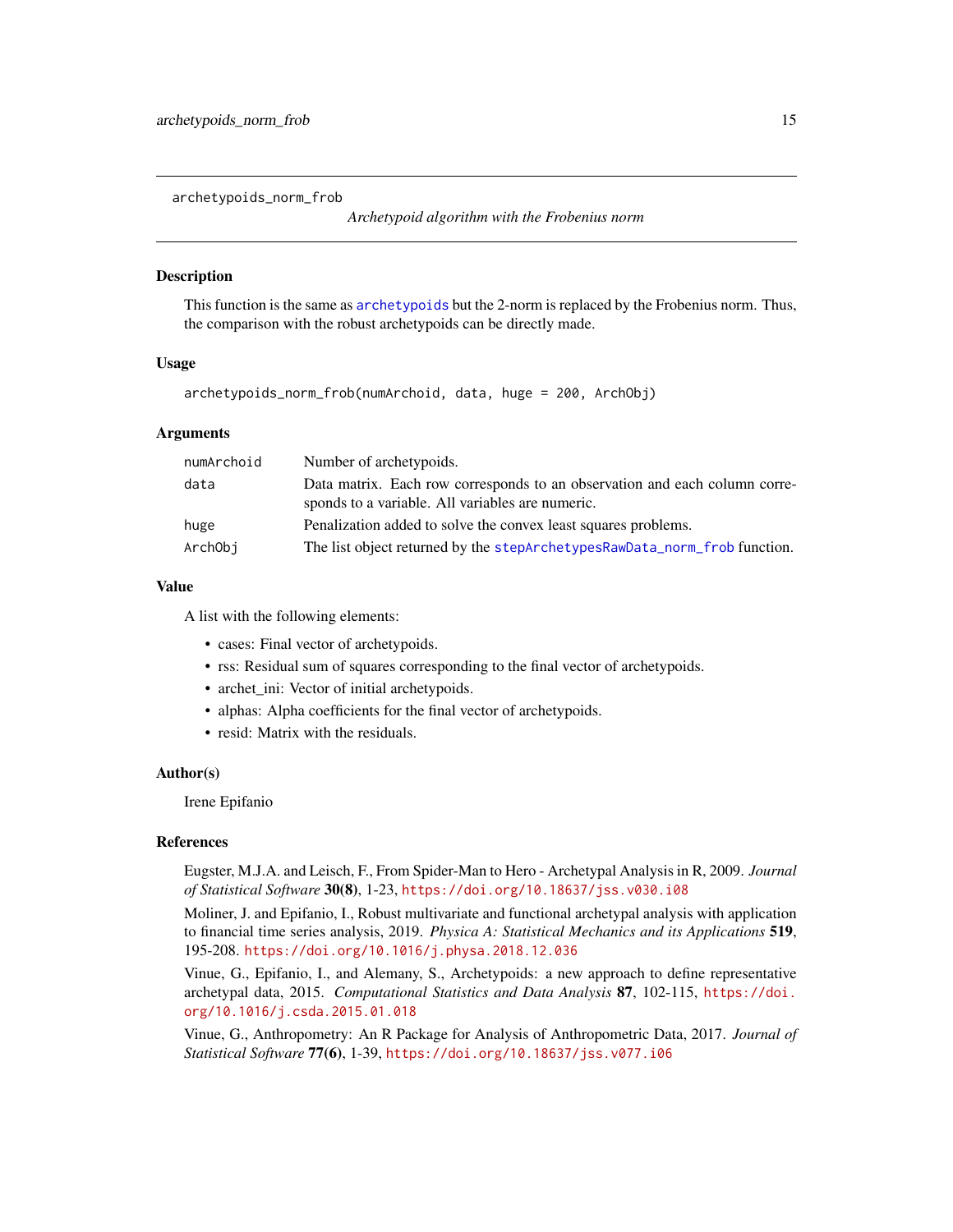# See Also

[archetypoids](#page-0-0)

# Examples

```
data(mtcars)
data <- mtcars
k < -3numRep <- 2
huge <- 200
lass <- stepArchetypesRawData_norm_frob(data = data, numArch = k,
                                        numRep = numRep, verbose = FALSE)
res <- archetypoids_norm_frob(k, data, huge, ArchObj = lass)
str(res)
res$cases
res$rss
```
<span id="page-15-1"></span>archetypoids\_robust *Archetypoid algorithm with the robust Frobenius norm*

# Description

Robust version of the archetypoid algorithm with the Frobenius form.

# Usage

```
archetypoids_robust(numArchoid, data, huge = 200, ArchObj, prob)
```
# Arguments

| numArchoid | Number of archetypoids.                                                                                                        |
|------------|--------------------------------------------------------------------------------------------------------------------------------|
| data       | Data matrix. Each row corresponds to an observation and each column corre-<br>sponds to a variable. All variables are numeric. |
| huge       | Penalization added to solve the convex least squares problems.                                                                 |
| ArchObj    | The list object returned by the stepArchetypesRawData_robust function.                                                         |
| prob       | Probability with values in $[0,1]$ .                                                                                           |

# Value

A list with the following elements:

- cases: Final vector of archetypoids.
- rss: Residual sum of squares corresponding to the final vector of archetypoids.

<span id="page-15-0"></span>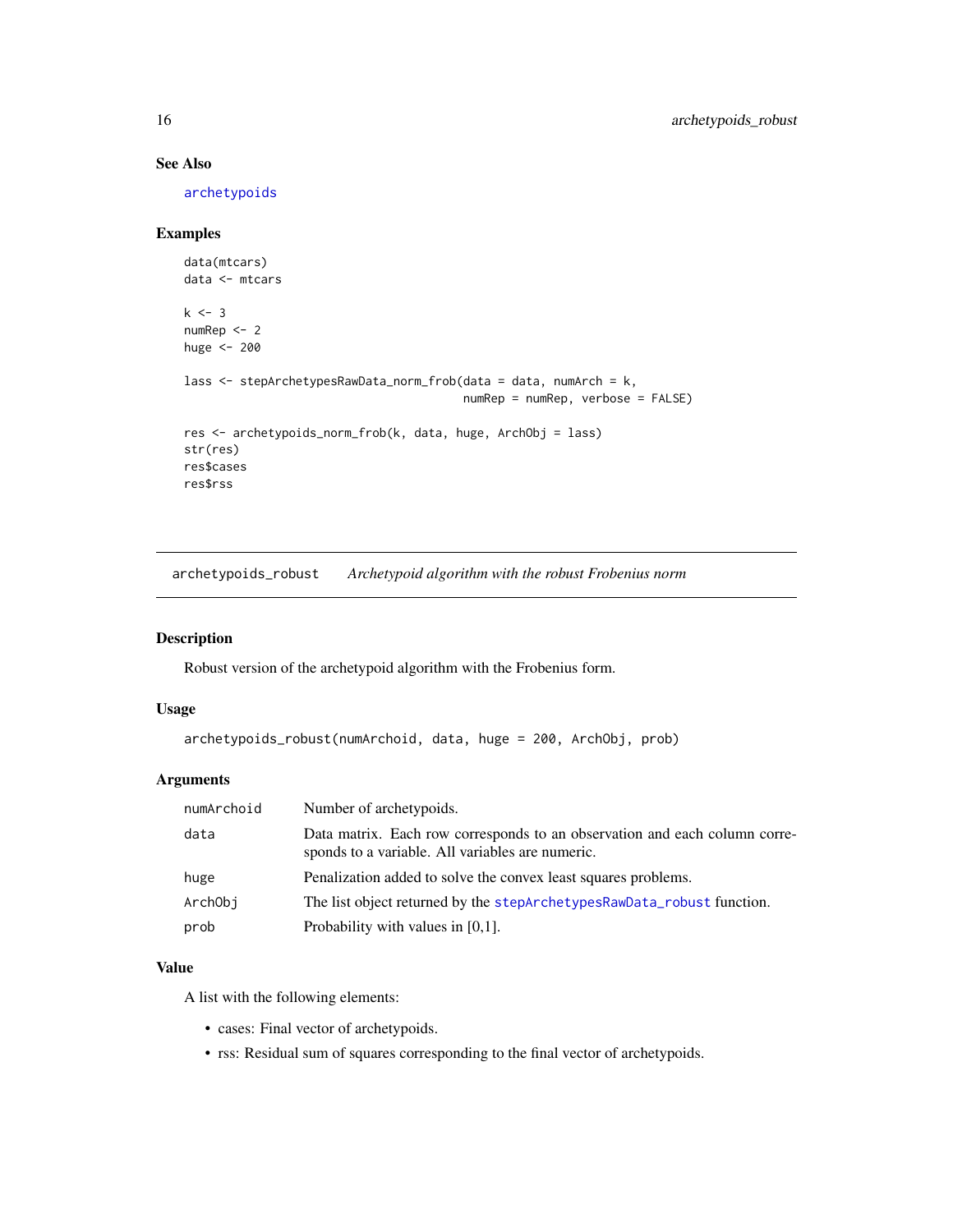- <span id="page-16-0"></span>• archet\_ini: Vector of initial archetypoids.
- alphas: Alpha coefficients for the final vector of archetypoids.
- resid: Matrix with the residuals.

# Author(s)

Irene Epifanio

#### References

Moliner, J. and Epifanio, I., Robust multivariate and functional archetypal analysis with application to financial time series analysis, 2019. *Physica A: Statistical Mechanics and its Applications* 519, 195-208. <https://doi.org/10.1016/j.physa.2018.12.036>

# See Also

[archetypoids\\_norm\\_frob](#page-14-1)

## Examples

```
data(mtcars)
data <- mtcars
k < -3numRep <- 2
huge <- 200
lass <- stepArchetypesRawData_robust(data = data, numArch = k,
                                     numRep = numRep, verbose = FALSE,
                                     saveHistory = FALSE, prob = 0.8)
res <- archetypoids_robust(k, data, huge, ArchObj = lass, 0.8)
str(res)
res$cases
res$rss
```
bisquare\_function *Bisquare function*

# Description

This function belongs to the bisquare family of loss functions. The bisquare family can better cope with extreme outliers.

## Usage

```
bisquare_function(resid, prob, ...)
```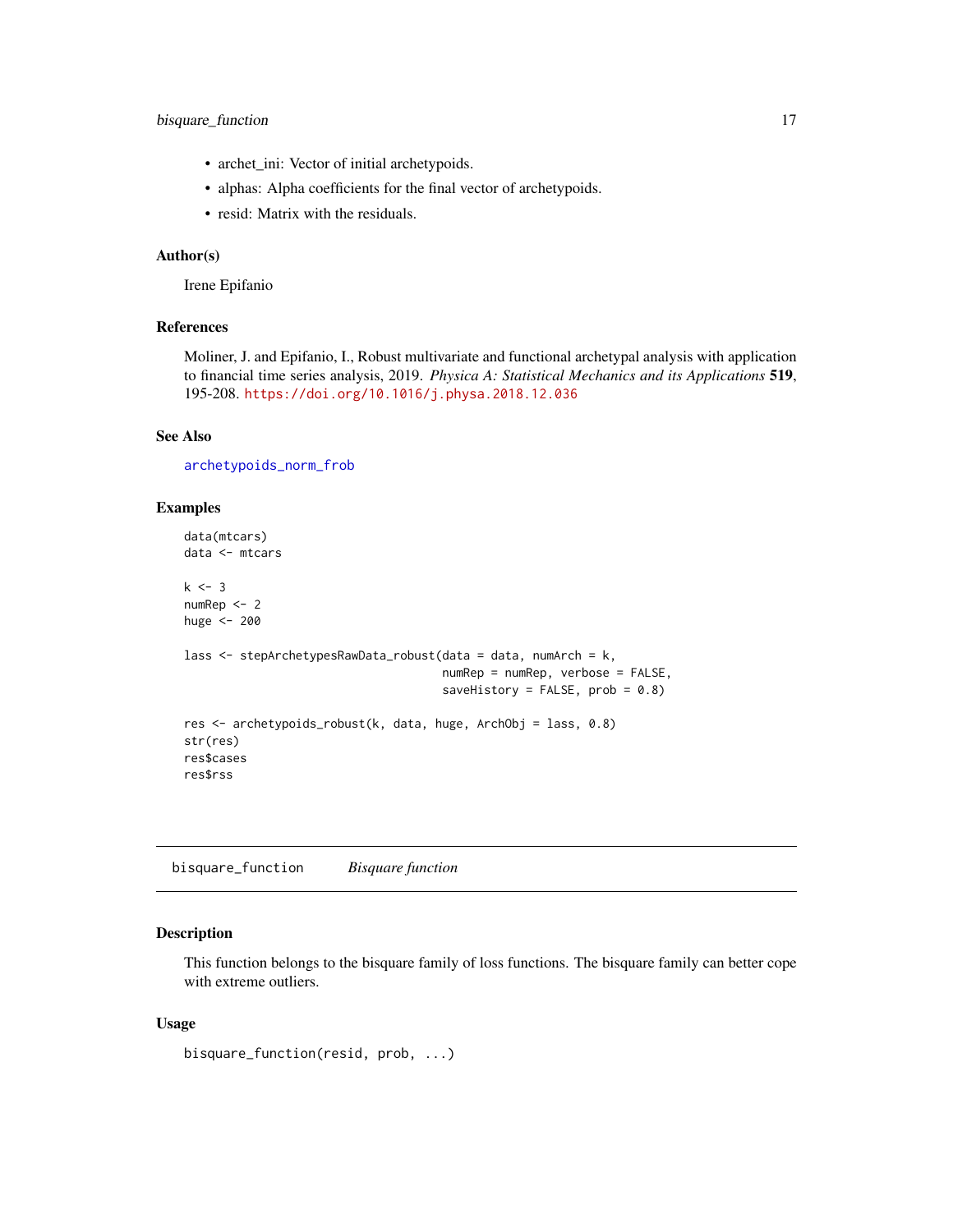<span id="page-17-0"></span>18 do\_ada

#### **Arguments**

| resid                   | Vector of residuals, computed from the $m \times n$ residuals data matrix. |
|-------------------------|----------------------------------------------------------------------------|
| prob                    | Probability with values in $[0,1]$ .                                       |
| $\cdot$ $\cdot$ $\cdot$ | Additional possible arguments.                                             |

# Value

Vector of real numbers.

## Author(s)

Irene Epifanio

## References

Moliner, J. and Epifanio, I., Robust multivariate and functional archetypal analysis with application to financial time series analysis, 2019. *Physica A: Statistical Mechanics and its Applications* 519, 195-208. <https://doi.org/10.1016/j.physa.2018.12.036>

#### Examples

resid <- c(2.47, 11.85) bisquare\_function(resid, 0.8)

<span id="page-17-1"></span>do\_ada *Run the whole classical archetypoid analysis with the Frobenius norm*

# Description

This function executes the entire procedure involved in the archetypoid analysis. Firstly, the initial vector of archetypoids is obtained using the archetypal algorithm and finally, the optimal vector of archetypoids is returned.

## Usage

```
do_ada(subset, numArchoid, numRep, huge, compare = FALSE,
              vect_tol = c(0.95, 0.9, 0.85), alpha = 0.05,
           outl_degree = c("outl_strong", "outl_semi_strong", "outl_moderate"),
              method = "adjbox", prob)
```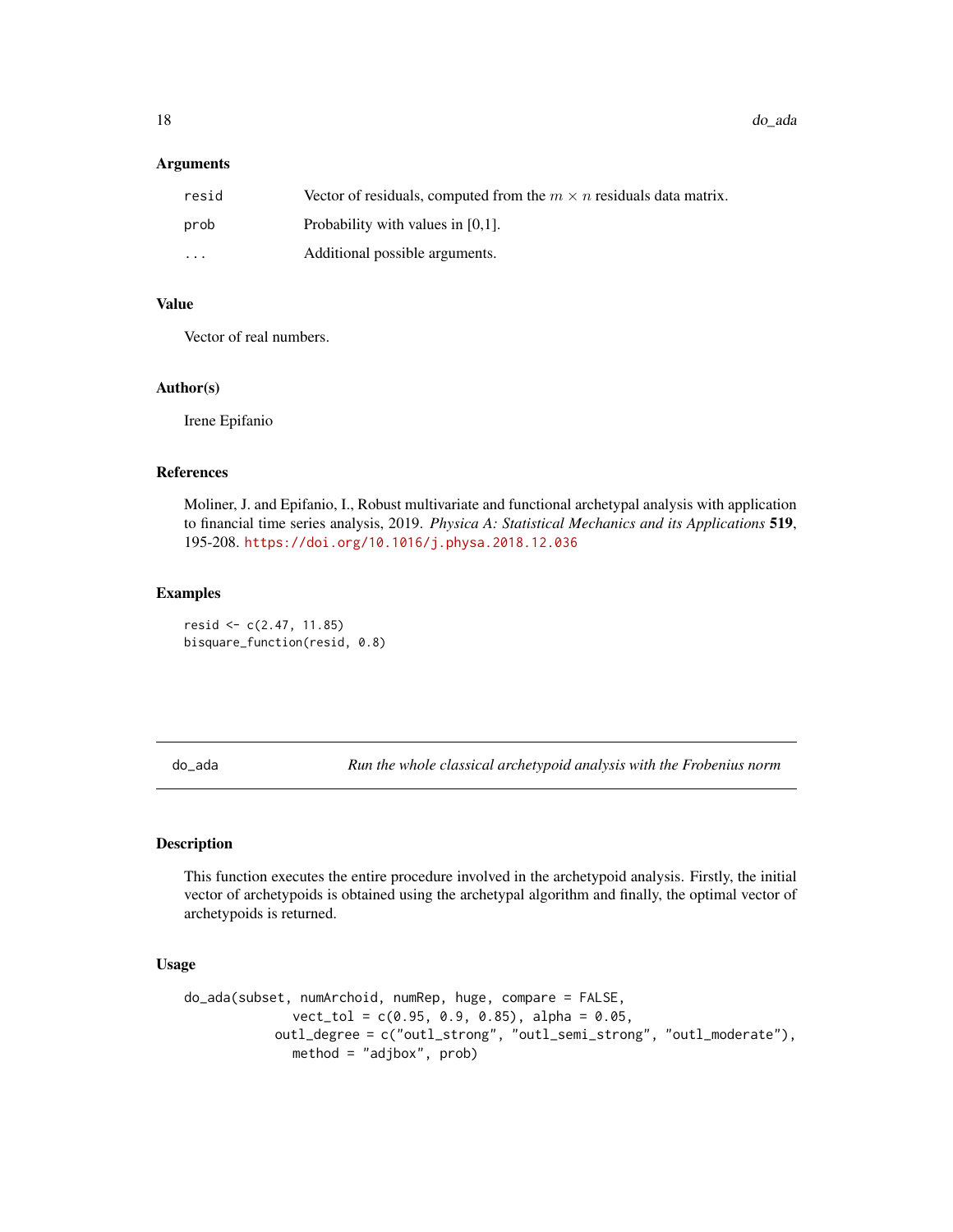#### <span id="page-18-0"></span>do\_ada 19

## Arguments

| subset      | Data to obtain archetypes. In ADALARA this is a subset of the entire data<br>frame.                                                                              |
|-------------|------------------------------------------------------------------------------------------------------------------------------------------------------------------|
| numArchoid  | Number of archetypes/archetypoids.                                                                                                                               |
| numRep      | For each numArch, run the archetype algorithm numRep times.                                                                                                      |
| huge        | Penalization added to solve the convex least squares problems.                                                                                                   |
| compare     | Boolean argument to compute the robust residual sum of squares to compare<br>these results with the ones provided by do_ada_robust.                              |
| vect_tol    | Vector the tolerance values. Default $c(0.95, 0.9, 0.85)$ . Needed if method='toler'.                                                                            |
| alpha       | Significance level. Default 0.05. Needed if method='toler'.                                                                                                      |
| outl_degree | Type of outlier to identify the degree of outlierness. Default c("outl_strong",<br>"outl_semi_strong", "outl_moderate"). Needed if method='toler'.               |
| method      | Method to compute the outliers. Options allowed are 'adjbox' for using adjusted<br>boxplots for skewed distributions, and 'toler' for using tolerance intervals. |
| prob        | If compare=TRUE, probability with values in $[0,1]$ .                                                                                                            |

# Value

A list with the following elements:

- cases: Final vector of archetypoids.
- alphas: Alpha coefficients for the final vector of archetypoids.
- rss: Residual sum of squares corresponding to the final vector of archetypoids.
- rss\_rob: If compare=TRUE, this is the residual sum of squares using the robust Frobenius norm. Otherwise, NULL.
- resid: Vector with the residuals.
- outliers: Outliers.

# Author(s)

Guillermo Vinue, Irene Epifanio

# References

Eugster, M.J.A. and Leisch, F., From Spider-Man to Hero - Archetypal Analysis in R, 2009. *Journal of Statistical Software* 30(8), 1-23, <https://doi.org/10.18637/jss.v030.i08>

Vinue, G., Epifanio, I., and Alemany, S., Archetypoids: a new approach to define representative archetypal data, 2015. *Computational Statistics and Data Analysis* 87, 102-115, [https://doi.](https://doi.org/10.1016/j.csda.2015.01.018) [org/10.1016/j.csda.2015.01.018](https://doi.org/10.1016/j.csda.2015.01.018)

Vinue, G., Anthropometry: An R Package for Analysis of Anthropometric Data, 2017. *Journal of Statistical Software* 77(6), 1-39, <https://doi.org/10.18637/jss.v077.i06>

# See Also

[stepArchetypesRawData\\_norm\\_frob](#page-62-1), [archetypoids\\_norm\\_frob](#page-14-1)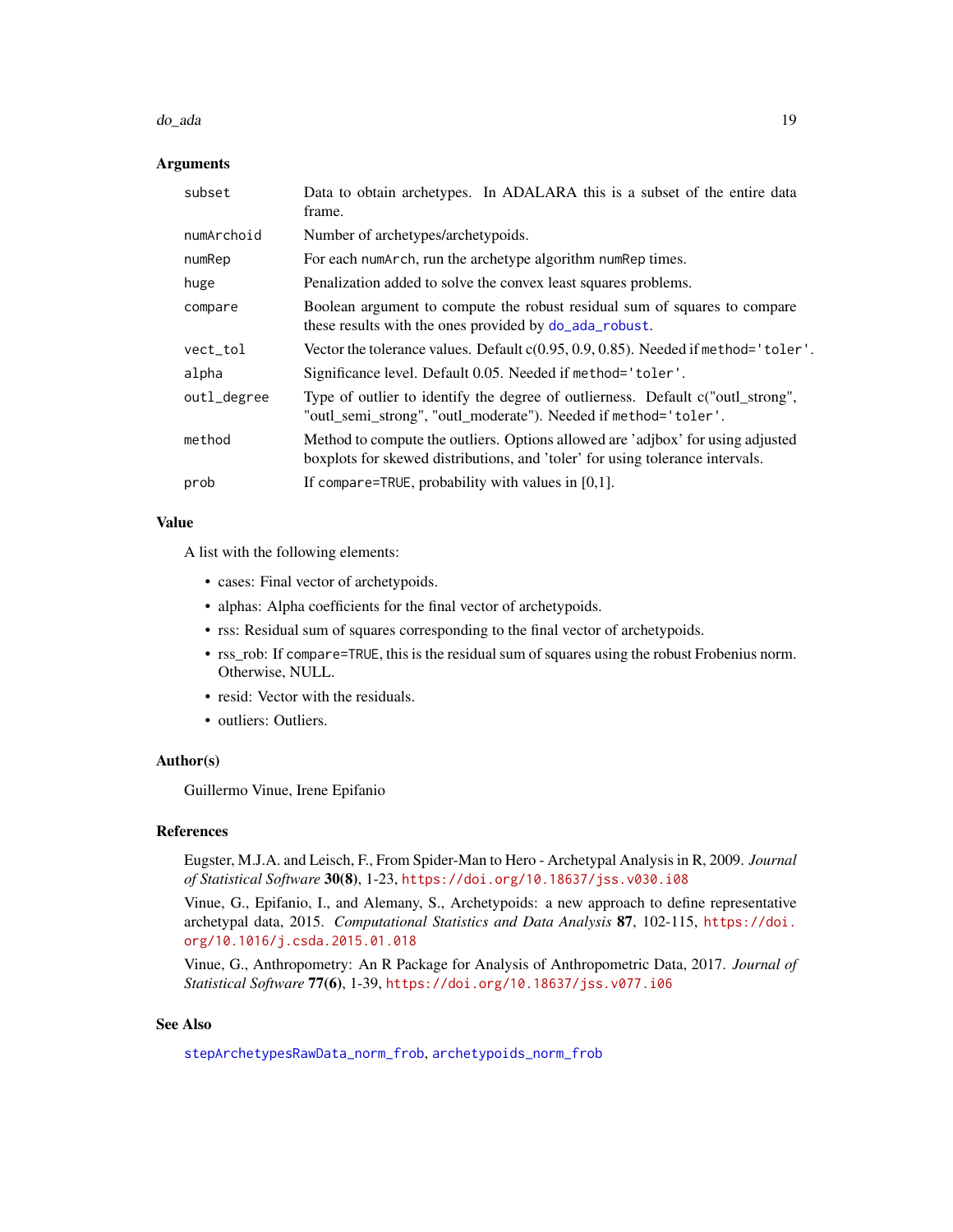# Examples

```
library(Anthropometry)
data(mtcars)
#data <- as.matrix(mtcars)
data <- mtcars
k < -3numRep <- 2
huge <- 200
preproc \leq preprocessing(data, stand = TRUE, percAccomm = 1)
suppressWarnings(RNGversion("3.5.0"))
set.seed(2018)
res_ada <- do_ada(preproc$data, k, numRep, huge, FALSE, method = "adjbox")
str(res_ada)
res_ada1 <- do_ada(preproc$data, k, numRep, huge, FALSE,
                   vect\_tol = c(0.95, 0.9, 0.85), alpha = 0.05,outl_degree = c("outl_strong", "outl_semi_strong",
                                    "outl_moderate"), method = "toler")
str(res_ada1)
res_ada2 <- do_ada(preproc$data, k, numRep, huge, TRUE, method = "adjbox", prob = 0.8)
str(res_ada2)
```
<span id="page-19-1"></span>

| do_ada_robust | Run the whole robust archetypoid analysis with the robust Frobenius |
|---------------|---------------------------------------------------------------------|
|               | norm                                                                |

## Description

This function executes the entire procedure involved in the robust archetypoid analysis. Firstly, the initial vector of archetypoids is obtained using the robust archetypal algorithm and finally, the optimal vector of robust archetypoids is returned.

## Usage

```
do_ada_robust(subset, numArchoid, numRep, huge, prob, compare = FALSE,
             vect\_tol = c(0.95, 0.9, 0.85), alpha = 0.05,outl_degree = c("outl_strong", "outl_semi_strong", "outl_moderate"),
             method = "adjbox")
```
#### Arguments

| subset | Data to obtain archetypes. In ADALARA this is a subset of the entire data |  |  |  |
|--------|---------------------------------------------------------------------------|--|--|--|
|        | trame.                                                                    |  |  |  |

numArchoid Number of archetypes/archetypoids.

<span id="page-19-0"></span>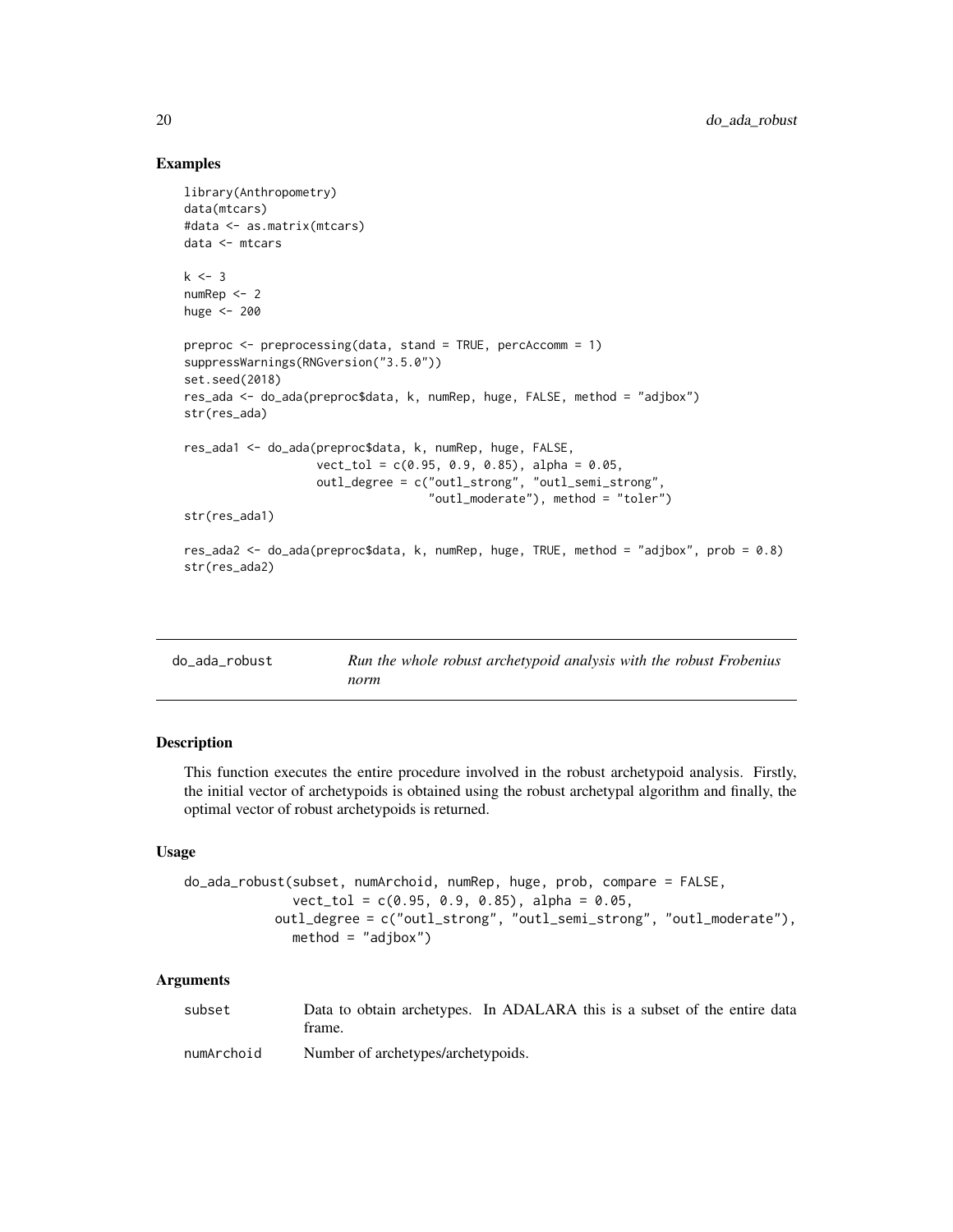# <span id="page-20-0"></span>do\_ada\_robust 21

| numRep      | For each numarch, run the archetype algorithm num Rep times.                                                                                                     |
|-------------|------------------------------------------------------------------------------------------------------------------------------------------------------------------|
| huge        | Penalization added to solve the convex least squares problems.                                                                                                   |
| prob        | Probability with values in $[0,1]$ .                                                                                                                             |
| compare     | Boolean argument to compute the non-robust residual sum of squares to com-<br>pare these results with the ones provided by do_ada.                               |
| vect_tol    | Vector the tolerance values. Default c(0.95, 0.9, 0.85). Needed if method='toler'.                                                                               |
| alpha       | Significance level. Default 0.05. Needed if method='toler'.                                                                                                      |
| outl_degree | Type of outlier to identify the degree of outlierness. Default c("outl strong",<br>"outl_semi_strong", "outl_moderate"). Needed if method='toler'.               |
| method      | Method to compute the outliers. Options allowed are 'adjbox' for using adjusted<br>boxplots for skewed distributions, and 'toler' for using tolerance intervals. |

## Value

A list with the following elements:

- cases: Final vector of archetypoids.
- alphas: Alpha coefficients for the final vector of archetypoids.
- rss: Residual sum of squares corresponding to the final vector of archetypoids.
- rss\_non\_rob: If compare=TRUE, this is the residual sum of squares using the non-robust Frobenius norm. Otherwise, NULL.
- resid Vector of residuals.
- outliers: Outliers.

## Author(s)

Guillermo Vinue, Irene Epifanio

## References

Moliner, J. and Epifanio, I., Robust multivariate and functional archetypal analysis with application to financial time series analysis, 2019. *Physica A: Statistical Mechanics and its Applications* 519, 195-208. <https://doi.org/10.1016/j.physa.2018.12.036>

## See Also

[stepArchetypesRawData\\_robust](#page-63-1), [archetypoids\\_robust](#page-15-1)

# Examples

```
## Not run:
library(Anthropometry)
data(mtcars)
#data <- as.matrix(mtcars)
data <- mtcars
```
 $k < -3$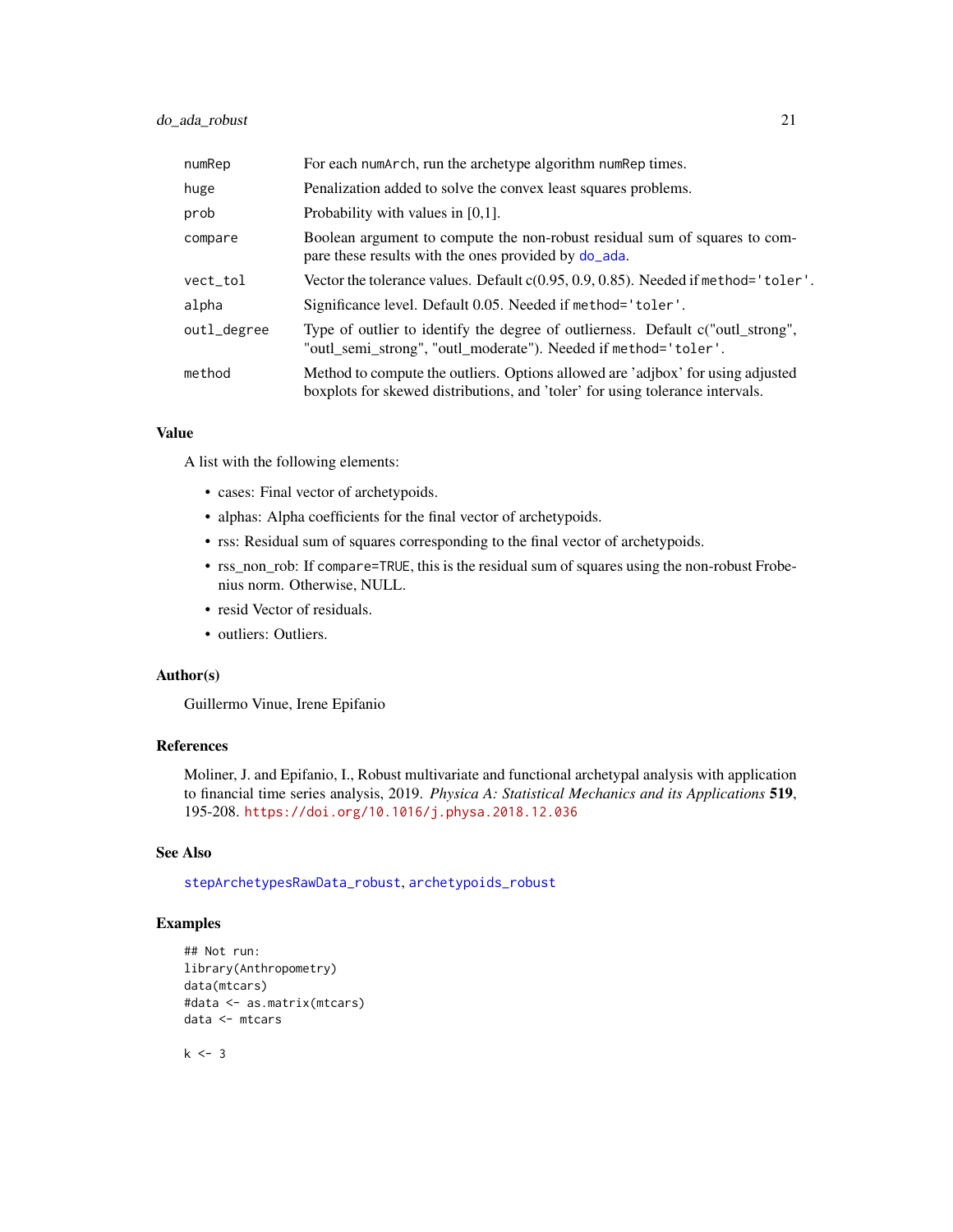```
numRep <- 2
huge <- 200
preproc <- preprocessing(data, stand = TRUE, percAccomm = 1)
suppressWarnings(RNGversion("3.5.0"))
set.seed(2018)
res_ada_rob <- do_ada_robust(preproc$data, k, numRep, huge, 0.8,
                             FALSE, method = "adjbox")
str(res_ada_rob)
res_ada_rob1 <- do_ada_robust(preproc$data, k, numRep, huge, 0.8,
                             FALSE, vect\_tol = c(0.95, 0.9, 0.85), alpha = 0.05,
                             outl_degree = c("outl_strong", "outl_semi_strong",
                                              .<br>"outl_moderate"),
                             method = "toler")
str(res_ada_rob1)
## End(Not run)
```

```
do_alphas_rss Alphas and RSS of every set of archetypoids
```
## Description

In the ADALARA algorithm, every time that a set of archetypoids is computed using a sample of the data, the alpha coefficients and the associated residual sum of squares (RSS) for the entire data set must be computed.

### Usage

```
do_alphas_rss(data, subset, huge, k_subset, rand_obs, alphas_subset,
              type_alg = "ada", PM, prob)
```
## Arguments

| data          | Data matrix with all the observations.                                                                                                                                                                                                             |
|---------------|----------------------------------------------------------------------------------------------------------------------------------------------------------------------------------------------------------------------------------------------------|
| subset        | Data matrix with a sample of the data observations.                                                                                                                                                                                                |
| huge          | Penalization added to solve the convex least squares problems.                                                                                                                                                                                     |
| k_subset      | Archetypoids obtained from subset.                                                                                                                                                                                                                 |
| rand_obs      | Sample observations that form subset.                                                                                                                                                                                                              |
| alphas_subset | Alpha coefficients related to k_subset.                                                                                                                                                                                                            |
| type_alg      | String. Options are 'ada' for the non-robust multivariate adalara algorithm,<br>'ada_rob' for the robust multivariate adalara algorithm, 'fada' for the non-robust<br>fda fadalara algorithm and 'fada_rob' for the robust fda fadalara algorithm. |
| PM            | Penalty matrix obtained with eval. penalty. Needed when type_alg = $'$ fada'<br>or type_alg = $'$ fada_rob'.                                                                                                                                       |
| prob          | Probability with values in [0,1]. Needed when type_alg = 'ada_rob' or type_alg<br>$=$ 'fada rob'.                                                                                                                                                  |

<span id="page-21-0"></span>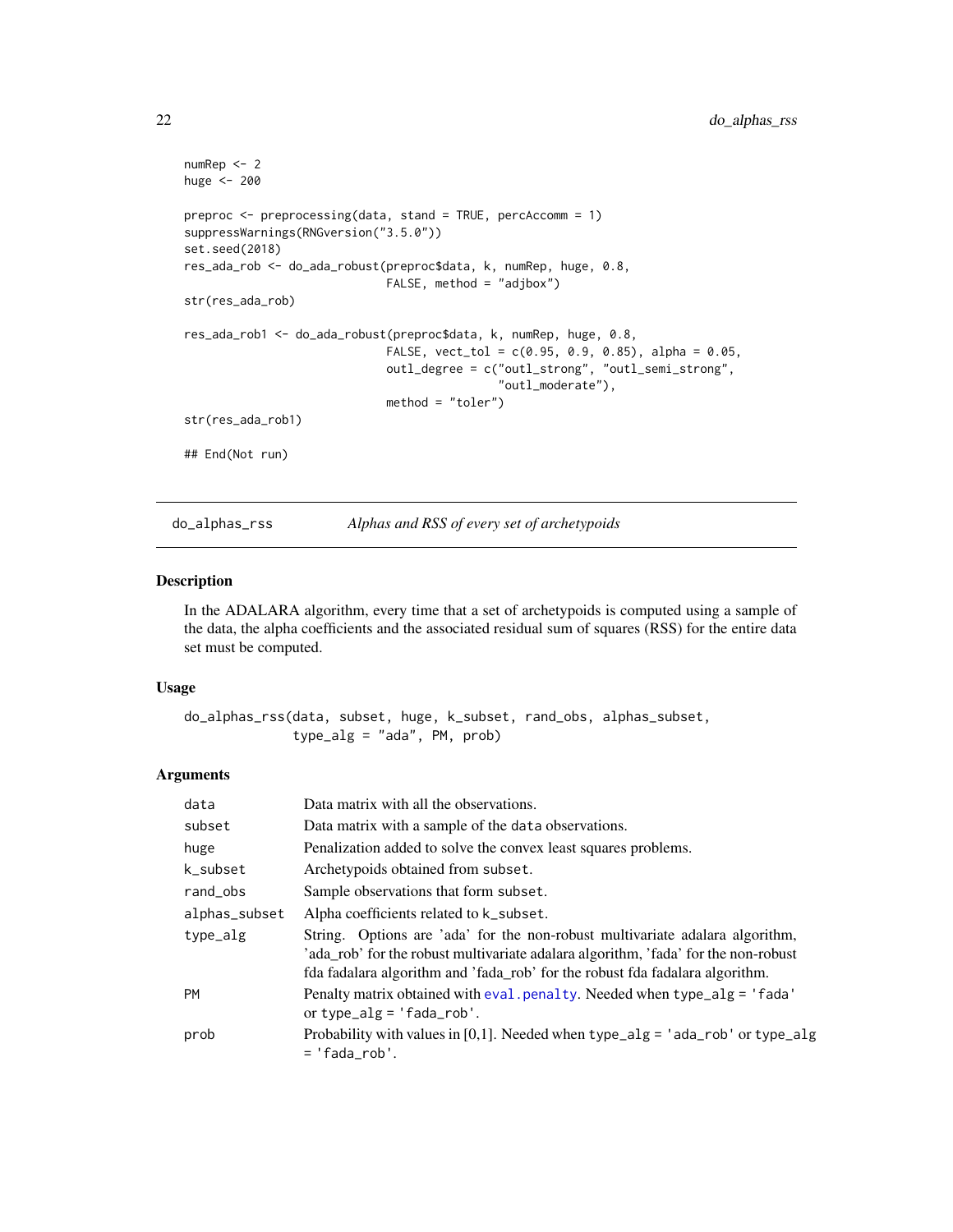# <span id="page-22-0"></span>Value

A list with the following elements:

- rss Real number of the residual sum of squares.
- resid\_rss Matrix with the residuals.
- alphas Matrix with the alpha values.

# Author(s)

Guillermo Vinue

## See Also

[archetypoids\\_norm\\_frob](#page-14-1)

# Examples

```
data(mtcars)
data <- mtcars
n <- nrow(data)
m < -10k \le -3numRep <- 2
huge <- 200
suppressWarnings(RNGversion("3.5.0"))
set.seed(1)
rand_obs_si <- sample(1:n, size = m)
si <- data[rand_obs_si,]
ada_si <- do_ada(si, k, numRep, huge, FALSE)
k_si <- ada_si$cases
alphas_si <- ada_si$alphas
colnames(alphas_si) <- rownames(si)
rss_si <- do_alphas_rss(data, si, huge, k_si, rand_obs_si, alphas_si, "ada")
str(rss_si)
```
do\_alphas\_rss\_multiv *Alphas and RSS of every set of multivariate archetypoids*

# Description

In the ADALARA algorithm, every time that a set of archetypoids is computed using a sample of the data, the alpha coefficients and the associated residual sum of squares (RSS) for the entire data set must be computed.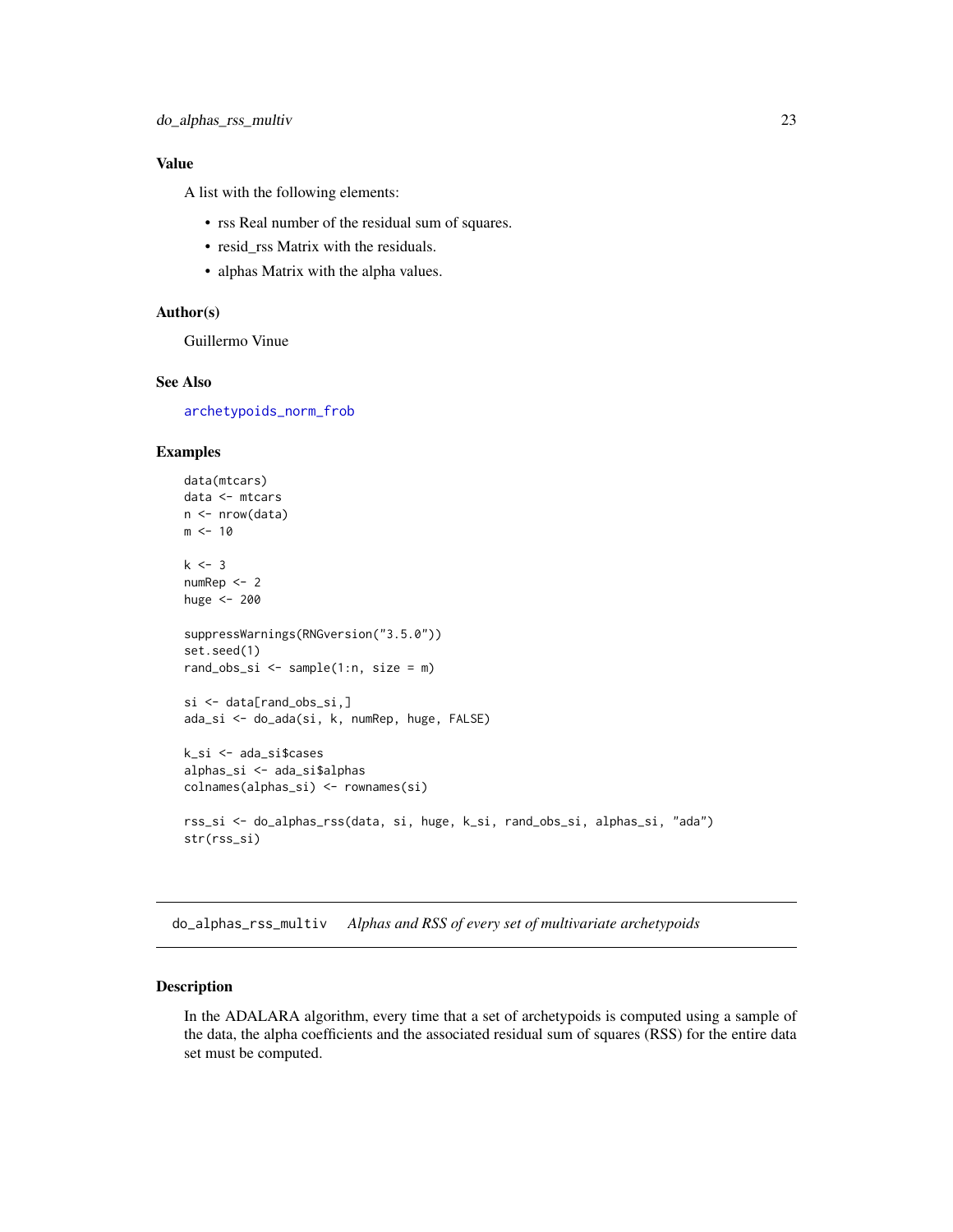# <span id="page-23-0"></span>Usage

```
do_alphas_rss_multiv(data, subset, huge, k_subset, rand_obs, alphas_subset,
                  type_alg = "ada", PM, prob, nbasis, nvars)
```
# Arguments

| data          | Data matrix with all the observations.                                                                                                                                                                                                             |
|---------------|----------------------------------------------------------------------------------------------------------------------------------------------------------------------------------------------------------------------------------------------------|
| subset        | Data matrix with a sample of the data observations.                                                                                                                                                                                                |
| huge          | Penalization added to solve the convex least squares problems.                                                                                                                                                                                     |
| k_subset      | Archetypoids obtained from subset.                                                                                                                                                                                                                 |
| rand_obs      | Sample observations that form subset.                                                                                                                                                                                                              |
| alphas_subset | Alpha coefficients related to k_subset.                                                                                                                                                                                                            |
| type_alg      | String. Options are 'ada' for the non-robust multivariate adalara algorithm,<br>'ada_rob' for the robust multivariate adalara algorithm, 'fada' for the non-robust<br>fda fadalara algorithm and 'fada_rob' for the robust fda fadalara algorithm. |
| <b>PM</b>     | Penalty matrix obtained with eval. penalty. Needed when type_alg = 'fada'<br>or type_alg = $'$ fada_rob'.                                                                                                                                          |
| prob          | Probability with values in [0,1]. Needed when type_alg = 'ada_rob' or type_alg<br>= 'fada rob'.                                                                                                                                                    |
| nbasis        | Number of basis.                                                                                                                                                                                                                                   |
| nvars         | Number of variables.                                                                                                                                                                                                                               |

# Value

A list with the following elements:

- rss Real number of the residual sum of squares.
- resid\_rss Matrix with the residuals.
- alphas Matrix with the alpha values.

# Author(s)

Guillermo Vinue

# See Also

[archetypoids\\_norm\\_frob](#page-14-1)

```
## Not run:
library(fda)
?growth
str(growth)
hgtm <- growth$hgtm
hgtf <- growth$hgtf[,1:39]
```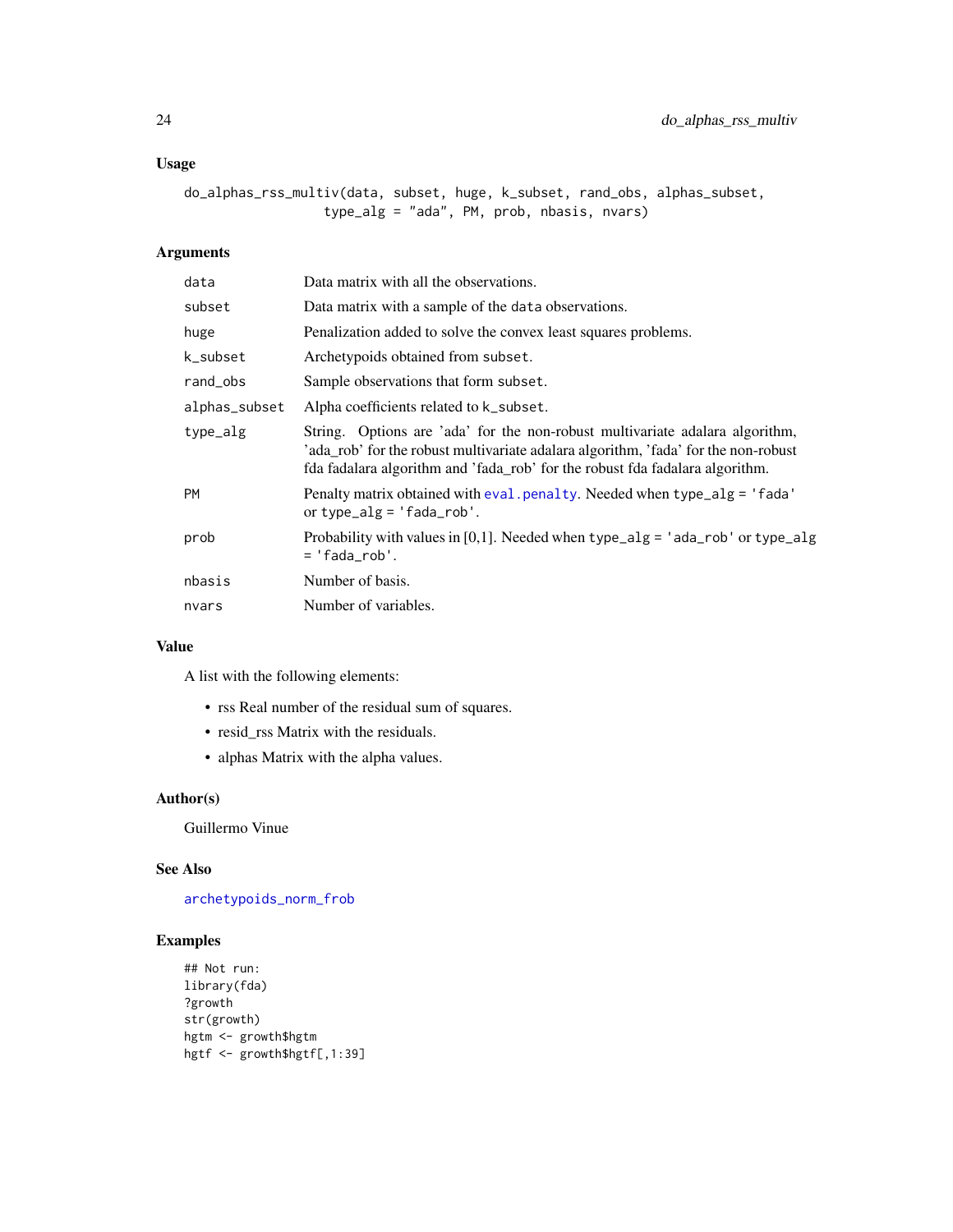```
# Create array:
nvars <-2data.array <- array(0, dim = c(dim(hgtm), nvars))data.array[,,1] <- as.matrix(hgtm)
data.array[,,2] <- as.matrix(hgtf)
rownames(data.array) <- 1:nrow(hgtm)
colnames(data.array) <- colnames(hgtm)
str(data.array)
# Create basis:
nbasis < -10basis_fd <- create.bspline.basis(c(1,nrow(hgtm)), nbasis)
PM <- eval.penalty(basis_fd)
# Make fd object:
temp_points <- 1:nrow(hgtm)
temp_fd <- Data2fd(argvals = temp_points, y = data.array, basisobj = basis_fd)
X \leftarrow \text{array}(0, \text{dim} = \text{c}(\text{dim}(t(\text{temp\_fd}\text{Scoefs}[,1])), nvars))
X[,, 1] <- t(temp_fd$coef[,,1])
X[,,2] <- t(temp_fd$coef[,,2])
# Standardize the variables:
Xs < -XXs[,,1] <- scale(X[,,1])
Xs[,,2] <- scale(X[,,2])
# We have to give names to the dimensions to know the
# observations that were identified as archetypoids.
dimnames(Xs) <- list(paste("Obs", 1:dim(hgtm)[2], sep = ""),
                      1:nbasis,
                      c("boys", "girls"))
n \leftarrow \text{dim}(Xs)[1]# Number of archetypoids:
k < -3numRep <- 20
huge <- 200
# Size of the random sample of observations:
m < -15# Number of samples:
N \le f \text{loor}(1 + (n - m)/(m - k))N
prob <- 0.75
data_alg <- Xs
nbasis <- dim(data_alg)[2] # number of basis.
nvars <- dim(data_alg)[3] # number of variables.
n <- nrow(data_alg)
suppressWarnings(RNGversion("3.5.0"))
set.seed(1)
rand_obs_si \leq sample(1:n, size = m)
```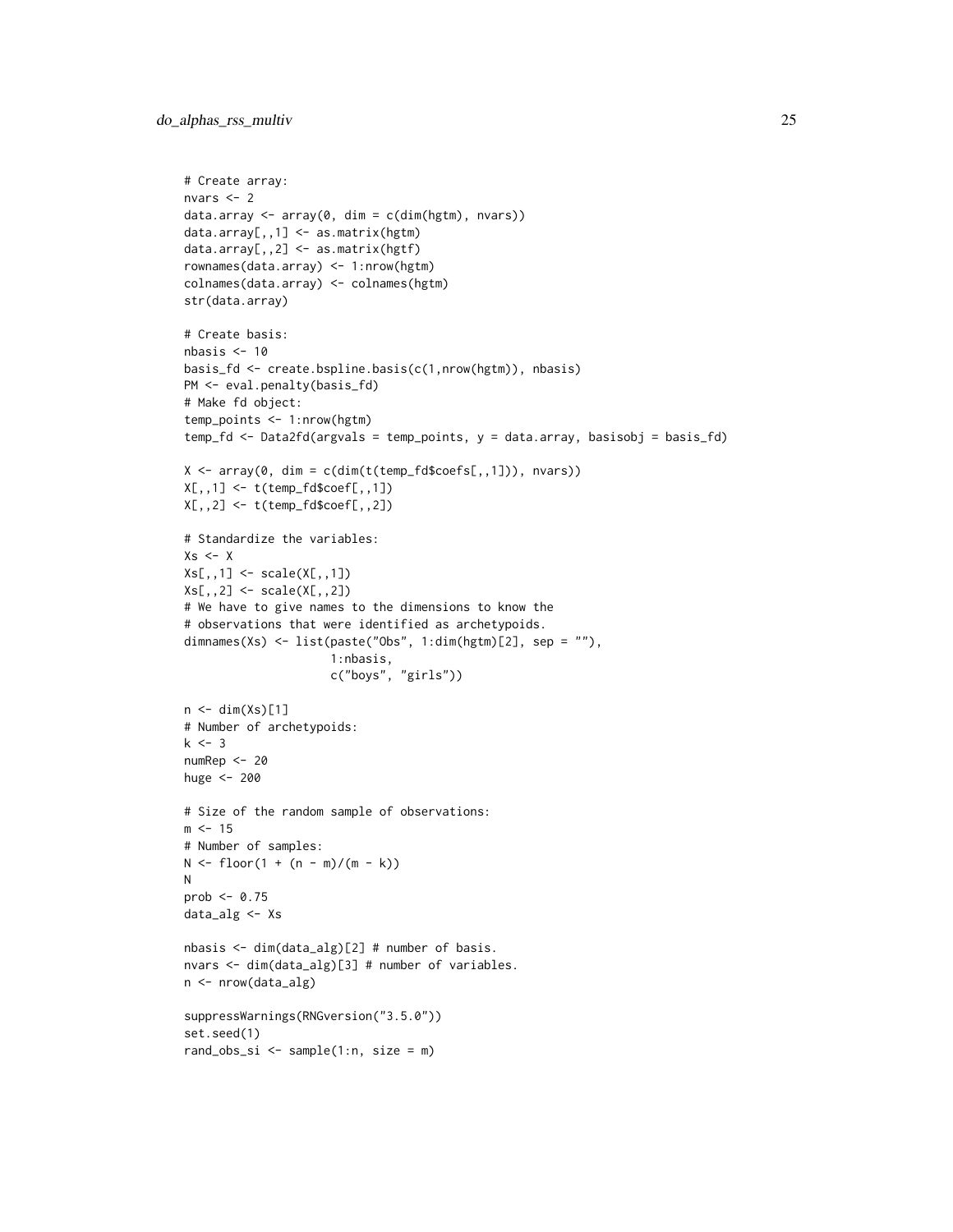```
si <- apply(data_alg, 2:3, function(x) x[rand_obs_si])
fada_si <- do_fada_multiv_robust(si, k, numRep, huge, 0.8, FALSE, PM)
k_si <- fada_si$cases
alphas_si <- fada_si$alphas
colnames(alphas_si) <- rownames(si)
rss_si <- do_alphas_rss_multiv(data_alg, si, huge, k_si, rand_obs_si, alphas_si,
                               "fada_rob", PM, 0.8, nbasis, nvars)
str(rss_si)
## End(Not run)
```
# do\_clean *Cleaning outliers*

# Description

Cleaning of the most remarkable outliers. This improves the performance of the archetypoid algorithm since it is not affected by spurious points.

## Usage

```
do_clean(data, num_pts, range = 1.5, out_perc = 80)
```
# Arguments

| data     | Data frame with (temporal) points in the rows and observations in the columns.                                                                                         |
|----------|------------------------------------------------------------------------------------------------------------------------------------------------------------------------|
| num_pts  | Number of temporal points.                                                                                                                                             |
| range    | Same parameter as in function boxplot. A value of 1.5 is enough to detect am-<br>plitude and shift outliers, while a value of 3 is needed to detect isolated outliers. |
| out_perc | Minimum number of temporal points (in percentage) to consider the observation<br>as an outlier. Needed when range=1.5.                                                 |

# Value

Numeric vector with the outliers.

# Author(s)

Irene Epifanio

## See Also

[boxplot](#page-0-0)

<span id="page-25-0"></span>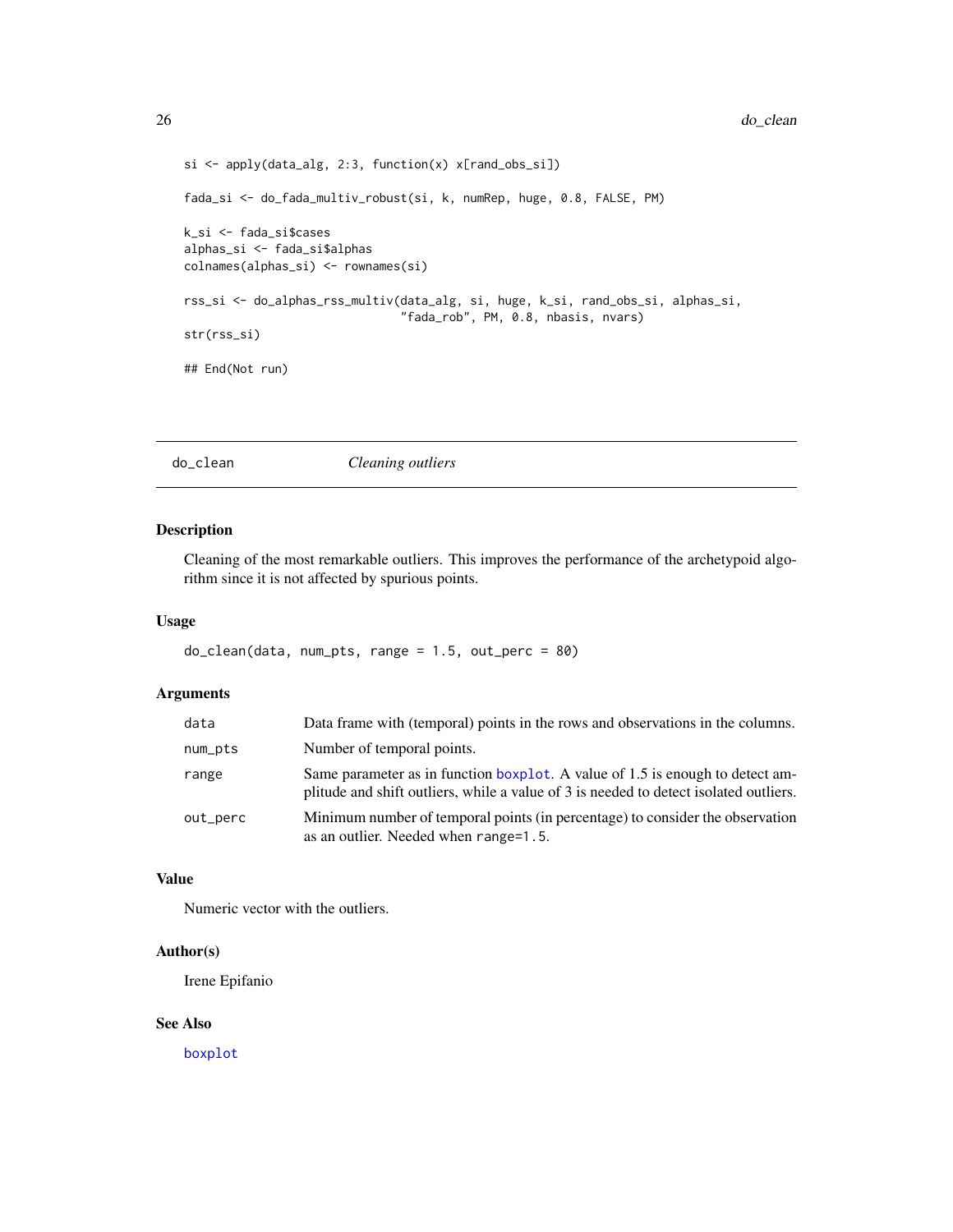# <span id="page-26-0"></span>do\_clean\_multiv 27

# Examples

```
data(mtcars)
data <- mtcars
num_pts <- ncol(data)
do_clean(t(data), num_pts, 1.5, 80)
```
do\_clean\_multiv *Cleaning multivariate functional outliers*

# Description

Cleaning of the most remarkable multivariate functional outliers. This improves the performance of the archetypoid algorithm since it is not affected by spurious points.

# Usage

```
do_clean_multiv(data, num_pts, range = 1.5, out_perc = 80, nbasis, nvars)
```
# Arguments

| data       | Data frame with (temporal) points in the rows and observations in the columns.                                                                                         |
|------------|------------------------------------------------------------------------------------------------------------------------------------------------------------------------|
| $num\_pts$ | Number of temporal points.                                                                                                                                             |
| range      | Same parameter as in function boxplot. A value of 1.5 is enough to detect am-<br>plitude and shift outliers, while a value of 3 is needed to detect isolated outliers. |
| out_perc   | Minimum number of temporal points (in percentage) to consider the observation<br>as an outlier. Needed when range=1.5.                                                 |
| nbasis     | Number of basis.                                                                                                                                                       |
| nvars      | Number of variables.                                                                                                                                                   |

## Value

List with the outliers for each variable.

# Author(s)

Irene Epifanio

## See Also

[boxplot](#page-0-0)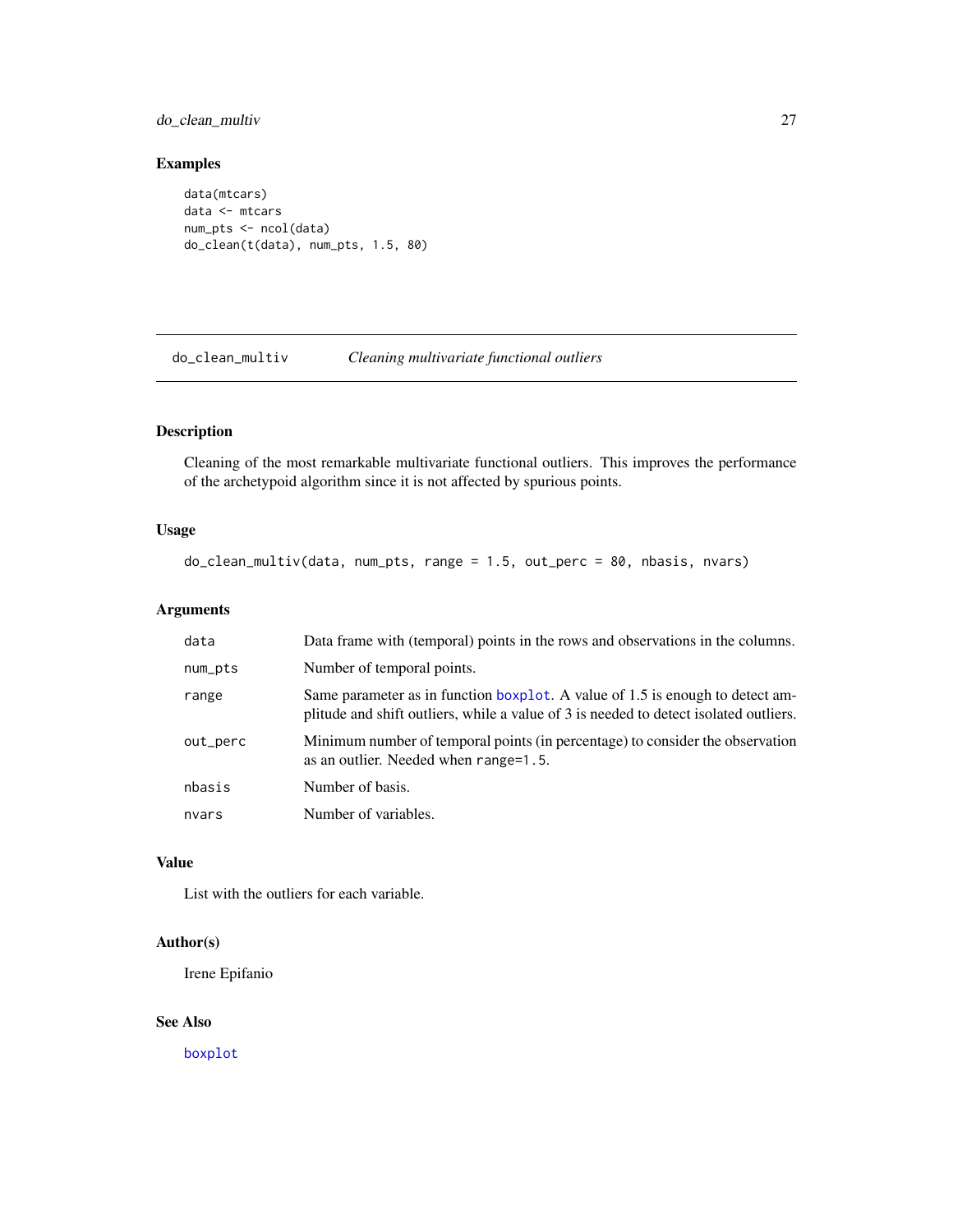```
## Not run:
library(fda)
?growth
str(growth)
hgtm <- growth$hgtm
hgtf <- growth$hgtf[,1:39]
# Create array:
nvars <- 2
data.array <- array(0, dim = c(dim(hgtm), nvars))
data.array[,,1] <- as.matrix(hgtm)
data.array[,,2] <- as.matrix(hgtf)
rownames(data.array) <- 1:nrow(hgtm)
colnames(data.array) <- colnames(hgtm)
str(data.array)
# Create basis:
nbasis <- 10
basis_fd <- create.bspline.basis(c(1,nrow(hgtm)), nbasis)
PM <- eval.penalty(basis_fd)
# Make fd object:
temp_points <- 1:nrow(hgtm)
temp_fd <- Data2fd(argvals = temp_points, y = data.array, basisobj = basis_fd)
X \leftarrow \text{array}(0, \text{dim} = \text{c}(\text{dim}(t(\text{temp}_f \text{d} \text{%}) \text{cos} f s[, 1]), \text{ nvars}))X[,,1] <- t(temp_fd$coef[,,1])
X[,,2] <- t(temp_fd$coef[,,2])
# Standardize the variables:
Xs < -XXs[,, 1] <- scale(X[,,1])
Xs[,,2] < - \text{scale}(X[,,2])x1 \leftarrow t(Xs[, 1])for (i in 2:nvars) {
x12 \leftarrow t(Xs[, i])x1 <- rbind(x1, x12)
}
data_all \leftarrow t(x1)num_pts <- ncol(data_all) / nvars
range <-3outl <- do_clean_multiv(t(data_all), num_pts, range, out_perc, nbasis, nvars)
outl
## End(Not run)
```
<span id="page-27-0"></span>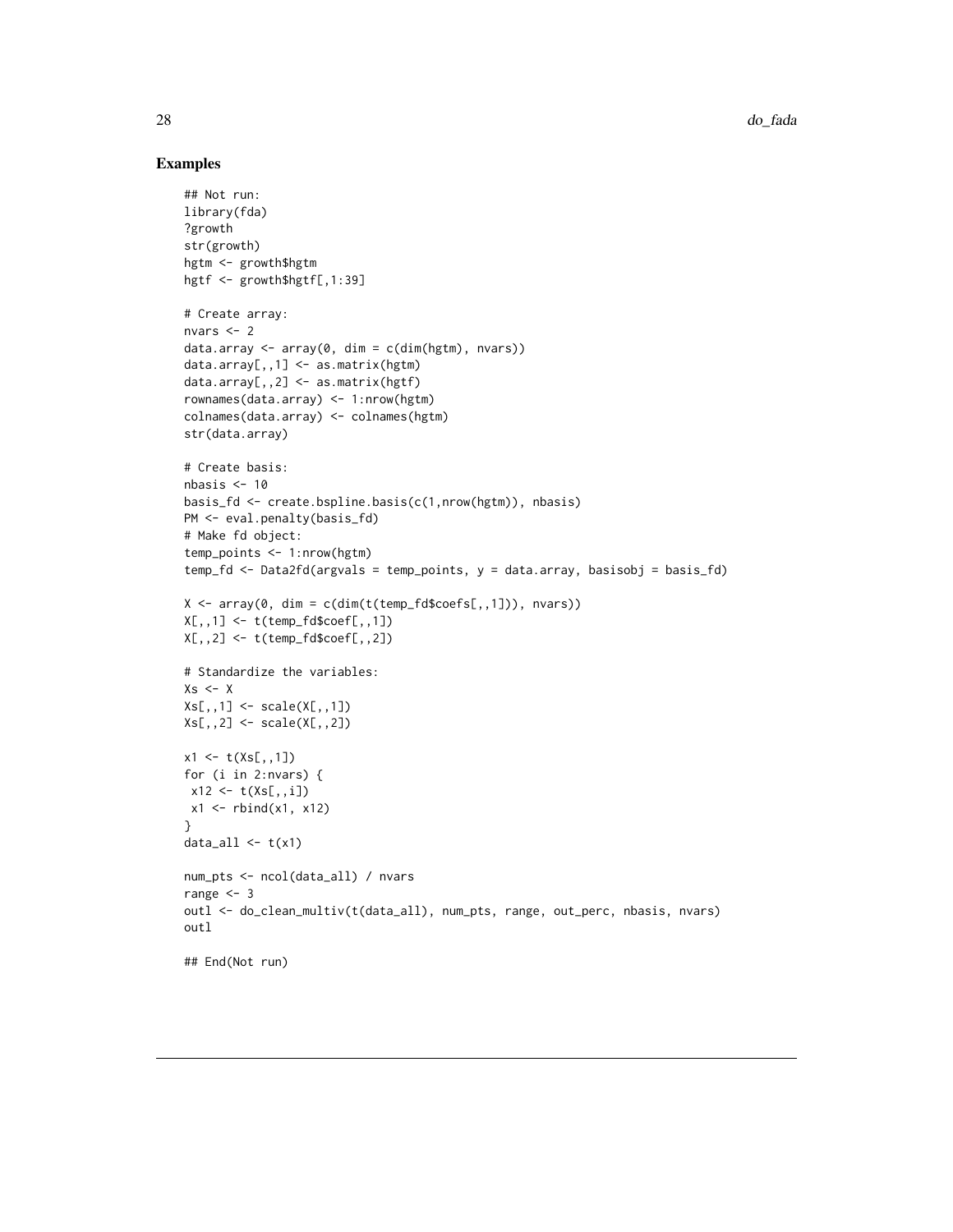<span id="page-28-0"></span>

## Description

This function executes the entire procedure involved in the functional archetypoid analysis. Firstly, the initial vector of archetypoids is obtained using the functional archetypal algorithm and finally, the optimal vector of archetypoids is returned.

## Usage

```
do_fada(subset, numArchoid, numRep, huge, compare = FALSE, PM,
              vect\_tol = c(0.95, 0.9, 0.85), alpha = 0.05,outl_degree = c("outl_strong", "outl_semi_strong", "outl_moderate"),
              method = "adjbox", prob)
```
# Arguments

| subset      | Data to obtain archetypes. In fadalara this is a subset of the entire data frame.                                                                                |
|-------------|------------------------------------------------------------------------------------------------------------------------------------------------------------------|
| numArchoid  | Number of archetypes/archetypoids.                                                                                                                               |
| numRep      | For each numarch, run the archetype algorithm num Rep times.                                                                                                     |
| huge        | Penalization added to solve the convex least squares problems.                                                                                                   |
| compare     | Boolean argument to compute the robust residual sum of squares to compare<br>these results with the ones provided by do_fada_robust.                             |
| <b>PM</b>   | Penalty matrix obtained with eval penalty.                                                                                                                       |
| vect_tol    | Vector the tolerance values. Default c(0.95, 0.9, 0.85). Needed if method='toler'.                                                                               |
| alpha       | Significance level. Default 0.05. Needed if method='toler'.                                                                                                      |
| outl_degree | Type of outlier to identify the degree of outlierness. Default c("outl_strong",<br>"outl_semi_strong", "outl_moderate"). Needed if method='toler'.               |
| method      | Method to compute the outliers. Options allowed are 'adjbox' for using adjusted<br>boxplots for skewed distributions, and 'toler' for using tolerance intervals. |
| prob        | If compare=TRUE, probability with values in $[0,1]$ .                                                                                                            |
|             |                                                                                                                                                                  |

#### Value

A list with the following elements:

- cases: Final vector of archetypoids.
- alphas: Alpha coefficients for the final vector of archetypoids.
- rss: Residual sum of squares corresponding to the final vector of archetypoids.
- rss\_rob: If compare\_robust=TRUE, this is the residual sum of squares using the robust Frobenius norm. Otherwise, NULL.
- resid: Vector of residuals.
- outliers: Outliers.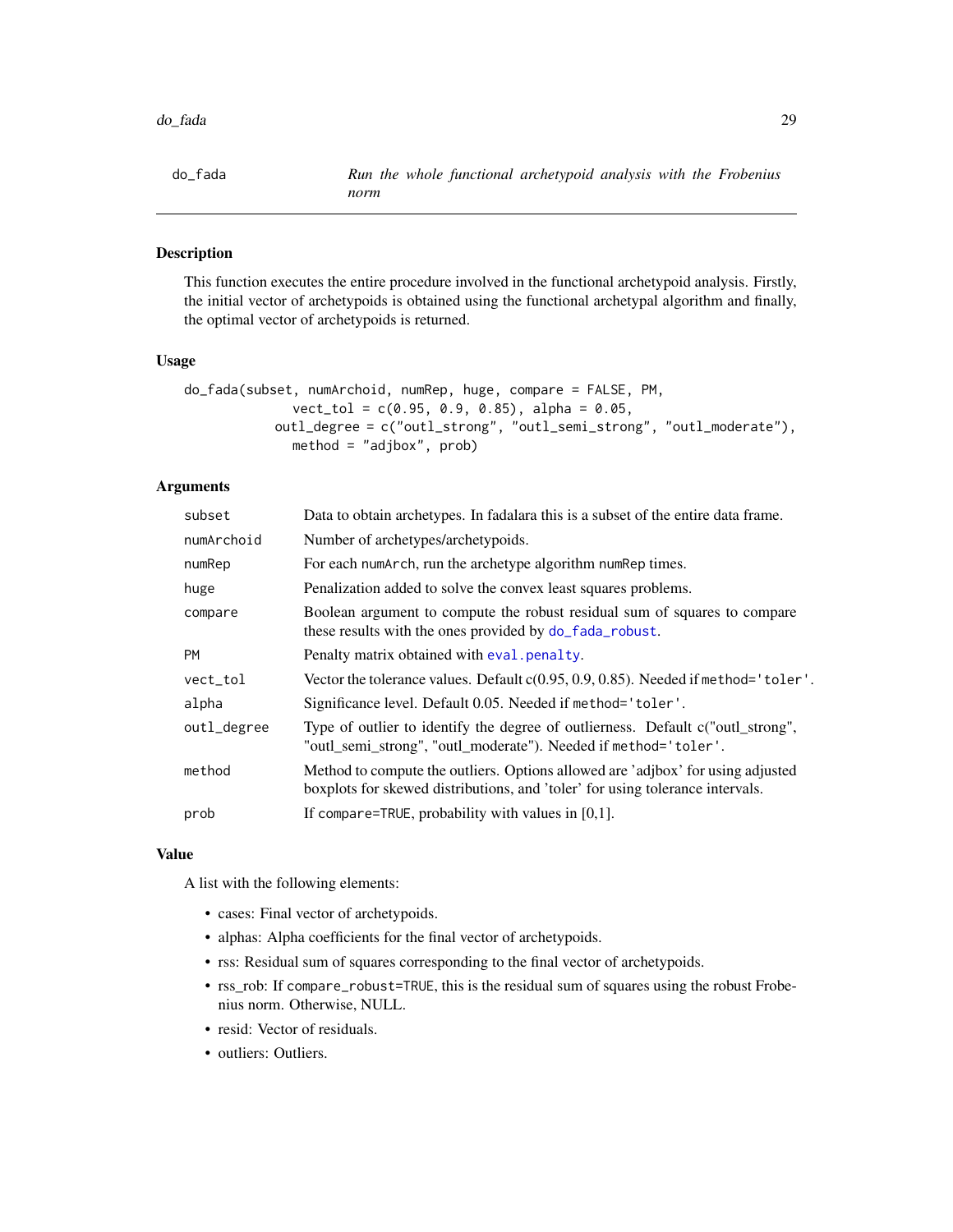## <span id="page-29-0"></span>Author(s)

Guillermo Vinue, Irene Epifanio

## References

Epifanio, I., Functional archetype and archetypoid analysis, 2016. *Computational Statistics and Data Analysis* 104, 24-34, <https://doi.org/10.1016/j.csda.2016.06.007>

#### See Also

[stepArchetypesRawData\\_funct](#page-55-1), [archetypoids\\_funct](#page-7-1)

```
## Not run:
library(fda)
?growth
str(growth)
hgtm <- t(growth$hgtm)
# Create basis:
basis_fd <- create.bspline.basis(c(1,ncol(hgtm)), 10)
PM <- eval.penalty(basis_fd)
# Make fd object:
temp_points <- 1:ncol(hgtm)
temp_fd <- Data2fd(argvals = temp_points, y = growth$hgtm, basisobj = basis_fd)
data_archs <- t(temp_fd$coefs)
suppressWarnings(RNGversion("3.5.0"))
set.seed(2018)
res_fada <- do_fada(subset = data_archs, numArchoid = 3, numRep = 5, huge = 200,
                    compare = FALSE, PM = PM, method = "adjbox")
str(res_fada)
suppressWarnings(RNGversion("3.5.0"))
set.seed(2018)
res_fada1 <- do_fada(subset = data_archs, numArchoid = 3, numRep = 5, huge = 200,
                     compare = FALSE, PM = PM,
                     vect_tol = c(0.95, 0.9, 0.85), alpha = 0.05,
                    outl_degree = c("outl_strong", "outl_semi_strong", "outl_moderate"),
                     method = "toler")
str(res_fada1)
res_fada2 <- do_fada(subset = data_archs, numArchoid = 3, numRep = 5, huge = 200,
                    compare = TRUE, PM = PM, method = "adjbox", prob = 0.8)
str(res_fada2)
## End(Not run)
```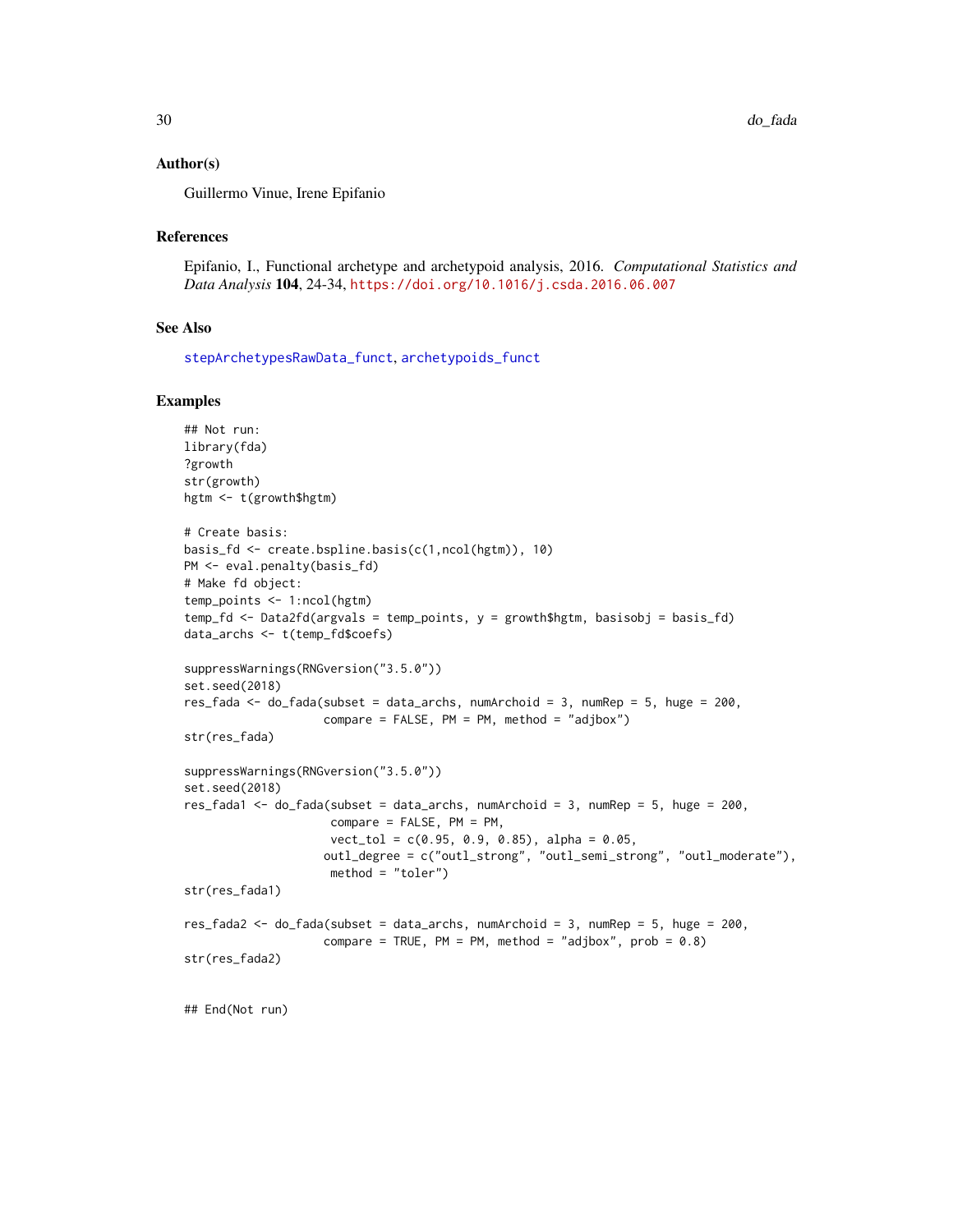<span id="page-30-0"></span>

# Description

This function executes the entire procedure involved in the functional archetypoid analysis. Firstly, the initial vector of archetypoids is obtained using the functional archetypal algorithm and finally, the optimal vector of archetypoids is returned.

## Usage

```
do_fada_multiv(subset, numArchoid, numRep, huge, compare = FALSE, PM,
              method = "adibox", prob)
```
# Arguments

| subset     | Data to obtain archetypes. In fadalara this is a subset of the entire data frame.                                                                                                                                                     |
|------------|---------------------------------------------------------------------------------------------------------------------------------------------------------------------------------------------------------------------------------------|
| numArchoid | Number of archetypes/archetypoids.                                                                                                                                                                                                    |
| numRep     | For each numarch, run the archetype algorithm num Rep times.                                                                                                                                                                          |
| huge       | Penalization added to solve the convex least squares problems.                                                                                                                                                                        |
| compare    | Boolean argument to compute the robust residual sum of squares to compare<br>these results with the ones provided by do_fada_robust.                                                                                                  |
| <b>PM</b>  | Penalty matrix obtained with eval, penalty.                                                                                                                                                                                           |
| method     | Method to compute the outliers. So far the only option allowed is 'adjbox' for<br>using adjusted boxplots for skewed distributions. The use of tolerance intervals<br>might also be explored in the future for the multivariate case. |
| prob       | If compare=TRUE, probability with values in $[0,1]$ .                                                                                                                                                                                 |

## Value

A list with the following elements:

- cases: Final vector of archetypoids.
- alphas: Alpha coefficients for the final vector of archetypoids.
- rss: Residual sum of squares corresponding to the final vector of archetypoids.
- rss\_rob: If compare\_robust=TRUE, this is the residual sum of squares using the robust Frobenius norm. Otherwise, NULL.
- resid: Vector of residuals.
- outliers: Outliers.

## Author(s)

Guillermo Vinue, Irene Epifanio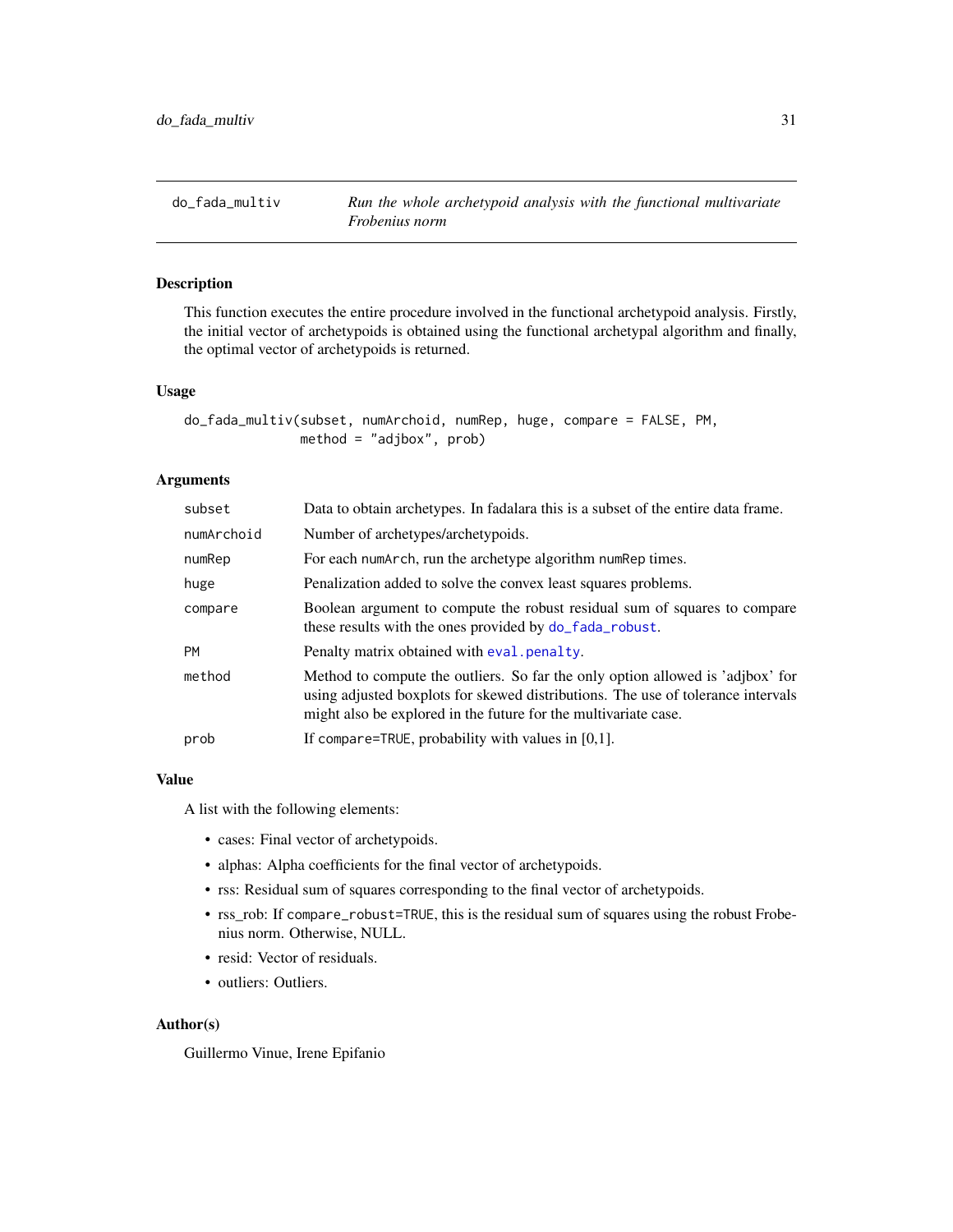## <span id="page-31-0"></span>References

Epifanio, I., Functional archetype and archetypoid analysis, 2016. *Computational Statistics and Data Analysis* 104, 24-34, <https://doi.org/10.1016/j.csda.2016.06.007>

## See Also

[stepArchetypesRawData\\_funct\\_multiv](#page-56-1), [archetypoids\\_funct\\_multiv](#page-8-1)

```
## Not run:
library(fda)
?growth
str(growth)
hgtm <- growth$hgtm
hgtf <- growth$hgtf[,1:39]
# Create array:
nvars <- 2
data.array <- array(0, dim = c(dim(hgtm), nvars))
data.array[,,1] <- as.matrix(hgtm)
data.array[,,2] <- as.matrix(hgtf)
rownames(data.array) <- 1:nrow(hgtm)
colnames(data.array) <- colnames(hgtm)
str(data.array)
# Create basis:
nbasis <- 10
basis_fd <- create.bspline.basis(c(1,nrow(hgtm)), nbasis)
PM <- eval.penalty(basis_fd)
# Make fd object:
temp_points <- 1:nrow(hgtm)
temp_fd <- Data2fd(argvals = temp_points, y = data.array, basisobj = basis_fd)
X \leftarrow \text{array}(\emptyset, \text{dim} = \text{c}(\text{dim}(t(\text{temp}_f \text{d}\text{%coeffs}[0,1])), nvars))
X[,,1] <- t(temp_fd$coef[,,1])
X[,,2] <- t(temp_fd$coef[,,2])
# Standardize the variables:
Xs < - XXs[,,1] <- scale(X[,,1])
Xs[,, 2] <- scale(X[,, 2])suppressWarnings(RNGversion("3.5.0"))
set.seed(2018)
res_fada <- do_fada_multiv(subset = Xs, numArchoid = 3, numRep = 5, huge = 200,
                             compare = FALSE, PM = PM, method = "adjbox")str(res_fada)
## End(Not run)
```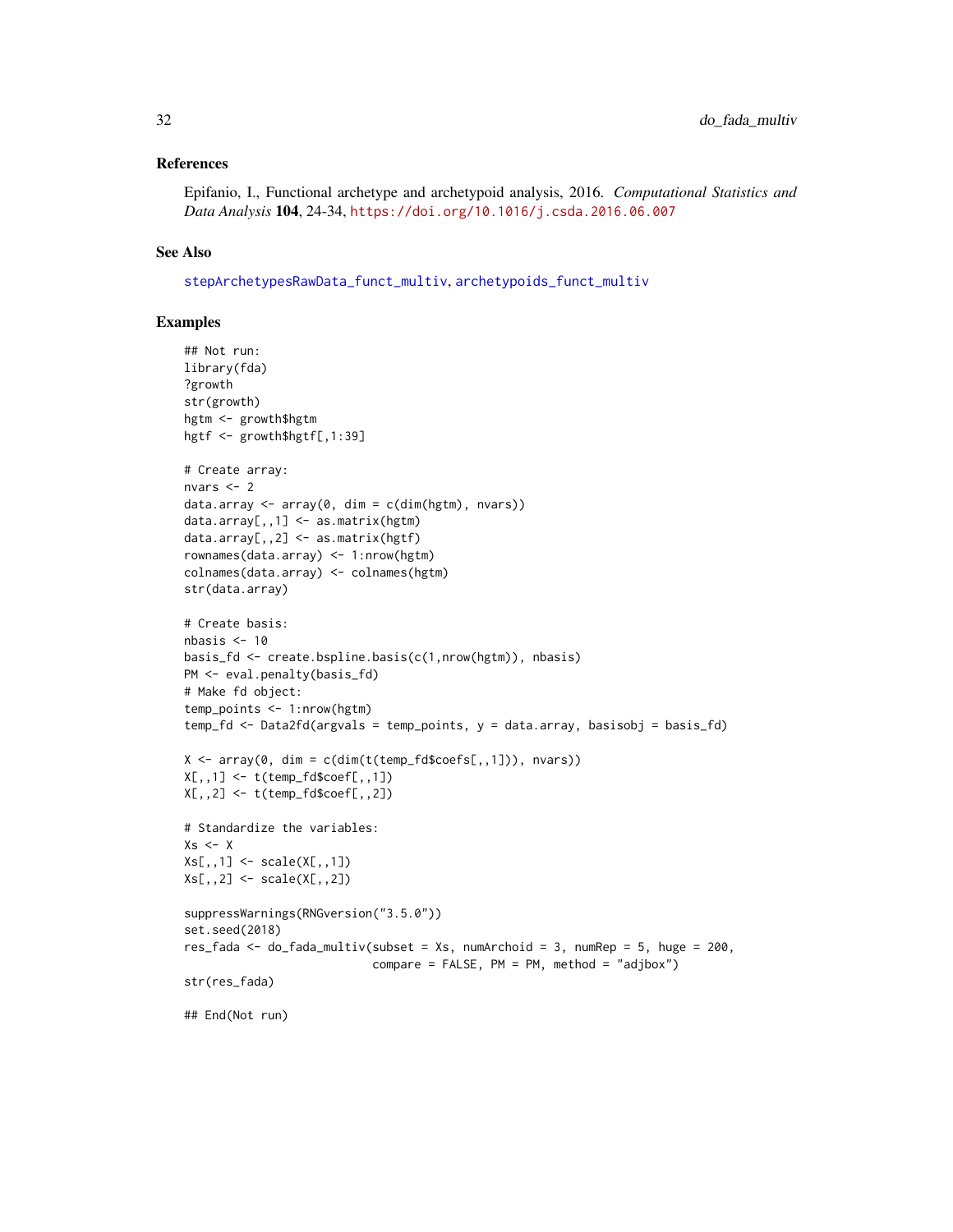<span id="page-32-0"></span>do\_fada\_multiv\_robust *Run the whole archetypoid analysis with the functional multivariate robust Frobenius norm*

#### Description

This function executes the entire procedure involved in the functional archetypoid analysis. Firstly, the initial vector of archetypoids is obtained using the functional archetypal algorithm and finally, the optimal vector of archetypoids is returned.

# Usage

```
do_fada_multiv_robust(subset, numArchoid, numRep, huge, prob, compare = FALSE, PM,
                      method = "adjbox")
```
## Arguments

| subset     | Data to obtain archetypes. In fadalara this is a subset of the entire data frame.                                                                                                                                                     |
|------------|---------------------------------------------------------------------------------------------------------------------------------------------------------------------------------------------------------------------------------------|
| numArchoid | Number of archetypes/archetypoids.                                                                                                                                                                                                    |
| numRep     | For each numarch, run the archetype algorithm num Rep times.                                                                                                                                                                          |
| huge       | Penalization to solve the convex least squares problem, see archetypoids.                                                                                                                                                             |
| prob       | Probability with values in $[0,1]$ .                                                                                                                                                                                                  |
| compare    | Boolean argument to compute the non-robust residual sum of squares to com-<br>pare these results with the ones provided by do_fada.                                                                                                   |
| <b>PM</b>  | Penalty matrix obtained with eval penalty.                                                                                                                                                                                            |
| method     | Method to compute the outliers. So far the only option allowed is 'adjbox' for<br>using adjusted boxplots for skewed distributions. The use of tolerance intervals<br>might also be explored in the future for the multivariate case. |

# Value

A list with the following elements:

- cases: Final vector of archetypoids.
- alphas: Alpha coefficients for the final vector of archetypoids.
- rss: Residual sum of squares corresponding to the final vector of archetypoids.
- rss\_non\_rob: If compare=TRUE, this is the residual sum of squares using the non-robust Frobenius norm. Otherwise, NULL.
- resid Vector of residuals.
- outliers: Outliers.
- local\_rel\_imp Matrix with the local (casewise) relative importance (in percentage) of each variable for the outlier identification. Only for the multivariate case. It is relative to the outlier observation itself. The other observations are not considered for computing this importance. This procedure works because the functional variables are in the same scale, after standardizing. Otherwise, it couldn't be interpreted like that.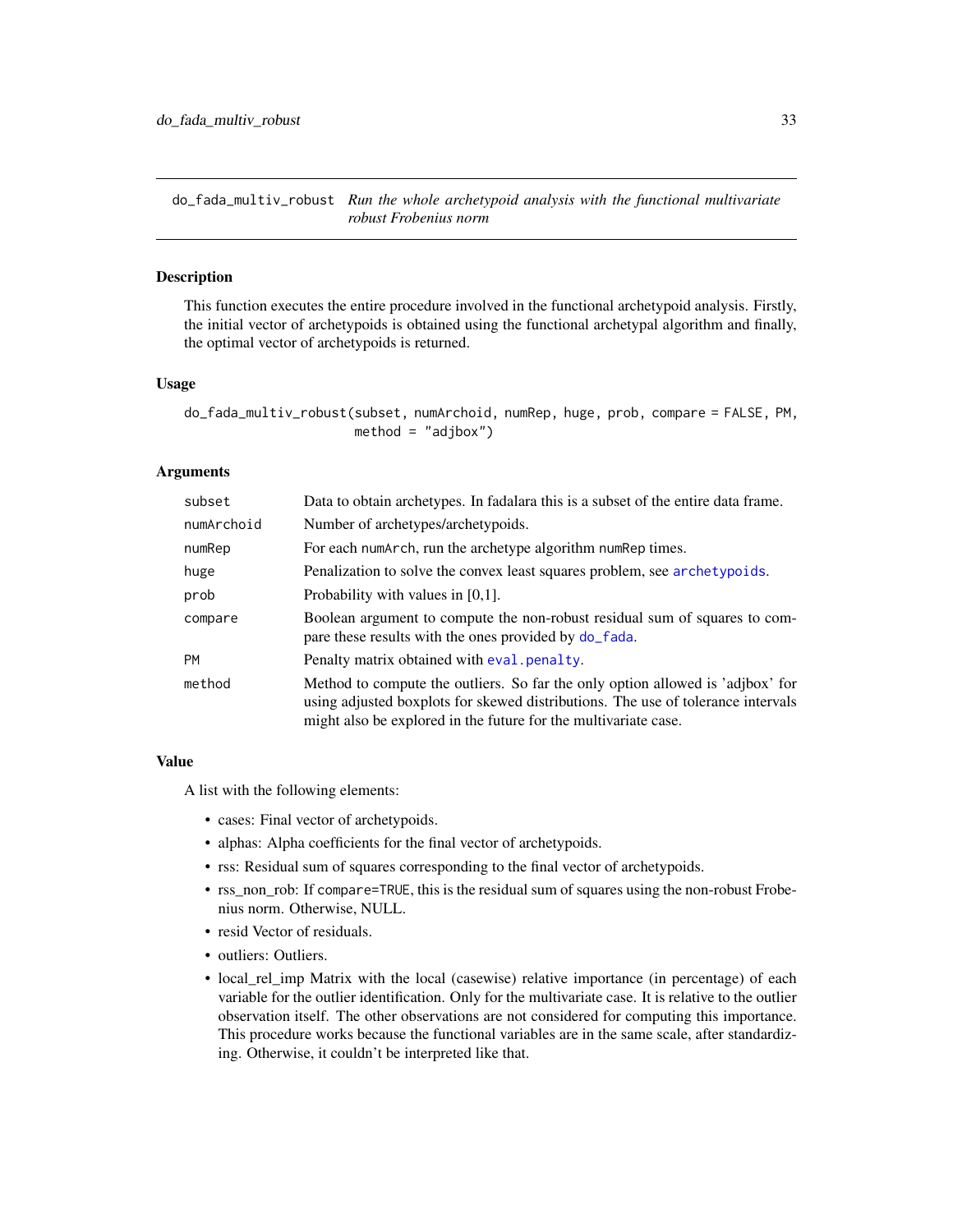<span id="page-33-0"></span>• margi\_rel\_imp Matrix with the marginal relative importance of each variable (in percentage) for the outlier identification. Only for the multivariate case. In this case, the other points are considered, since the value of the outlier observation is compared with the remaining points.

## Author(s)

Guillermo Vinue, Irene Epifanio

## References

Moliner, J. and Epifanio, I., Robust multivariate and functional archetypal analysis with application to financial time series analysis, 2019. *Physica A: Statistical Mechanics and its Applications* 519, 195-208. <https://doi.org/10.1016/j.physa.2018.12.036>

#### See Also

[stepArchetypesRawData\\_funct\\_multiv\\_robust](#page-58-1), [archetypoids\\_funct\\_multiv\\_robust](#page-10-1)

```
## Not run:
library(fda)
?growth
str(growth)
hgtm <- growth$hgtm
hgtf <- growth$hgtf[,1:39]
# Create array:
nvars <- 2
data.array <- array(0, dim = c(dim(hgtm), nvars))
data.array[,,1] <- as.matrix(hgtm)
data.array[,,2] <- as.matrix(hgtf)
rownames(data.array) <- 1:nrow(hgtm)
colnames(data.array) <- colnames(hgtm)
str(data.array)
# Create basis:
nbasis < -10basis_fd <- create.bspline.basis(c(1,nrow(hgtm)), nbasis)
PM <- eval.penalty(basis_fd)
# Make fd object:
temp_points <- 1:nrow(hgtm)
temp_fd <- Data2fd(argvals = temp_points, y = data.array, basisobj = basis_fd)
X \le -\arctan(0, \dim = \text{cdim}(t(\text{temp_fd}\secfs[, 1])), nvars))
X[,, 1] <- t(temp_fd$coef[,,1])
X[,, 2] <- t(temp_fd$coef[,, 2])
# Standardize the variables:
Xs \leftarrow XXs[,,1] <- scale(X[,,1])Xs[,, 2] <- scale(X[,, 2])
```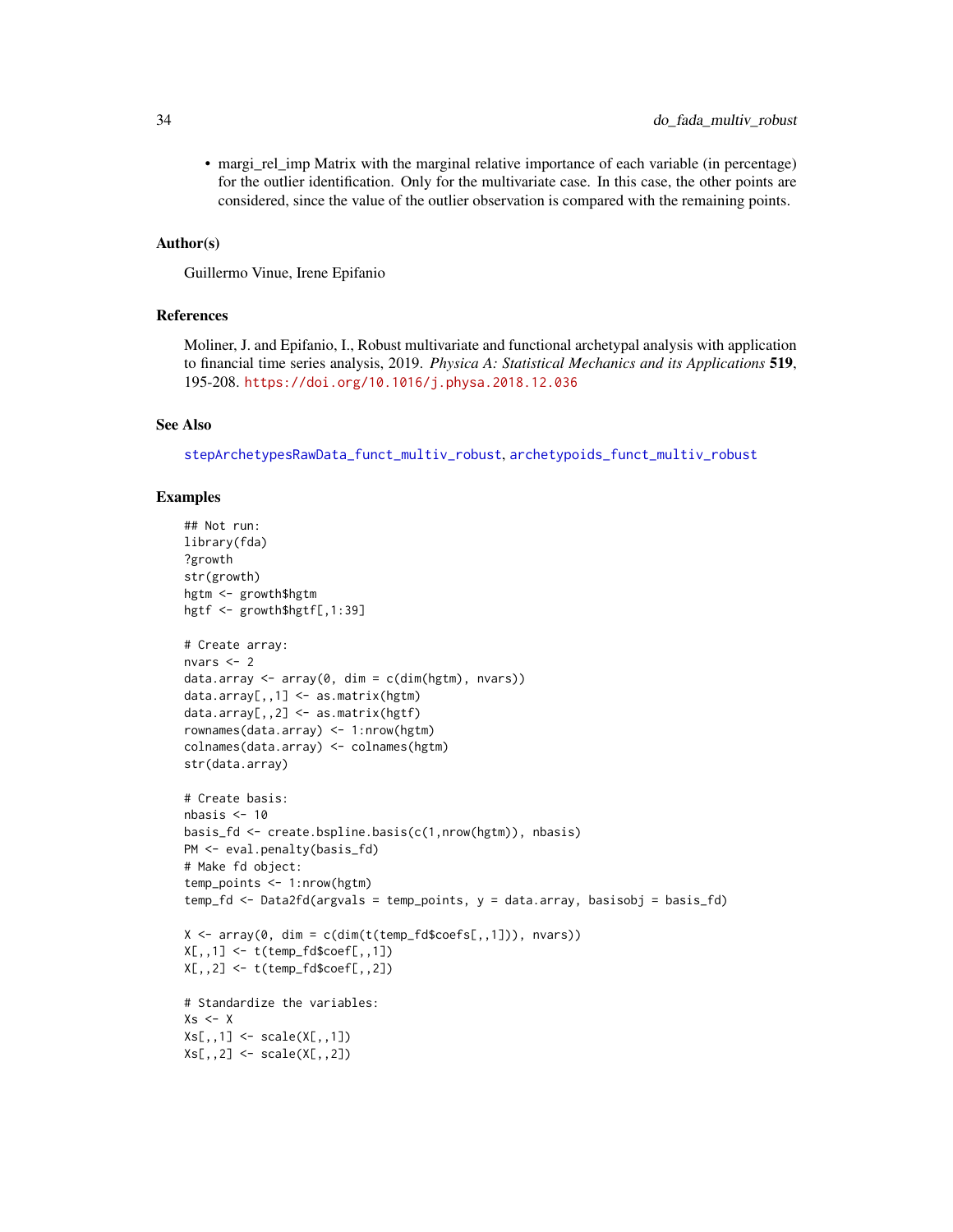# <span id="page-34-0"></span>do\_fada\_robust 35

```
suppressWarnings(RNGversion("3.5.0"))
set.seed(2018)
res_fada <- do_fada_multiv_robust(subset = Xs, numArchoid = 3, numRep = 5, huge = 200,
                                prob = 0.75, compare = FALSE, PM = PM, method = "adjbox")
str(res_fada)
res_fada$cases
#[1] 8 24 29
res_fada$rss
#[1] 2.301741
## End(Not run)
```
<span id="page-34-1"></span>do\_fada\_robust *Run the whole archetypoid analysis with the functional robust Frobenius norm*

# Description

This function executes the entire procedure involved in the functional archetypoid analysis. Firstly, the initial vector of archetypoids is obtained using the functional archetypal algorithm and finally, the optimal vector of archetypoids is returned.

## Usage

```
do_fada_robust(subset, numArchoid, numRep, huge, prob, compare = FALSE, PM,
              vect\_tol = c(0.95, 0.9, 0.85), alpha = 0.05,
           outl_degree = c("outl_strong", "outl_semi_strong", "outl_moderate"),
              method = "adjbox")
```
## Arguments

| subset      | Data to obtain archetypes. In fadalara this is a subset of the entire data frame.                                                                                |
|-------------|------------------------------------------------------------------------------------------------------------------------------------------------------------------|
| numArchoid  | Number of archetypes/archetypoids.                                                                                                                               |
| numRep      | For each numarch, run the archetype algorithm num Rep times.                                                                                                     |
| huge        | Penalization added to solve the convex least squares problems.                                                                                                   |
| prob        | Probability with values in $[0,1]$ .                                                                                                                             |
| compare     | Boolean argument to compute the non-robust residual sum of squares to com-<br>pare these results with the ones provided by do_fada.                              |
| <b>PM</b>   | Penalty matrix obtained with eval penalty.                                                                                                                       |
| vect_tol    | Vector the tolerance values. Default c(0.95, 0.9, 0.85). Needed if method='toler'.                                                                               |
| alpha       | Significance level. Default 0.05. Needed if method= 'toler'.                                                                                                     |
| outl_degree | Type of outlier to identify the degree of outlierness. Default c("outl_strong",<br>"outl_semi_strong", "outl_moderate"). Needed if method='toler'.               |
| method      | Method to compute the outliers. Options allowed are 'adjbox' for using adjusted<br>boxplots for skewed distributions, and 'toler' for using tolerance intervals. |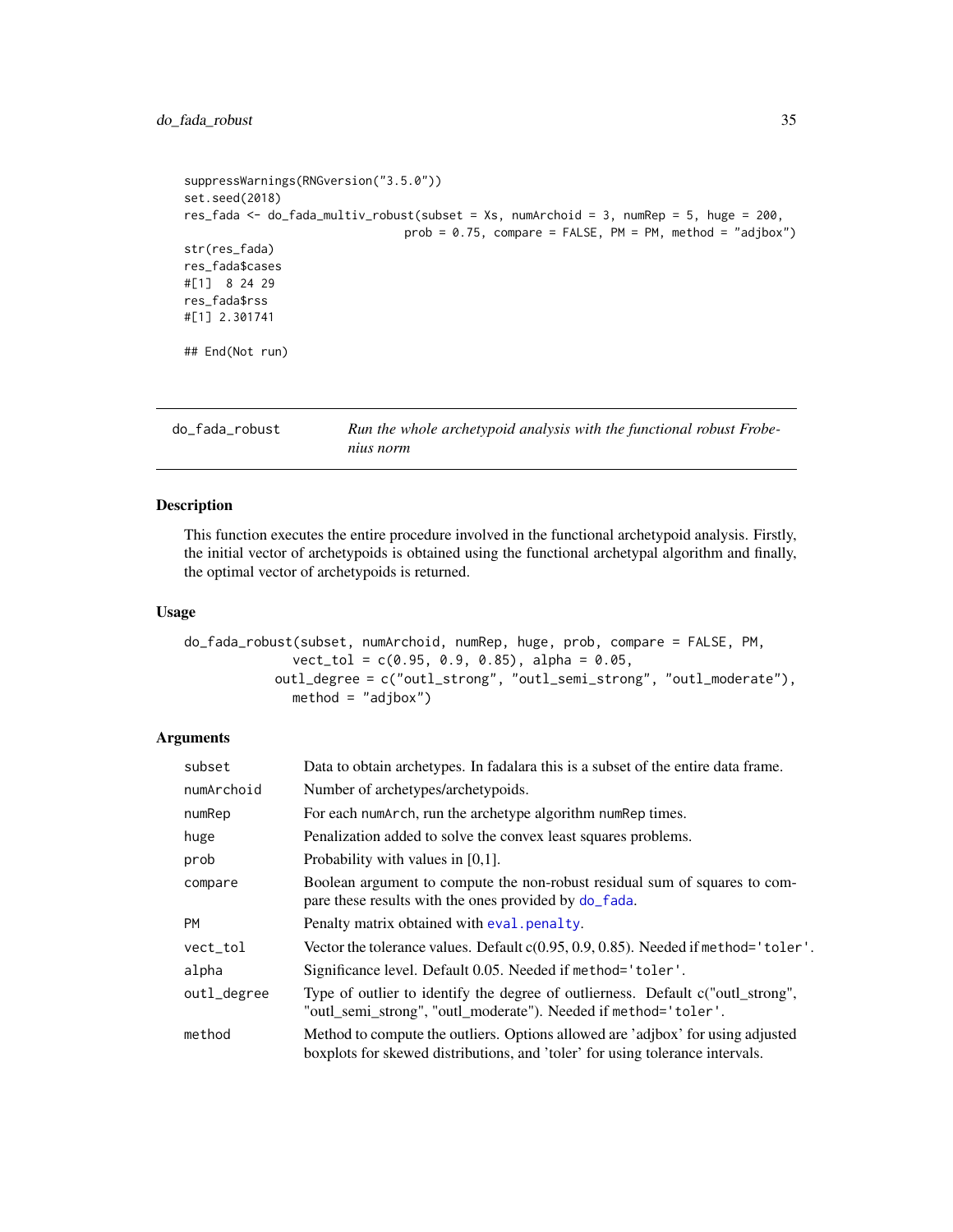## <span id="page-35-0"></span>Value

A list with the following elements:

- cases: Final vector of archetypoids.
- alphas: Alpha coefficients for the final vector of archetypoids.
- rss: Residual sum of squares corresponding to the final vector of archetypoids.
- rss\_non\_rob: If compare=TRUE, this is the residual sum of squares using the non-robust Frobenius norm. Otherwise, NULL.
- resid: Vector of residuals.
- outliers: Outliers.

## Author(s)

Guillermo Vinue, Irene Epifanio

# References

Moliner, J. and Epifanio, I., Robust multivariate and functional archetypal analysis with application to financial time series analysis, 2019. *Physica A: Statistical Mechanics and its Applications* 519, 195-208. <https://doi.org/10.1016/j.physa.2018.12.036>

# See Also

[stepArchetypesRawData\\_funct\\_robust](#page-60-1), [archetypoids\\_funct\\_robust](#page-12-1)

```
## Not run:
library(fda)
?growth
str(growth)
hgtm <- t(growth$hgtm)
# Create basis:
basis_fd <- create.bspline.basis(c(1,ncol(hgtm)), 10)
PM <- eval.penalty(basis_fd)
# Make fd object:
temp_points <- 1:ncol(hgtm)
temp_fd <- Data2fd(argvals = temp_points, y = growth$hgtm, basisobj = basis_fd)
data_archs <- t(temp_fd$coefs)
suppressWarnings(RNGversion("3.5.0"))
set.seed(2018)
res_fada_rob <- do_fada_robust(subset = data_archs, numArchoid = 3, numRep = 5, huge = 200,
                               prob = 0.75, compare = FALSE, PM = PM, method = "adjbox")
str(res_fada_rob)
suppressWarnings(RNGversion("3.5.0"))
set.seed(2018)
res_fada_rob1 <- do_fada_robust(subset = data_archs, numArchoid = 3, numRep = 5, huge = 200,
```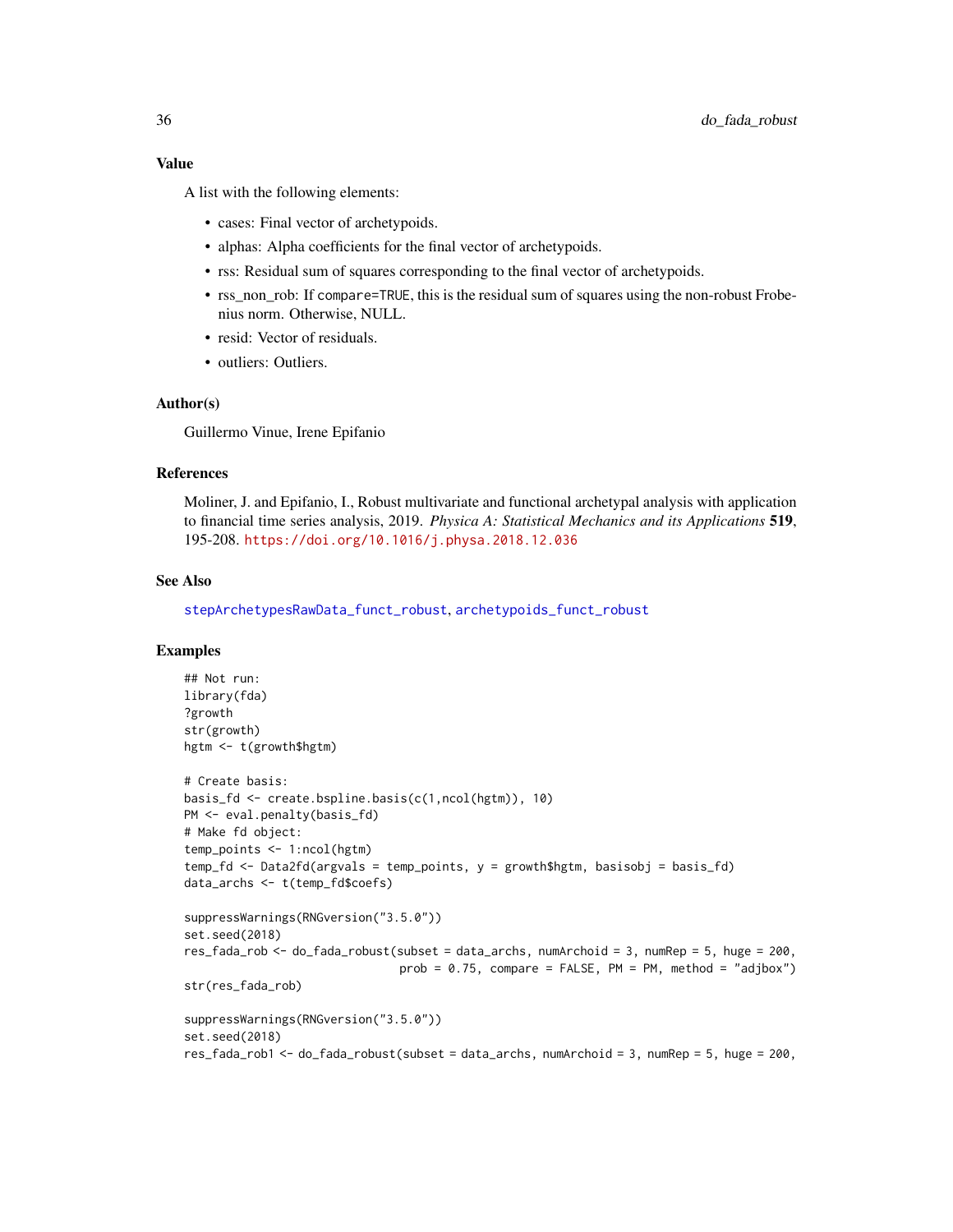#### <span id="page-36-0"></span>do\_knno 37

```
prob = 0.75, compare = FALSE, PM = PM,
                                vect\_tol = c(0.95, 0.9, 0.85), alpha = 0.05,outl_degree = c("outl_strong", "outl_semi_strong", "outl_moderate"),
                                method = "toler")str(res_fada_rob1)
## End(Not run)
```
do\_knno *kNN for outlier detection*

## Description

Ramaswamy et al. proposed the k-nearest neighbors outlier detection method (kNNo). Each point's anomaly score is the distance to its kth nearest neighbor in the data set. Then, all points are ranked based on this distance. The higher an example's score is, the more anomalous it is.

## Usage

do\_knno(data, k, top\_n)

# Arguments

| data  | Data observations.                                        |
|-------|-----------------------------------------------------------|
| - k   | Number of neighbors of a point that we are interested in. |
| top_n | Total number of outliers we are interested in.            |

# Value

Vector of outliers.

#### Author(s)

Guillermo Vinue

#### References

Ramaswamy, S., Rastogi, R. and Shim, K. Efficient Algorithms for Mining Outliers from Large Data Sets. SIGMOD'00 Proceedings of the 2000 ACM SIGMOD international conference on Management of data, 2000, 427-438.

```
data(mtcars)
data <- as.matrix(mtcars)
outl <- do_knno(data, 3, 2)
outl
data[outl,]
```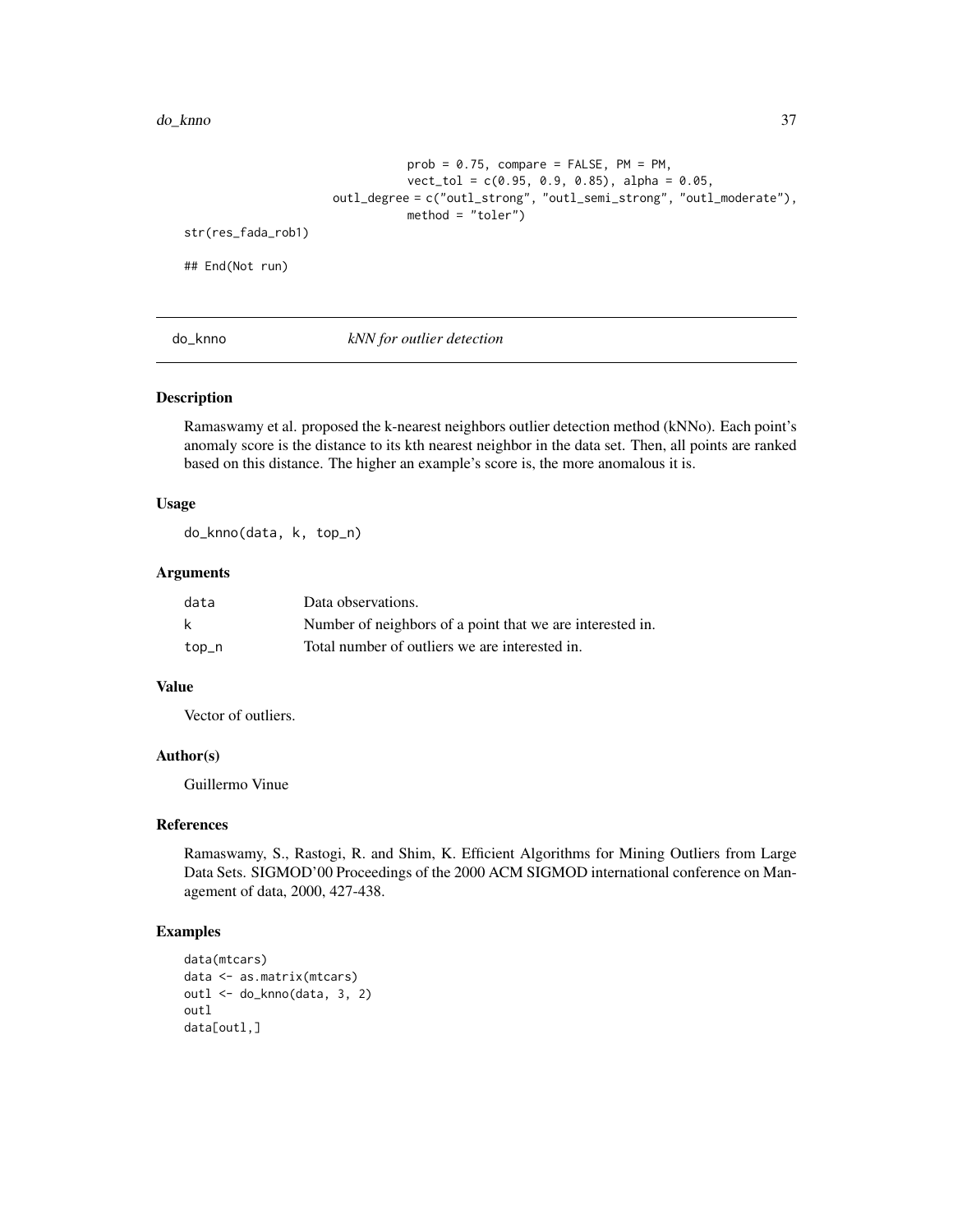<span id="page-37-1"></span><span id="page-37-0"></span>do\_outl\_degree *Degree of outlierness*

## Description

Classification of outliers according to their degree of outlierness. They are classified using the tolerance proportion. For instance, outliers from a 95

#### Usage

```
do\_out1\_degree(vect\_tol = c(0.95, 0.9, 0.85), resid\_vect, alpha = 0.05,outl_degree = c("outl_strong", "outl_semi_strong", "outl_moderate"))
```
# Arguments

| vect_tol    | Vector the tolerance values. Default $c(0.95, 0.9, 0.85)$ .                                                              |
|-------------|--------------------------------------------------------------------------------------------------------------------------|
| resid_vect  | Vector of n residuals, where n was the number of rows of the data matrix.                                                |
| alpha       | Significance level. Default 0.05.                                                                                        |
| outl_degree | Type of outlier to identify the degree of outlierness. Default c("outl_strong",<br>"outl_semi_strong", "outl_moderate"). |

# Value

List with the type outliers.

## Author(s)

Guillermo Vinue

# See Also

[outl\\_toler](#page-54-1)

# Examples

do\_outl\_degree(0.95, 1:100, 0.05, "outl\_strong")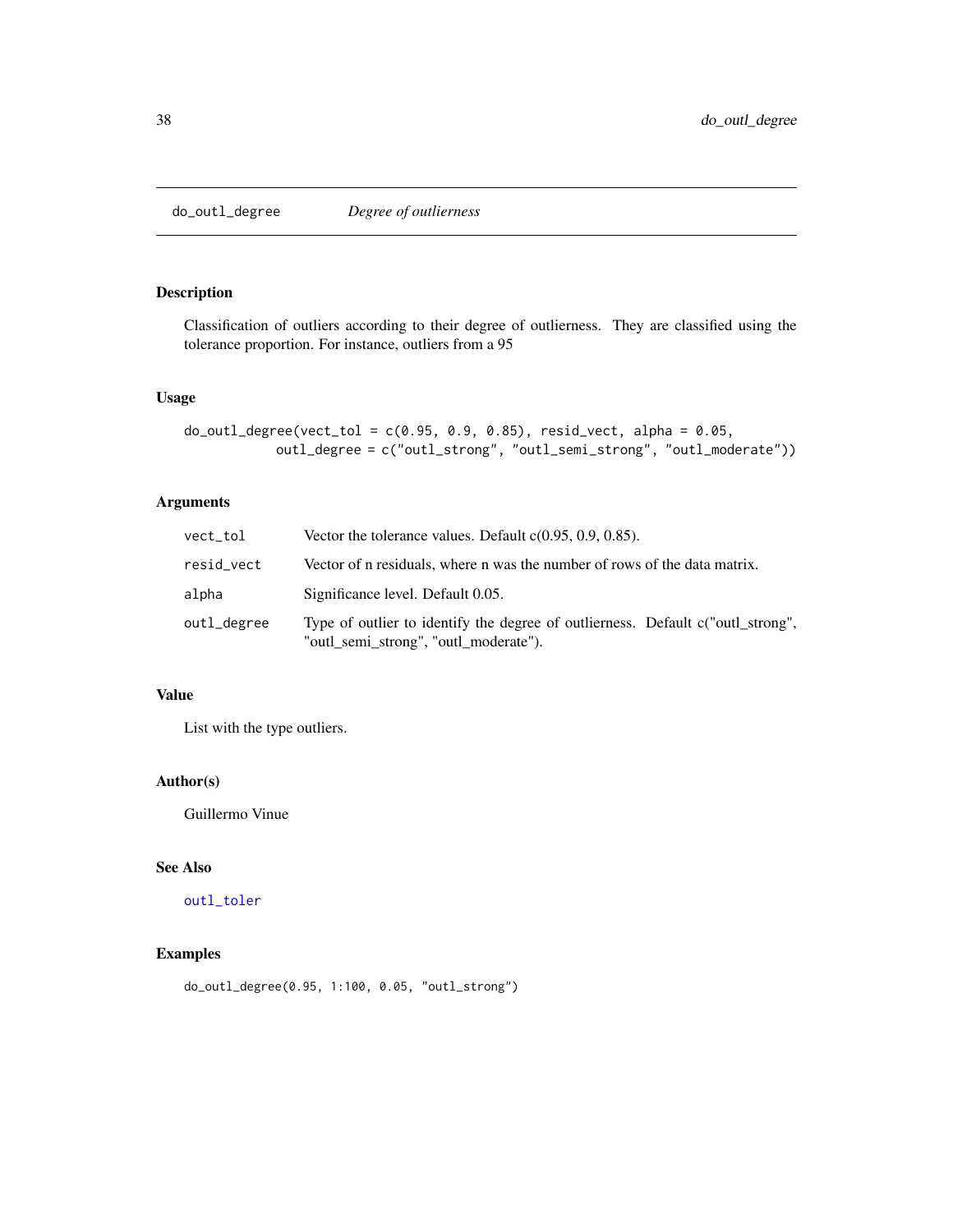<span id="page-38-1"></span><span id="page-38-0"></span>fadalara *Functional parallel archetypoid algorithm for large applications (FADALARA)*

# Description

The FADALARA algorithm is based on the CLARA clustering algorithm. This is the parallel version of the algorithm. It allows to detect anomalies (outliers). In the univariate case, there are two different methods to detect them: the adjusted boxplot (default and most reliable option) and tolerance intervals. In the multivariate case, only adjusted boxplots are used. If needed, tolerance intervals allow to define a degree of outlierness.

# Usage

fadalara(data, N, m, numArchoid, numRep, huge, prob, type\_alg = "fada",  $compare = FALSE, PM, vect_to1 = c(0.95, 0.9, 0.85), alpha = 0.05,$ outl\_degree = c("outl\_strong", "outl\_semi\_strong", "outl\_moderate"), method = "adjbox", multiv, frame)

# Arguments

| data        | Data matrix. Each row corresponds to an observation and each column corre-<br>sponds to a variable. All variables are numeric. The data must have row names<br>so that the algorithm can identify the archetypoids in every sample.                                                           |
|-------------|-----------------------------------------------------------------------------------------------------------------------------------------------------------------------------------------------------------------------------------------------------------------------------------------------|
| N           | Number of samples.                                                                                                                                                                                                                                                                            |
| m           | Sample size of each sample.                                                                                                                                                                                                                                                                   |
| numArchoid  | Number of archetypes/archetypoids.                                                                                                                                                                                                                                                            |
| numRep      | For each numarch, run the archetype algorithm num Rep times.                                                                                                                                                                                                                                  |
| huge        | Penalization added to solve the convex least squares problems.                                                                                                                                                                                                                                |
| prob        | Probability with values in $[0,1]$ .                                                                                                                                                                                                                                                          |
| type_alg    | String. Options are 'fada' for the non-robust fadalara algorithm, whereas 'fada_rob'<br>is for the robust fadalara algorithm.                                                                                                                                                                 |
| compare     | Boolean argument to compute the robust residual sum of squares if type_alg =<br>"fada" and the non-robust if type_alg = "fada_rob".                                                                                                                                                           |
| PM          | Penalty matrix obtained with eval.penalty.                                                                                                                                                                                                                                                    |
| vect_tol    | Vector the tolerance values. Default c(0.95, 0.9, 0.85). Needed if method='toler'.                                                                                                                                                                                                            |
| alpha       | Significance level. Default 0.05. Needed if method='toler'.                                                                                                                                                                                                                                   |
| outl_degree | Type of outlier to identify the degree of outlierness. Default c("outl_strong",<br>"outl_semi_strong", "outl_moderate"). Needed if method='toler'.                                                                                                                                            |
| method      | Method to compute the outliers. Options allowed are 'adjbox' for using ad-<br>justed boxplots for skewed distributions, and 'toler' for using tolerance inter-<br>vals. The tolerance intervals are only computed in the univariate case, i.e.,<br>method='toler' only valid if multiv=FALSE. |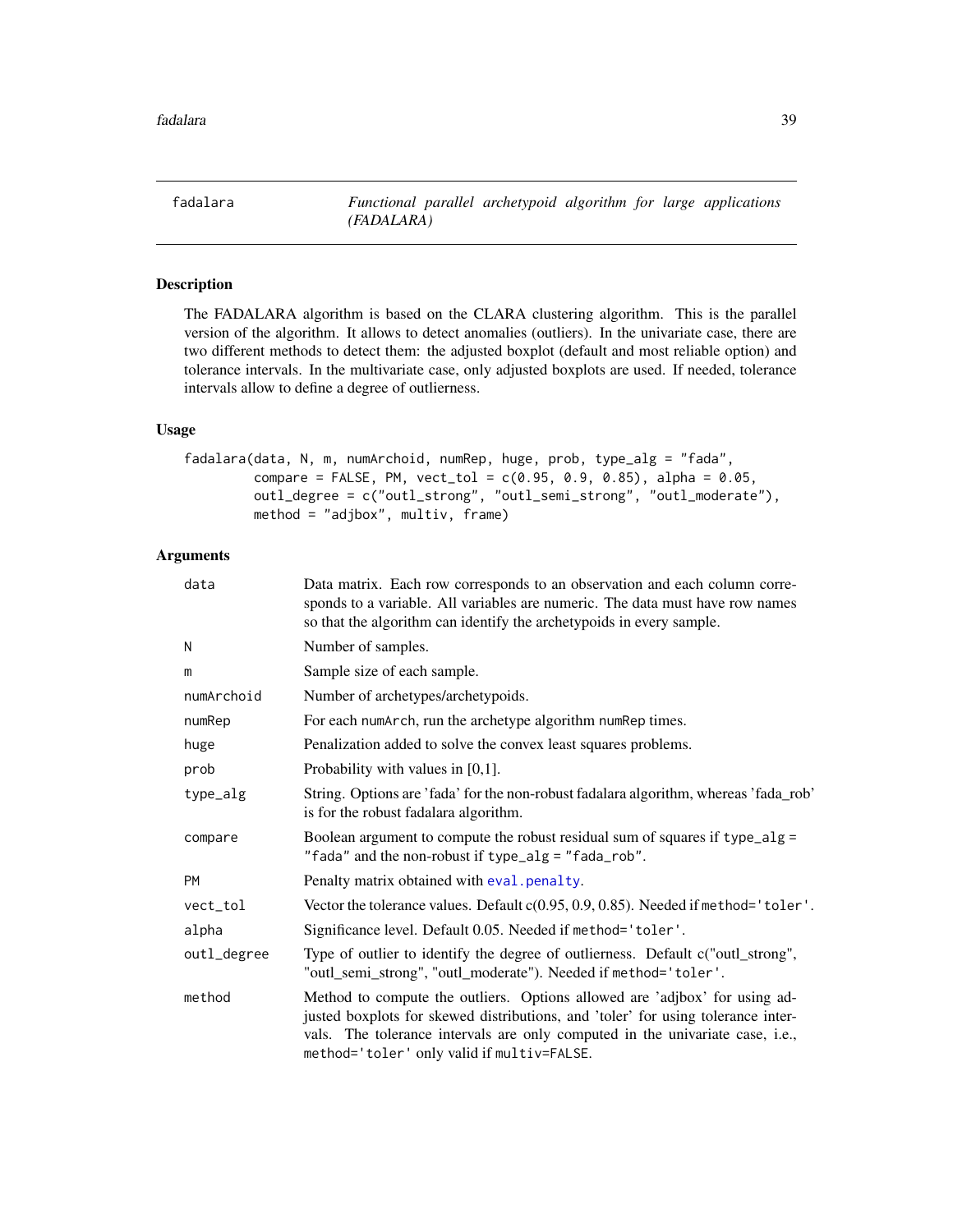<span id="page-39-0"></span>

| multiv | Multivariate (TRUE) or univariate (FALSE) algorithm.                                                                                                                                                                                                                                                                                            |
|--------|-------------------------------------------------------------------------------------------------------------------------------------------------------------------------------------------------------------------------------------------------------------------------------------------------------------------------------------------------|
| frame  | Boolean value to indicate whether the frame is computed (Mair et al., 2017) or<br>not. The frame is made up of a subset of extreme points, so the archetypoids<br>are only computed on the frame. Low frame densities are obtained when only<br>small portions of the data were extreme. However, high frame densities reduce<br>this speed-up. |

## Value

A list with the following elements:

- cases Vector of archetypoids.
- rss Optimal residual sum of squares.
- outliers: Outliers.
- alphas: Matrix with the alpha coefficients.
- local\_rel\_imp Matrix with the local (casewise) relative importance (in percentage) of each variable for the outlier identification. Only for the multivariate case. It is relative to the outlier observation itself. The other observations are not considered for computing this importance. This procedure works because the functional variables are in the same scale, after standardizing. Otherwise, it couldn't be interpreted like that.
- margi\_rel\_imp Matrix with the marginal relative importance of each variable (in percentage) for the outlier identification. Only for the multivariate case. In this case, the other points are considered, since the value of the outlier observation is compared with the remaining points.

#### Author(s)

Guillermo Vinue, Irene Epifanio

#### References

Epifanio, I., Functional archetype and archetypoid analysis, 2016. *Computational Statistics and Data Analysis* 104, 24-34, <https://doi.org/10.1016/j.csda.2016.06.007>

Hubert, M. and Vandervieren, E., An adjusted boxplot for skewed distributions, 2008. *Computational Statistics and Data Analysis* 52(12), 5186-5201, [https://doi.org/10.1016/j.csda.](https://doi.org/10.1016/j.csda.2007.11.008) [2007.11.008](https://doi.org/10.1016/j.csda.2007.11.008)

Kaufman, L. and Rousseeuw, P.J., Clustering Large Data Sets, 1986. *Pattern Recognition in Practice*, 425-437.

Mair, S., Boubekki, A. and Brefeld, U., Frame-based Data Factorizations, 2017. Proceedings of the 34th International Conference on Machine Learning, Sydney, Australia, 1-9.

Moliner, J. and Epifanio, I., Robust multivariate and functional archetypal analysis with application to financial time series analysis, 2019. *Physica A: Statistical Mechanics and its Applications* 519, 195-208. <https://doi.org/10.1016/j.physa.2018.12.036>

## See Also

[do\\_fada](#page-27-1), [do\\_fada\\_robust](#page-34-1)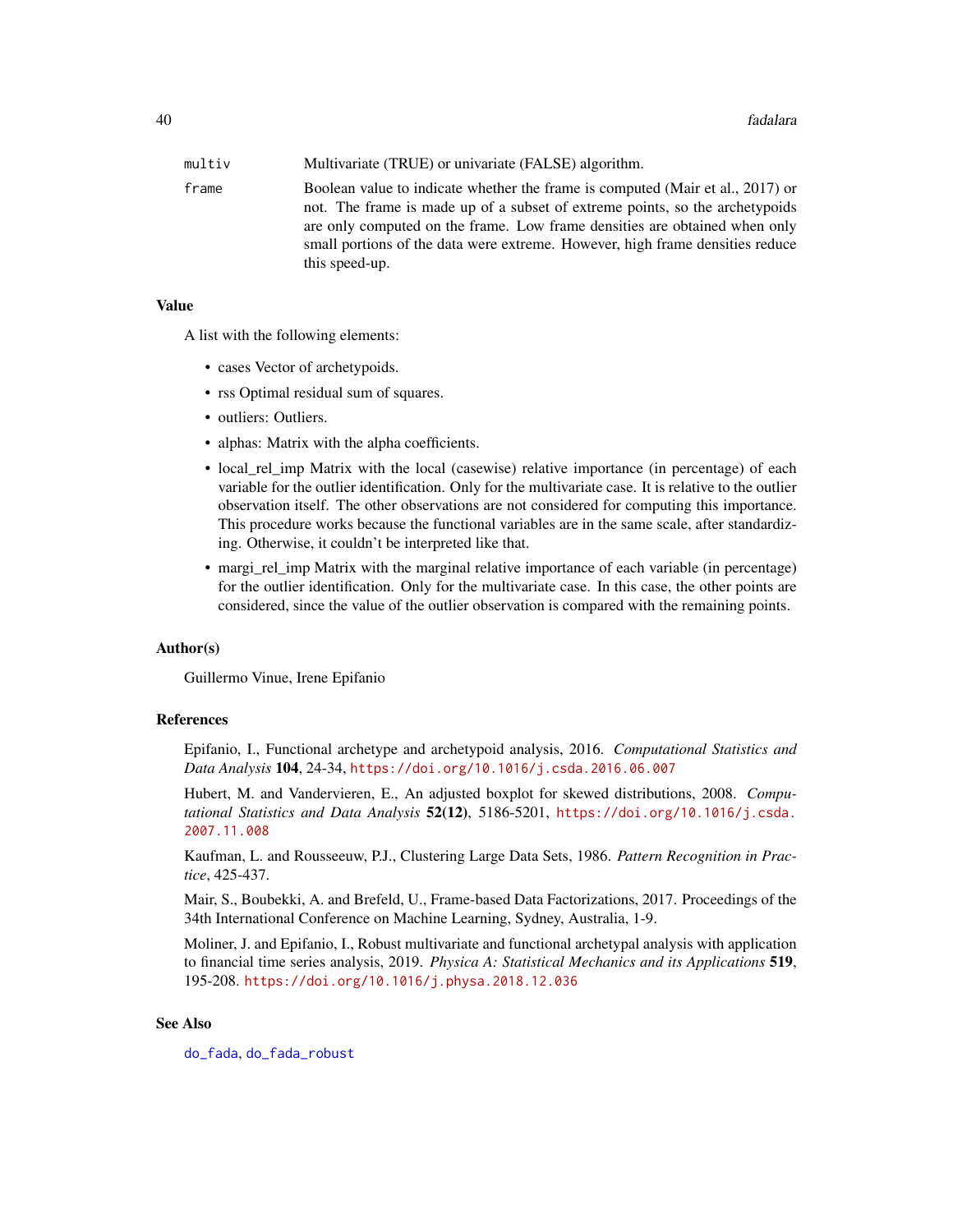#### fadalara 41

```
## Not run:
library(fda)
?growth
str(growth)
hgtm <- growth$hgtm
hgtf <- growth$hgtf[,1:39]
# Create array:
nvars <-2data.array <- array(0, dim = c(dim(hgtm), nvars))
data.array[,,1] <- as.matrix(hgtm)
data.array[,, 2] \leq as.matrix(hgtf)
rownames(data.array) <- 1:nrow(hgtm)
colnames(data.array) <- colnames(hgtm)
str(data.array)
# Create basis:
nbasis <-10basis_fd <- create.bspline.basis(c(1,nrow(hgtm)), nbasis)
PM <- eval.penalty(basis_fd)
# Make fd object:
temp_points <- 1:nrow(hgtm)
temp_fd <- Data2fd(argvals = temp_points, y = data.array, basisobj = basis_fd)
X \leq -\arctan(0, \dim = \text{cdim}(t(\text{temp_fd}\$coeff, 1])), nvars))
X[,, 1] <- t(temp_fd$coef[,,1])
X[,, 2] <- t(temp_fd$coef[,,2])
# Standardize the variables:
Xs \leftarrow XXs[,,1] <- scale(X[,,1])
Xs[,, 2] <- scale(X[,, 2])# We have to give names to the dimensions to know the
# observations that were identified as archetypoids.
dimnames(Xs) <- list(paste("Obs", 1:dim(hgtm)[2], sep = ""),
                      1:nbasis,
                      c("boys", "girls"))
n \leftarrow \text{dim}(Xs)[1]# Number of archetypoids:
k < -3numRep <- 20
huge <- 200
# Size of the random sample of observations:
m < -15# Number of samples:
N \le f \text{loor}(1 + (n - m)/(m - k))N
prob \leq 0.75data_alg <- Xs
```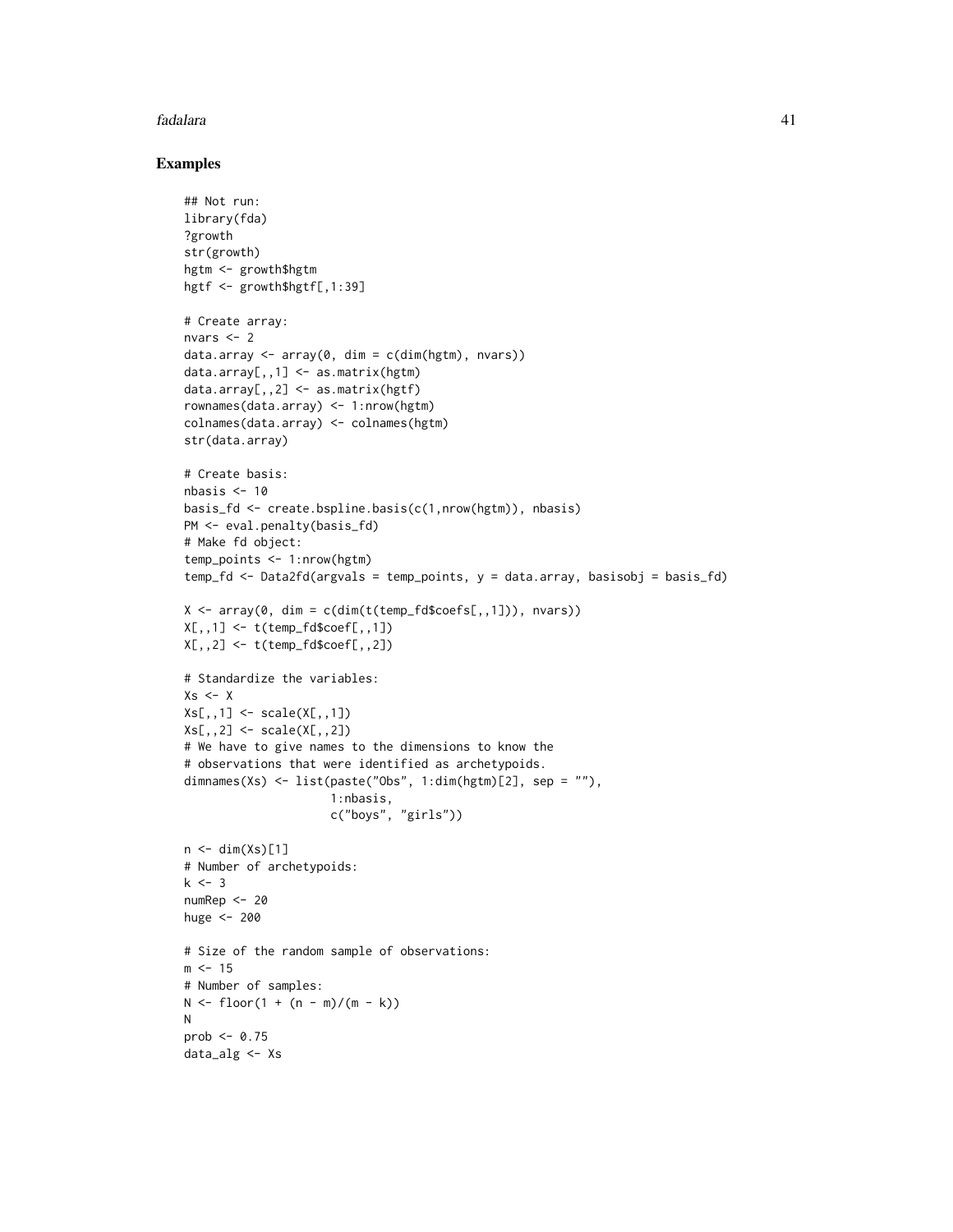```
# Parallel:
# Prepare parallelization (including the seed for reproducibility):
library(doParallel)
no_cores <- detectCores() - 1
no_cores
cl <- makeCluster(no_cores)
registerDoParallel(cl)
clusterSetRNGStream(cl, iseed = 2018)
res_fl <- fadalara(data = data_alg, N = N, m = m, numArchoid = k, numRep = numRep,
                   huge = huge, prob = prob, type_alg = "fada_rob", compare = FALSE,
                 PM = PM, method = "adjbox", multiv = TRUE, frame = FALSE) # frame = TRUE
stopCluster(cl)
res_fl_copy <- res_fl
res_fl <- res_fl[which.min(unlist(sapply(res_fl, function(x) x[2])))][[1]]
str(res_fl)
res_fl$cases
res_fl$rss
as.vector(res_fl$outliers)
## End(Not run)
```
fadalara\_no\_paral *Functional non-parallel archetypoid algorithm for large applications (FADALARA)*

## Description

The FADALARA algorithm is based on the CLARA clustering algorithm. This is the non-parallel version of the algorithm. It allows to detect anomalies (outliers). In the univariate case, there are two different methods to detect them: the adjusted boxplot (default and most reliable option) and tolerance intervals. In the multivariate case, only adjusted boxplots are used. If needed, tolerance intervals allow to define a degree of outlierness.

## Usage

```
fadalara_no_paral(data, seed, N, m, numArchoid, numRep, huge, prob, type_alg = "fada",
              compare = FALSE, verbose = TRUE, PM, vect_tol = c(0.95, 0.9, 0.85),
                alpha = 0.05, outl_degree = c("outl_strong", "outl_semi_strong",
                 "outl_moderate"), method = "adjbox", multiv, frame)
```
#### Arguments

data Data matrix. Each row corresponds to an observation and each column corresponds to a variable (temporal point). All variables are numeric. The data must have row names so that the algorithm can identify the archetypoids in every sample.

<span id="page-41-0"></span>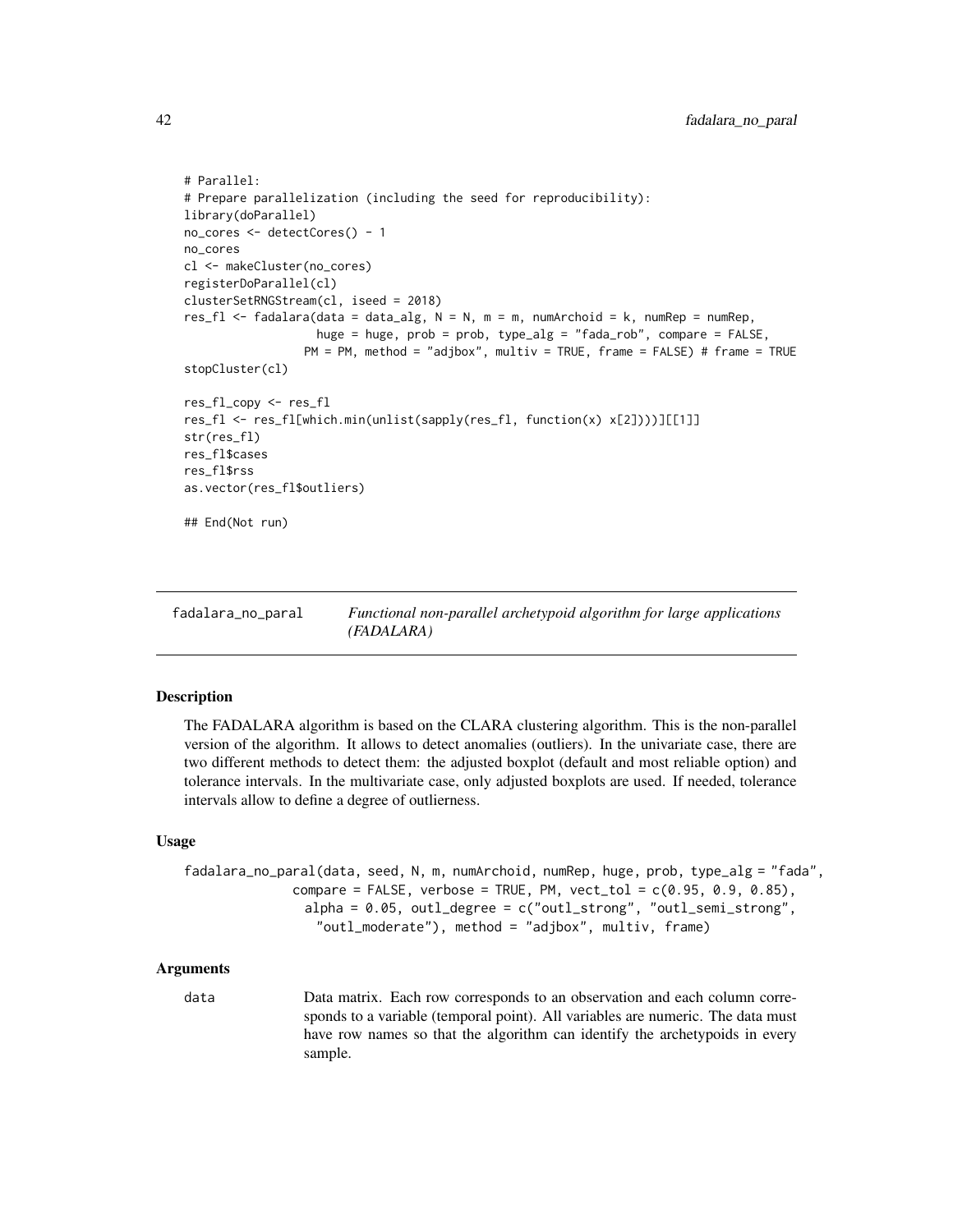<span id="page-42-0"></span>

| seed        | Integer value to set the seed. This ensures reproducibility.                                                                                                                                                                                                                                                                                    |
|-------------|-------------------------------------------------------------------------------------------------------------------------------------------------------------------------------------------------------------------------------------------------------------------------------------------------------------------------------------------------|
| N           | Number of samples.                                                                                                                                                                                                                                                                                                                              |
| m           | Sample size of each sample.                                                                                                                                                                                                                                                                                                                     |
| numArchoid  | Number of archetypes/archetypoids.                                                                                                                                                                                                                                                                                                              |
| numRep      | For each numArch, run the archetype algorithm numRep times.                                                                                                                                                                                                                                                                                     |
| huge        | Penalization added to solve the convex least squares problems.                                                                                                                                                                                                                                                                                  |
| prob        | Probability with values in $[0,1]$ .                                                                                                                                                                                                                                                                                                            |
| type_alg    | String. Options are 'fada' for the non-robust fadalara algorithm, whereas 'fada_rob'<br>is for the robust fadalara algorithm.                                                                                                                                                                                                                   |
| compare     | Boolean argument to compute the robust residual sum of squares if type_alg =<br>"fada" and the non-robust if type_alg = "fada_rob".                                                                                                                                                                                                             |
| verbose     | Display progress? Default TRUE.                                                                                                                                                                                                                                                                                                                 |
| <b>PM</b>   | Penalty matrix obtained with eval.penalty.                                                                                                                                                                                                                                                                                                      |
| vect_tol    | Vector the tolerance values. Default c(0.95, 0.9, 0.85). Needed if method='toler'.                                                                                                                                                                                                                                                              |
| alpha       | Significance level. Default 0.05. Needed if method='toler'.                                                                                                                                                                                                                                                                                     |
| outl_degree | Type of outlier to identify the degree of outlierness. Default c("outl_strong",<br>"outl_semi_strong", "outl_moderate"). Needed if method='toler'.                                                                                                                                                                                              |
| method      | Method to compute the outliers. Options allowed are 'adjbox' for using ad-<br>justed boxplots for skewed distributions, and 'toler' for using tolerance inter-<br>vals. The tolerance intervals are only computed in the univariate case, i.e.,<br>method='toler' only valid if multiv = FALSE.                                                 |
| multiv      | Multivariate (TRUE) or univariate (FALSE) algorithm.                                                                                                                                                                                                                                                                                            |
| frame       | Boolean value to indicate whether the frame is computed (Mair et al., 2017) or<br>not. The frame is made up of a subset of extreme points, so the archetypoids<br>are only computed on the frame. Low frame densities are obtained when only<br>small portions of the data were extreme. However, high frame densities reduce<br>this speed-up. |

### Value

A list with the following elements:

- cases Vector of archetypoids.
- rss Optimal residual sum of squares.
- outliers: Vector of outliers.
- alphas: Matrix with the alpha coefficients.
- local\_rel\_imp Matrix with the local (casewise) relative importance (in percentage) of each variable for the outlier identification. Only for the multivariate case. It is relative to the outlier observation itself. The other observations are not considered for computing this importance. This procedure works because the functional variables are in the same scale, after standardizing. Otherwise, it couldn't be interpreted like that.
- margi\_rel\_imp Matrix with the marginal relative importance of each variable (in percentage) for the outlier identification. Only for the multivariate case. In this case, the other points are considered, since the value of the outlier observation is compared with the remaining points.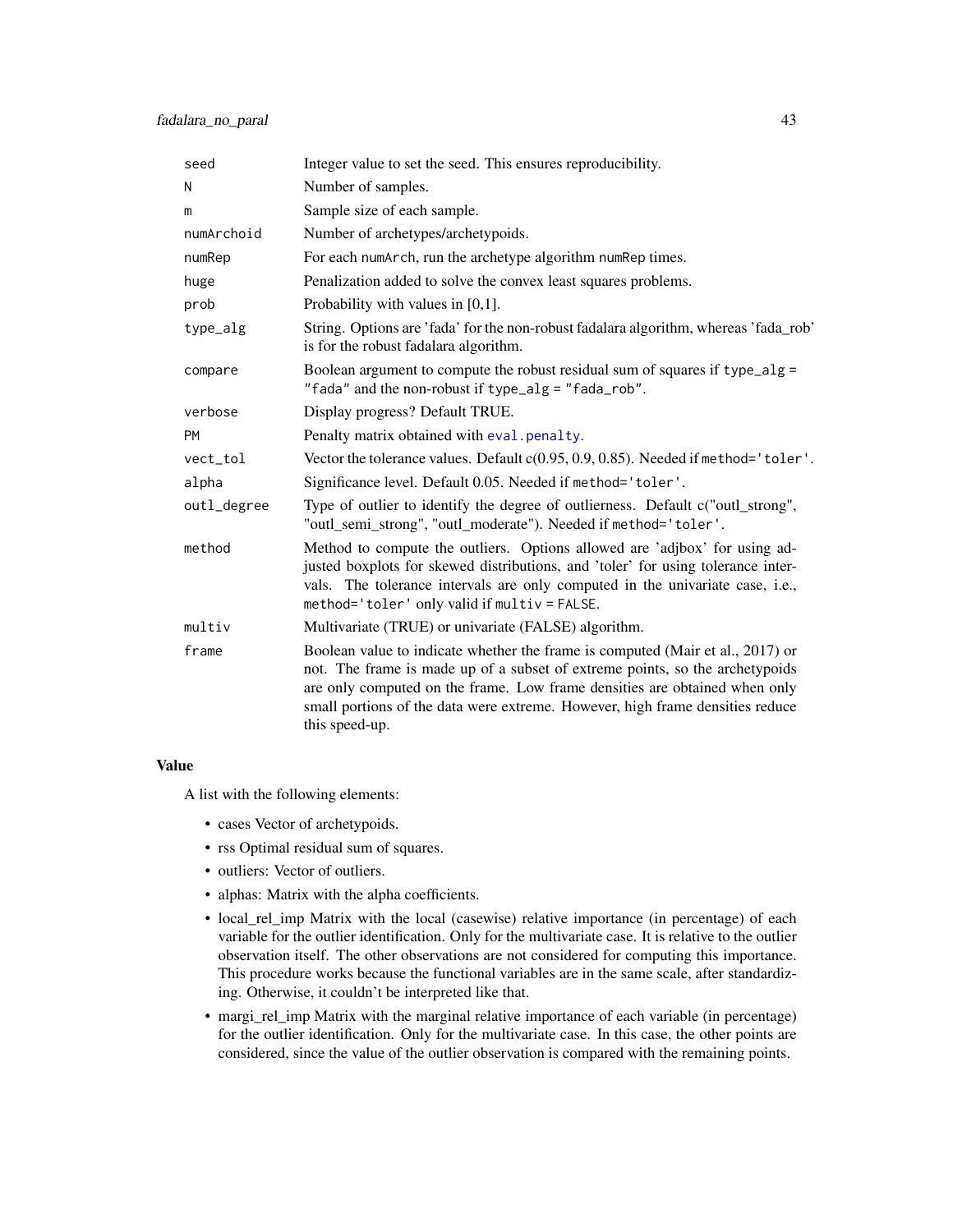## <span id="page-43-0"></span>Author(s)

Guillermo Vinue, Irene Epifanio

## References

Epifanio, I., Functional archetype and archetypoid analysis, 2016. *Computational Statistics and Data Analysis* 104, 24-34, <https://doi.org/10.1016/j.csda.2016.06.007>

Hubert, M. and Vandervieren, E., An adjusted boxplot for skewed distributions, 2008. *Computational Statistics and Data Analysis* 52(12), 5186-5201, [https://doi.org/10.1016/j.csda.](https://doi.org/10.1016/j.csda.2007.11.008) [2007.11.008](https://doi.org/10.1016/j.csda.2007.11.008)

Kaufman, L. and Rousseeuw, P.J., Clustering Large Data Sets, 1986. *Pattern Recognition in Practice*, 425-437.

Mair, S., Boubekki, A. and Brefeld, U., Frame-based Data Factorizations, 2017. Proceedings of the 34th International Conference on Machine Learning, Sydney, Australia, 1-9.

Moliner, J. and Epifanio, I., Robust multivariate and functional archetypal analysis with application to financial time series analysis, 2019. *Physica A: Statistical Mechanics and its Applications* 519, 195-208. <https://doi.org/10.1016/j.physa.2018.12.036>

## See Also

[fadalara](#page-38-1)

```
## Not run:
library(fda)
?growth
str(growth)
hgtm <- growth$hgtm
hgtf <- growth$hgtf[,1:39]
# Create array:
nvars <- 2
data.array \leq array(0, dim = c(dim(hgtm), nvars))
data.array[,,1] <- as.matrix(hgtm)
data.array[,,2] <- as.matrix(hgtf)
rownames(data.array) <- 1:nrow(hgtm)
colnames(data.array) <- colnames(hgtm)
str(data.array)
# Create basis:
nbasis \leq -10basis_fd <- create.bspline.basis(c(1,nrow(hgtm)), nbasis)
PM <- eval.penalty(basis_fd)
# Make fd object:
temp_points <- 1:nrow(hgtm)
temp_fd <- Data2fd(argvals = temp_points, y = data.array, basisobj = basis_fd)
X \le -\arctan(0, \dim = \text{cdim}(t(\text{temp_fd}\secfs[, 1])), nvars))
```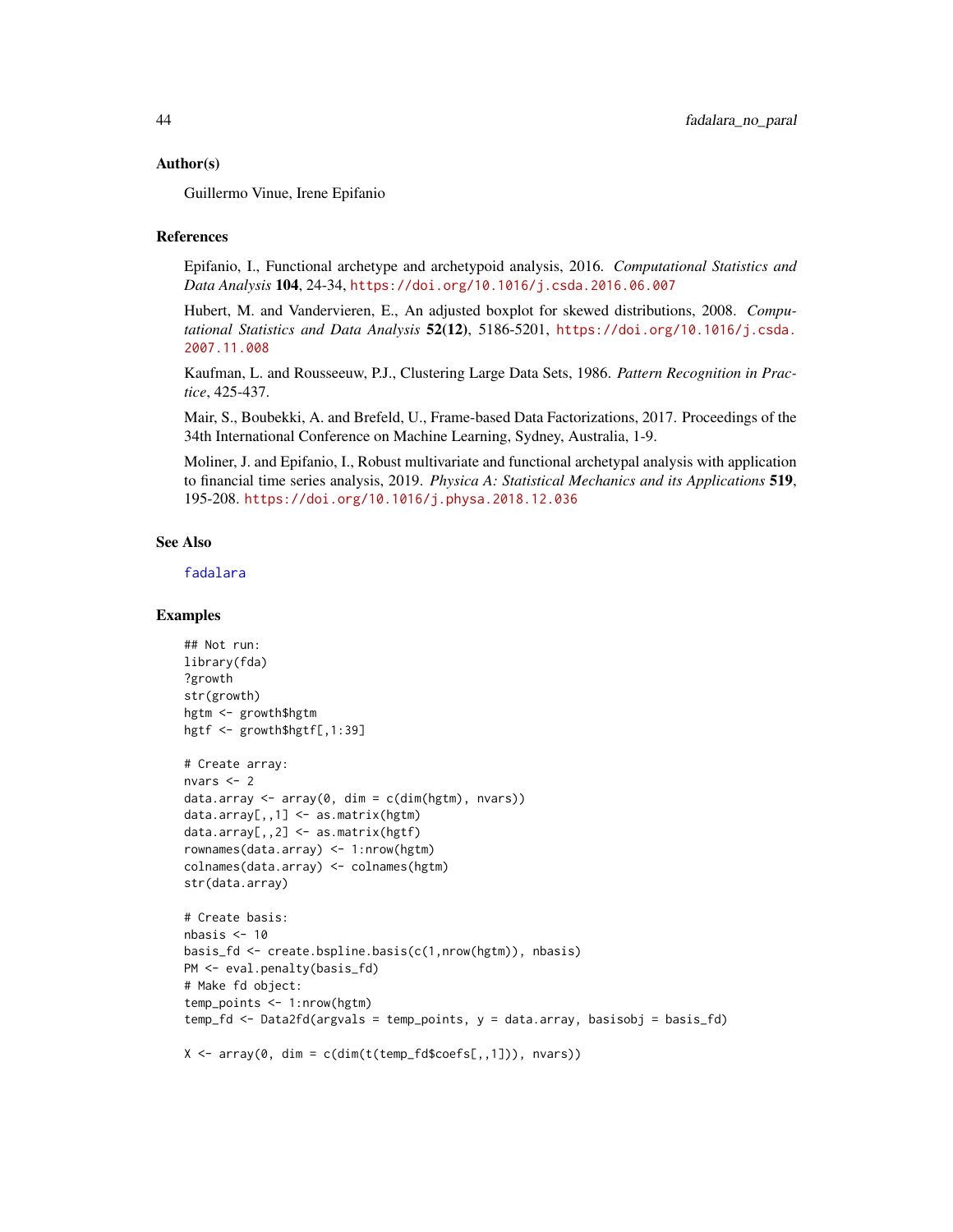```
X[,,1] <- t(temp_fd$coef[,,1])
X[,, 2] <- t(temp_fd$coef[,,2])
# Standardize the variables:
Xs < - XXs[,,1] <- scale(X[,,1])Xs[,, 2] <- scale(X[,, 2])# We have to give names to the dimensions to know the
# observations that were identified as archetypoids.
dimnames(Xs) <- list(paste("Obs", 1:dim(hgtm)[2], sep = ""),
                     1:nbasis,
                      c("boys", "girls"))
n \leftarrow \text{dim}(Xs)[1]# Number of archetypoids:
k \le -3numRep <- 20
huge <- 200
# Size of the random sample of observations:
m < -15# Number of samples:
N \leq f \text{loor}(1 + (n - m)/(m - k))N
prob \leq -0.75data_alg <- Xs
seed <- 2018
res_fl <- fadalara_no_paral(data = data_alg, seed = seed, N = N, m = m,
                             numArchoid = k, numRep = numRep, huge = huge,
                             prob = prob, type_alg = "fada_rob", compare = FALSE,
                             verbose = TRUE, PM = PM, method = "adjbox", multiv = TRUE,
                             frame = FALSE) # frame = TRUEstr(res_fl)
res_fl$cases
res_fl$rss
as.vector(res_fl$outliers)
## End(Not run)
```
frame\_in\_r *Compute archetypes frame*

#### Description

Computing the frame with the approach by Mair et al. (2017).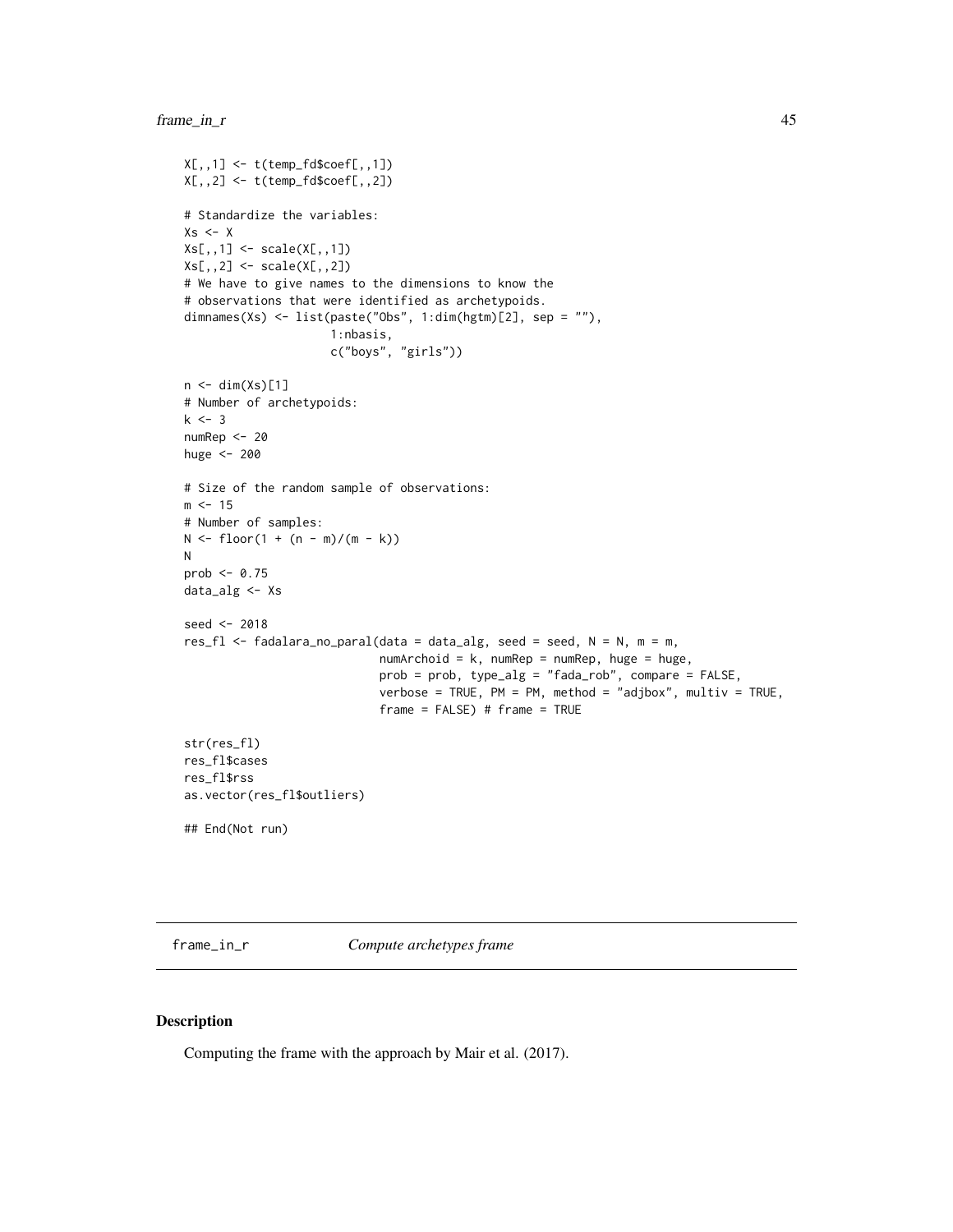## Usage

frame\_in\_r(X)

## Arguments

X Data frame.

# Value

Vector with the observations that belong to the frame.

# Author(s)

Sebastian Mair, code kindly provided by him.

## References

Mair, S., Boubekki, A. and Brefeld, U., Frame-based Data Factorizations, 2017. Proceedings of the 34th International Conference on Machine Learning, Sydney, Australia, 1-9.

# Examples

```
## Not run:
X <- mtcars
q \leftarrow \text{frame_in}_r(X)H < - X[q, ]q
## End(Not run)
```
frobenius\_norm *Frobenius norm*

# Description

Computes the Frobenius norm.

# Usage

```
frobenius_norm(m)
```
# Arguments

m Data matrix with the residuals. This matrix has the same dimensions as the original data matrix.

<span id="page-45-0"></span>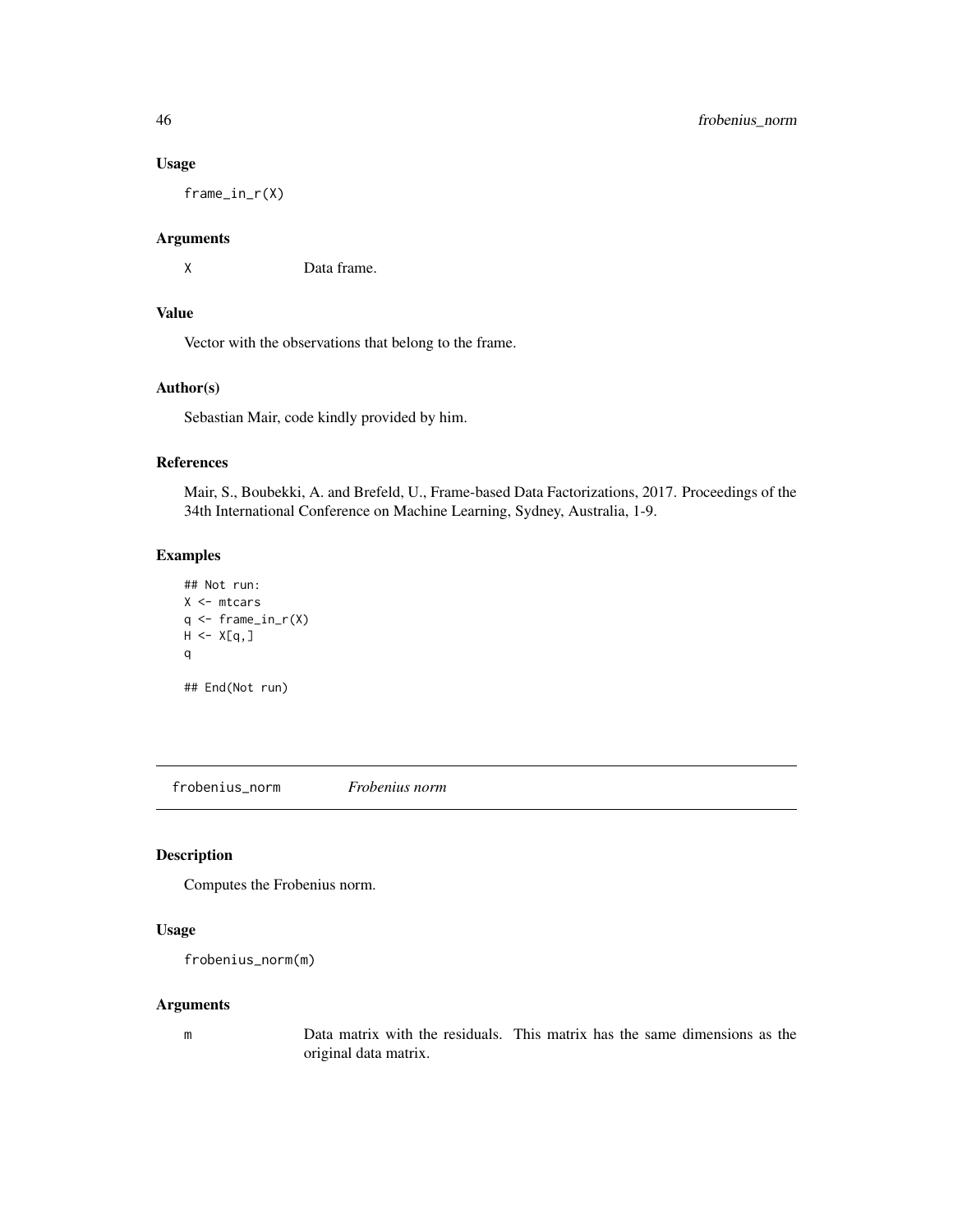# <span id="page-46-0"></span>Details

Residuals are vectors. If there are p variables (columns), for every observation there is a residual that there is a p-dimensional vector. If there are n observations, the residuals are an n times p matrix.

## Value

Real number.

# Author(s)

Guillermo Vinue, Irene Epifanio

# References

Eugster, M.J.A. and Leisch, F., From Spider-Man to Hero - Archetypal Analysis in R, 2009. *Journal of Statistical Software* 30(8), 1-23, <https://doi.org/10.18637/jss.v030.i08>

Vinue, G., Epifanio, I., and Alemany, S.,Archetypoids: a new approach to define representative archetypal data, 2015. *Computational Statistics and Data Analysis* 87, 102-115, [https://doi.](https://doi.org/10.1016/j.csda.2015.01.018) [org/10.1016/j.csda.2015.01.018](https://doi.org/10.1016/j.csda.2015.01.018)

Vinue, G., Anthropometry: An R Package for Analysis of Anthropometric Data, 2017. *Journal of Statistical Software* 77(6), 1-39, <https://doi.org/10.18637/jss.v077.i06>

#### Examples

 $mat < - matrix(1:4, nrow = 2)$ frobenius\_norm(mat)

frobenius\_norm\_funct *Functional Frobenius norm*

#### Description

Computes the functional Frobenius norm.

## Usage

frobenius\_norm\_funct(m, PM)

## Arguments

| m         | Data matrix with the residuals. This matrix has the same dimensions as the |
|-----------|----------------------------------------------------------------------------|
|           | original data matrix.                                                      |
| <b>PM</b> | Penalty matrix obtained with eval. penalty.                                |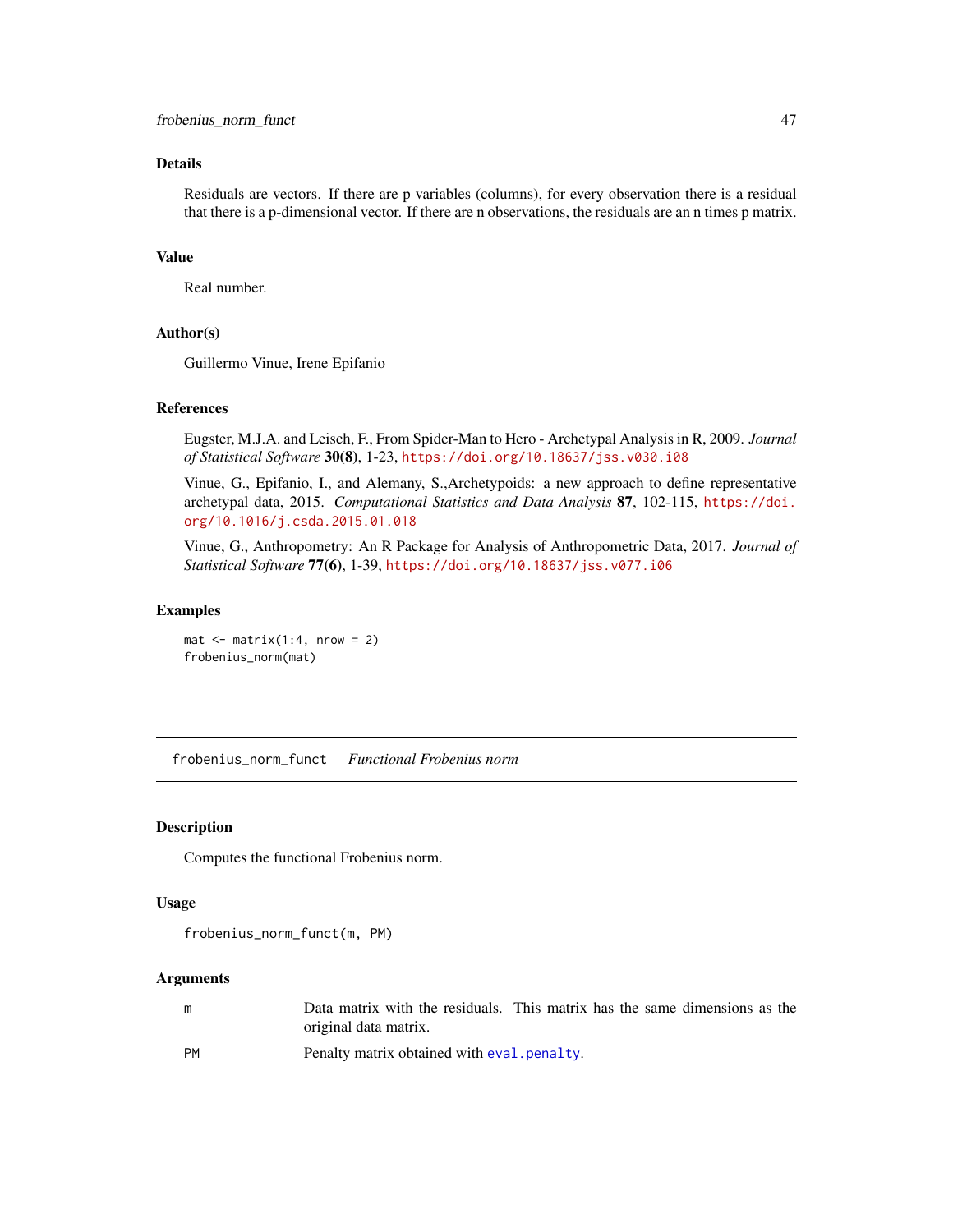# <span id="page-47-0"></span>Details

Residuals are vectors. If there are p variables (columns), for every observation there is a residual that there is a p-dimensional vector. If there are n observations, the residuals are an n times p matrix.

# Value

Real number.

## Author(s)

Irene Epifanio

# References

Epifanio, I., Functional archetype and archetypoid analysis, 2016. *Computational Statistics and Data Analysis* 104, 24-34, <https://doi.org/10.1016/j.csda.2016.06.007>

## Examples

```
library(fda)
mat < - matrix(1:9, nrow = 3)fbasis \leq create.fourier.basis(rangeval = c(1, 32), nbasis = 3)
PM <- eval.penalty(fbasis)
frobenius_norm_funct(mat, PM)
```
frobenius\_norm\_funct\_multiv

*Functional multivariate Frobenius norm*

## Description

Computes the functional multivariate Frobenius norm.

# Usage

```
frobenius_norm_funct_multiv(m, PM)
```
#### Arguments

| m  | Data matrix with the residuals. This matrix has the same dimensions as the |  |
|----|----------------------------------------------------------------------------|--|
|    | original data matrix.                                                      |  |
| PM | Penalty matrix obtained with eval, penalty.                                |  |

#### Details

Residuals are vectors. If there are p variables (columns), for every observation there is a residual that there is a p-dimensional vector. If there are n observations, the residuals are an n times p matrix.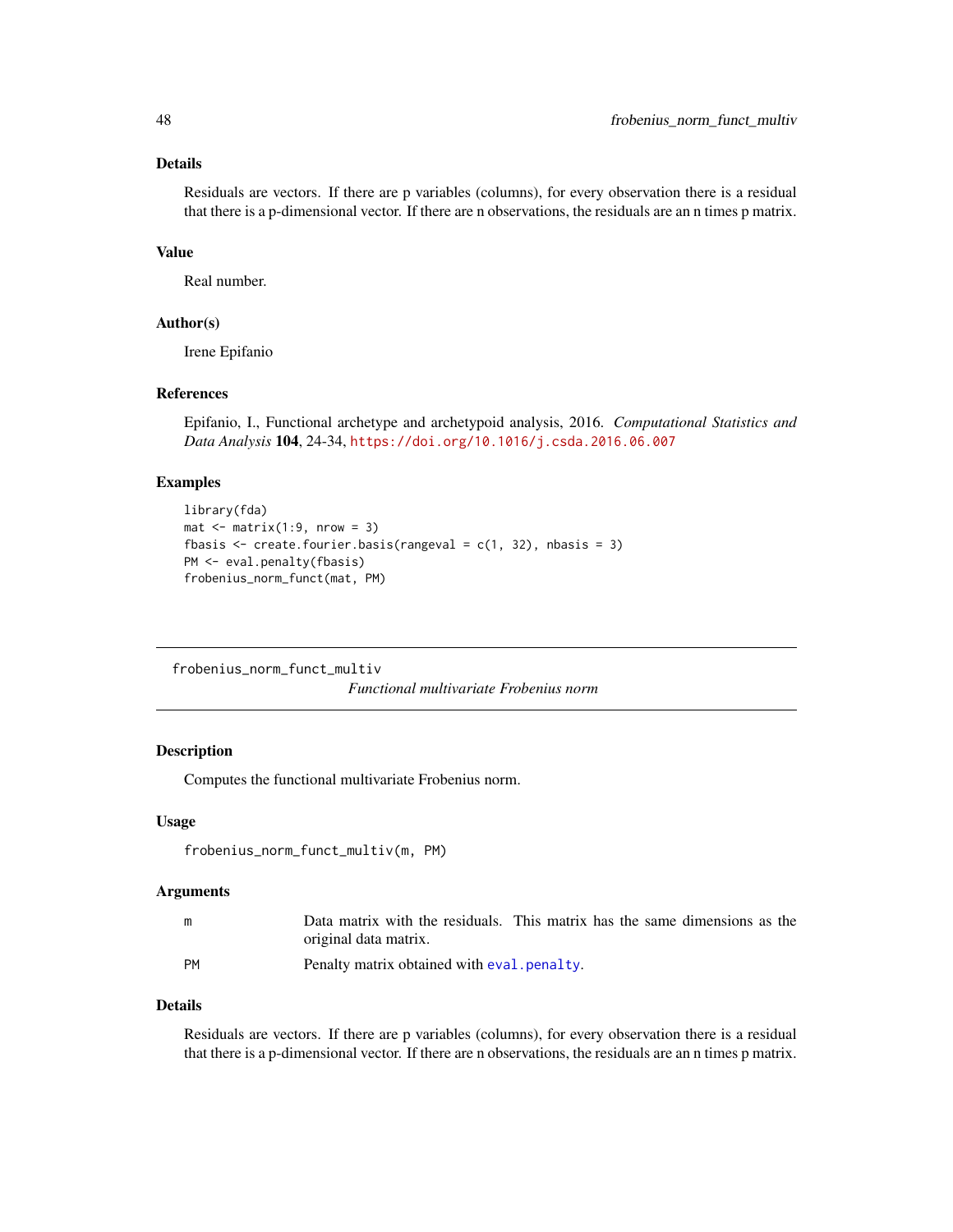<span id="page-48-0"></span>frobenius\_norm\_funct\_multiv\_robust 49

# Value

Real number.

# Author(s)

Irene Epifanio

# References

Epifanio, I., Functional archetype and archetypoid analysis, 2016. *Computational Statistics and Data Analysis* 104, 24-34, <https://doi.org/10.1016/j.csda.2016.06.007>

#### Examples

```
mat < - matrix(1:400, ncol = 20)PM <- matrix(1:100, ncol = 10)
frobenius_norm_funct_multiv(mat, PM)
```
frobenius\_norm\_funct\_multiv\_robust *Functional multivariate robust Frobenius norm*

# Description

Computes the functional multivariate robust Frobenius norm.

## Usage

```
frobenius_norm_funct_multiv_robust(m, PM, prob, nbasis, nvars)
```
# Arguments

| m         | Data matrix with the residuals. This matrix has the same dimensions as the<br>original data matrix. |
|-----------|-----------------------------------------------------------------------------------------------------|
| <b>PM</b> | Penalty matrix obtained with eval penalty.                                                          |
| prob      | Probability with values in $[0,1]$ .                                                                |
| nbasis    | Number of basis.                                                                                    |
| nvars     | Number of variables.                                                                                |

# Details

Residuals are vectors. If there are p variables (columns), for every observation there is a residual that there is a p-dimensional vector. If there are n observations, the residuals are an n times p matrix.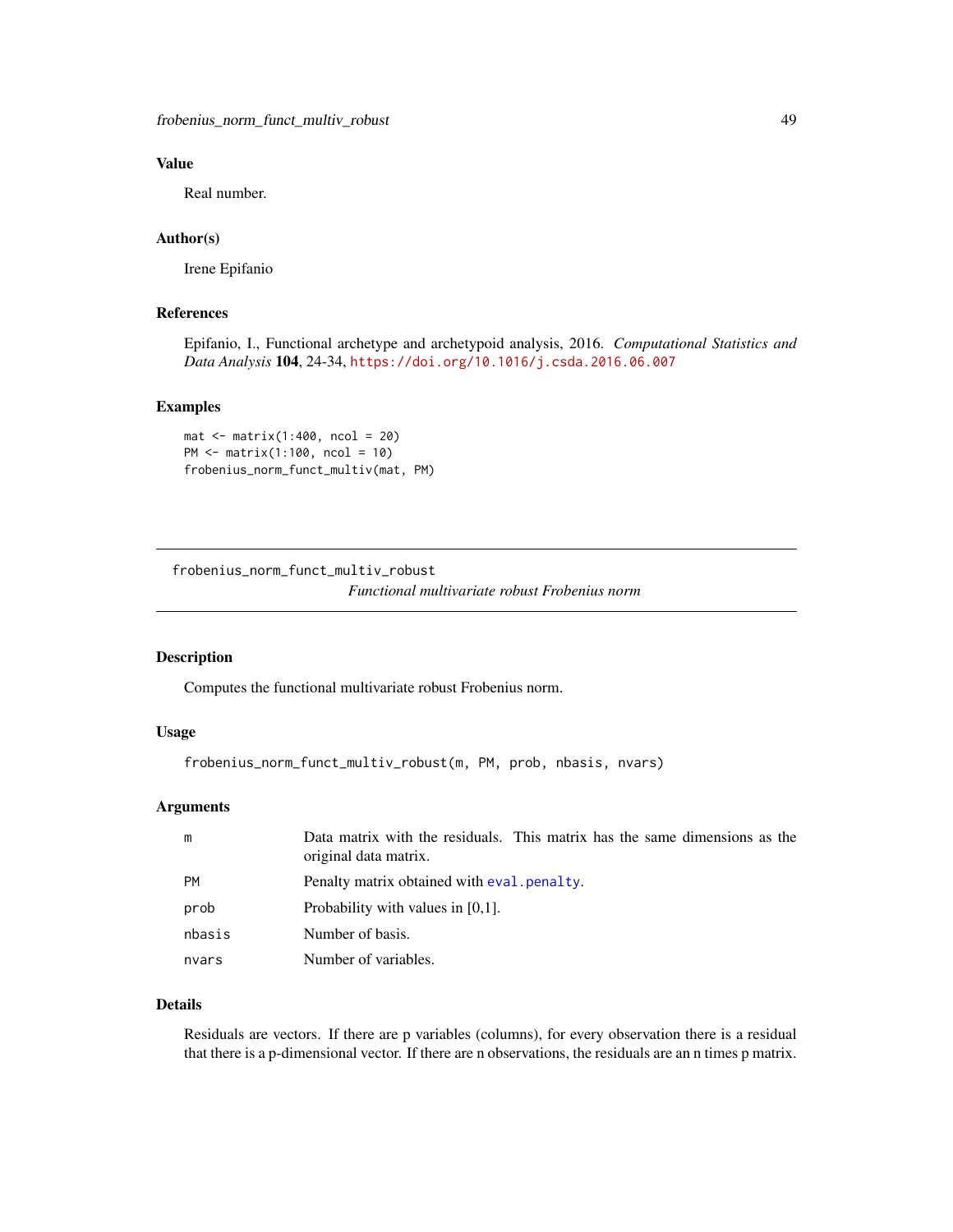## Value

Real number.

## Author(s)

Irene Epifanio

# References

Moliner, J. and Epifanio, I., Robust multivariate and functional archetypal analysis with application to financial time series analysis, 2019. *Physica A: Statistical Mechanics and its Applications* 519, 195-208. <https://doi.org/10.1016/j.physa.2018.12.036>

#### Examples

```
mat < -matrix(1:400, ncol = 20)PM <- matrix(1:100, ncol = 10)
frobenius_norm_funct_multiv_robust(mat, PM, 0.8, 10, 2)
```
frobenius\_norm\_funct\_robust

*Functional robust Frobenius norm*

# Description

Computes the functional robust Frobenius norm.

# Usage

frobenius\_norm\_funct\_robust(m, PM, prob)

# Arguments

| m         | Data matrix with the residuals. This matrix has the same dimensions as the<br>original data matrix. |
|-----------|-----------------------------------------------------------------------------------------------------|
| <b>PM</b> | Penalty matrix obtained with eval, penalty.                                                         |
| prob      | Probability with values in $[0,1]$ .                                                                |

# Details

Residuals are vectors. If there are p variables (columns), for every observation there is a residual that there is a p-dimensional vector. If there are n observations, the residuals are an n times p matrix.

## Value

Real number.

<span id="page-49-0"></span>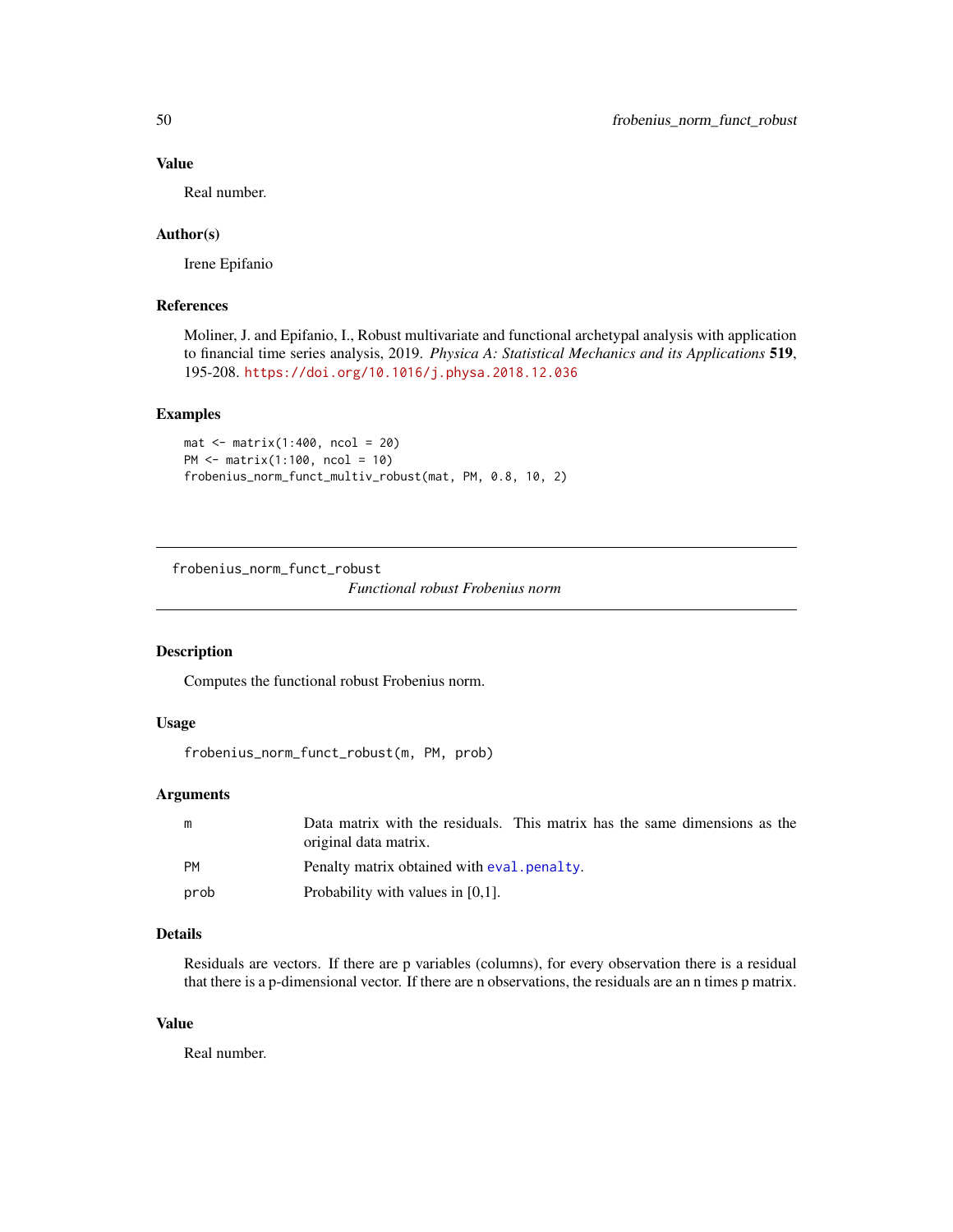## <span id="page-50-0"></span>Author(s)

Irene Epifanio

# References

Moliner, J. and Epifanio, I., Robust multivariate and functional archetypal analysis with application to financial time series analysis, 2019. *Physica A: Statistical Mechanics and its Applications* 519, 195-208. <https://doi.org/10.1016/j.physa.2018.12.036>

# Examples

```
library(fda)
mat < - matrix(1:9, nrow = 3)fbasis \leq create.fourier.basis(rangeval = c(1, 32), nbasis = 3)
PM <- eval.penalty(fbasis)
frobenius_norm_funct_robust(mat, PM, 0.8)
```
frobenius\_norm\_robust *Robust Frobenius norm*

## Description

Computes the robust Frobenius norm.

## Usage

```
frobenius_norm_robust(m, prob)
```
# Arguments

| m    | Data matrix with the residuals. This matrix has the same dimensions as the |  |  |  |  |
|------|----------------------------------------------------------------------------|--|--|--|--|
|      | original data matrix.                                                      |  |  |  |  |
| prob | Probability with values in $[0,1]$ .                                       |  |  |  |  |

# Details

Residuals are vectors. If there are p variables (columns), for every observation there is a residual that there is a p-dimensional vector. If there are n observations, the residuals are an n times p matrix.

# Value

Real number.

## Author(s)

Irene Epifanio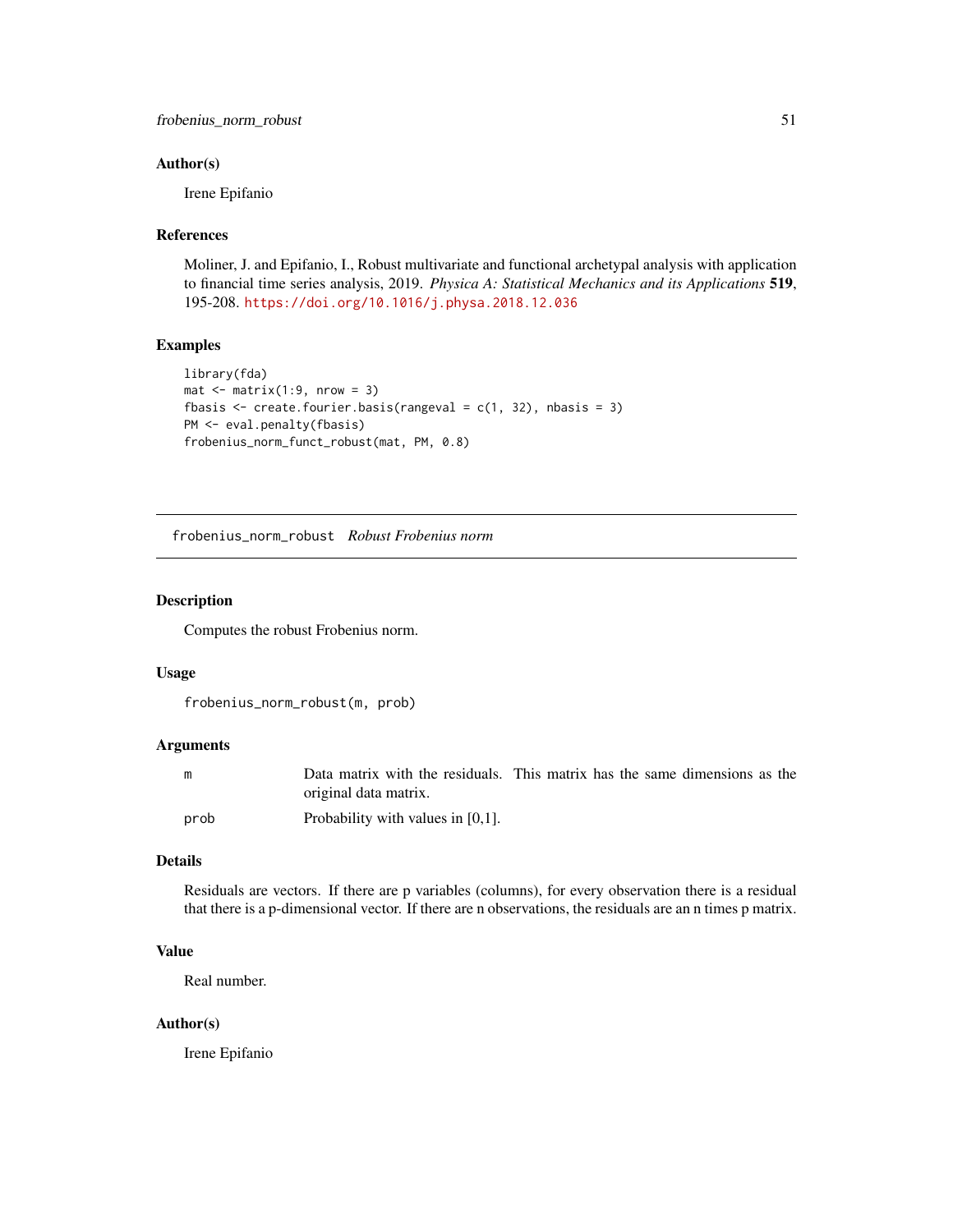## <span id="page-51-0"></span>References

Moliner, J. and Epifanio, I., Robust multivariate and functional archetypal analysis with application to financial time series analysis, 2019. *Physica A: Statistical Mechanics and its Applications* 519, 195-208. <https://doi.org/10.1016/j.physa.2018.12.036>

# Examples

 $mat < - matrix(1:4, nrow = 2)$ frobenius\_norm\_robust(mat, 0.8)

int\_prod\_mat *Interior product between matrices*

## Description

Helper function to compute the Frobenius norm.

## Usage

```
int_prod_mat(m)
```
# Arguments

m Data matrix.

# Value

Data matrix.

# Author(s)

Irene Epifanio

# References

Moliner, J. and Epifanio, I., Robust multivariate and functional archetypal analysis with application to financial time series analysis, 2019. *Physica A: Statistical Mechanics and its Applications* 519, 195-208. <https://doi.org/10.1016/j.physa.2018.12.036>

# Examples

 $mat < - matrix(1:4, nrow = 2)$ int\_prod\_mat(mat)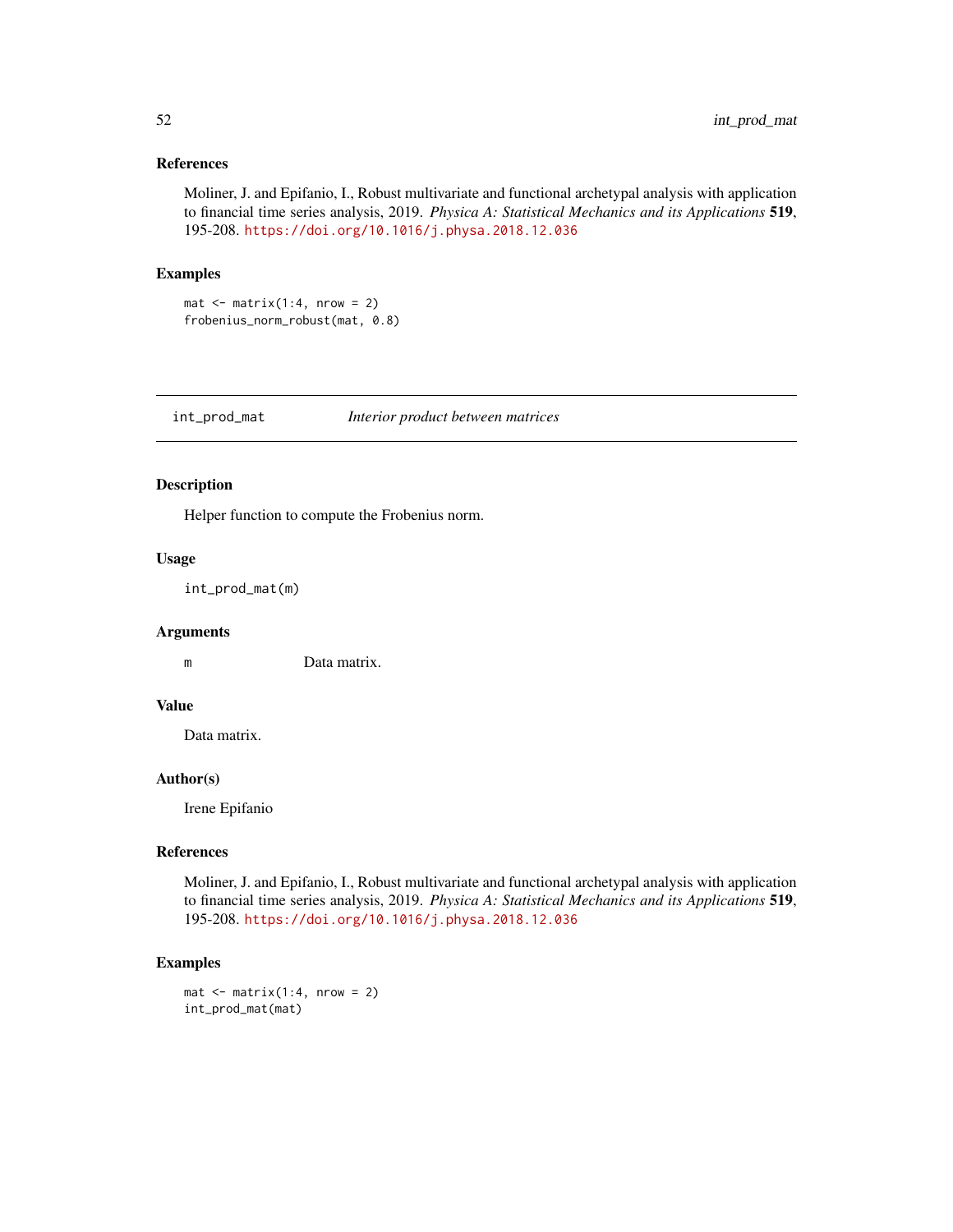# <span id="page-52-0"></span>Description

Helper function to compute the Frobenius norm in the functional data analysis (FDA) scenario.

## Usage

int\_prod\_mat\_funct(m, PM)

## Arguments

| m         | Data matrix.                               |
|-----------|--------------------------------------------|
| <b>PM</b> | Penalty matrix obtained with eval penalty. |

# Value

Data matrix.

#### Author(s)

Irene Epifanio

# References

Moliner, J. and Epifanio, I., Robust multivariate and functional archetypal analysis with application to financial time series analysis, 2019. *Physica A: Statistical Mechanics and its Applications* 519, 195-208. <https://doi.org/10.1016/j.physa.2018.12.036>

```
library(fda)
mat < - matrix(1:9, nrow = 3)fbasis \leq create.fourier.basis(rangeval = c(1, 32), nbasis = 3)
PM <- eval.penalty(fbasis)
int_prod_mat_funct(mat, PM)
```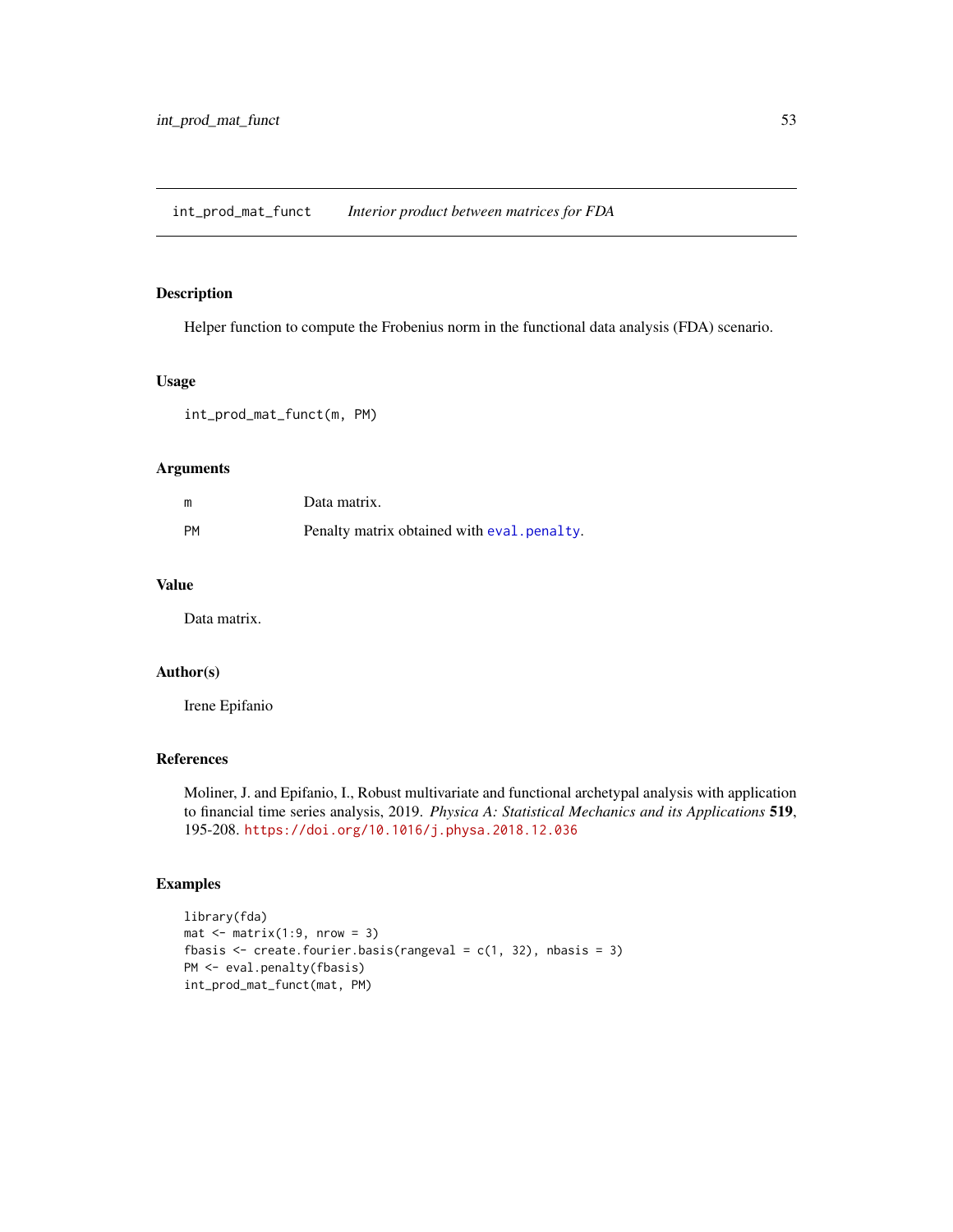<span id="page-53-0"></span>

#### Description

Helper function to compute the robust Frobenius norm.

#### Usage

int\_prod\_mat\_sq(m)

# Arguments

m Data matrix.

# Value

Data matrix.

## Author(s)

Irene Epifanio

# References

Moliner, J. and Epifanio, I., Robust multivariate and functional archetypal analysis with application to financial time series analysis, 2019. *Physica A: Statistical Mechanics and its Applications* 519, 195-208. <https://doi.org/10.1016/j.physa.2018.12.036>

# Examples

```
mat < - matrix(1:4, nrow = 2)int_prod_mat_sq(mat)
```
int\_prod\_mat\_sq\_funct *Squared interior product between matrices for FDA*

# Description

Helper function to compute the robust Frobenius norm in the functional data analysis (FDA) scenario.

## Usage

int\_prod\_mat\_sq\_funct(m, PM)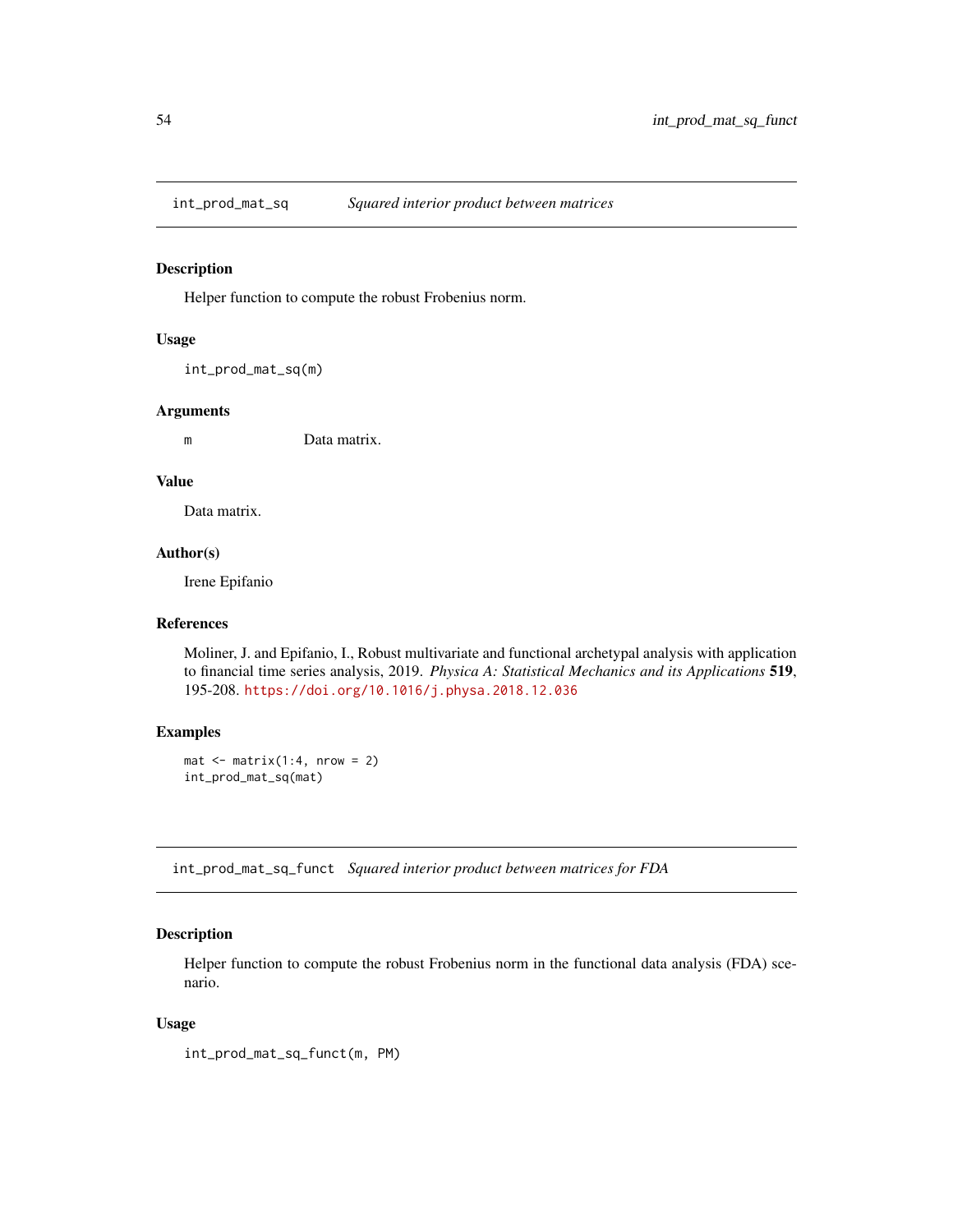#### <span id="page-54-0"></span>outl\_toler 55

## Arguments

|    | Data matrix.                               |
|----|--------------------------------------------|
| PM | Penalty matrix obtained with eval penalty. |

# Value

Data matrix.

## Author(s)

Irene Epifanio

## References

Moliner, J. and Epifanio, I., Robust multivariate and functional archetypal analysis with application to financial time series analysis, 2019. *Physica A: Statistical Mechanics and its Applications* 519, 195-208. <https://doi.org/10.1016/j.physa.2018.12.036>

# Examples

```
library(fda)
mat \leq matrix(1:9, nrow = 3)
fbasis \leq create.fourier.basis(rangeval = c(1, 32), nbasis = 3)
PM <- eval.penalty(fbasis)
int_prod_mat_sq_funct(mat, PM)
```
<span id="page-54-1"></span>outl\_toler *Tolerance outliers*

# Description

Outliers according to a tolerance interval. This function is used by the archetypoid algorithms to identify the outliers. See the function nptol. int in package tolerance.

#### Usage

```
outl\_toler(p\_tol = 0.95, resid\_vect, alpha = 0.05)
```
# Arguments

| p_tol      | The proportion of observations to be covered by this tolerance interval.  |
|------------|---------------------------------------------------------------------------|
| resid vect | Vector of n residuals, where n was the number of rows of the data matrix. |
| alpha      | Significance level.                                                       |

# Value

Vector with the outliers.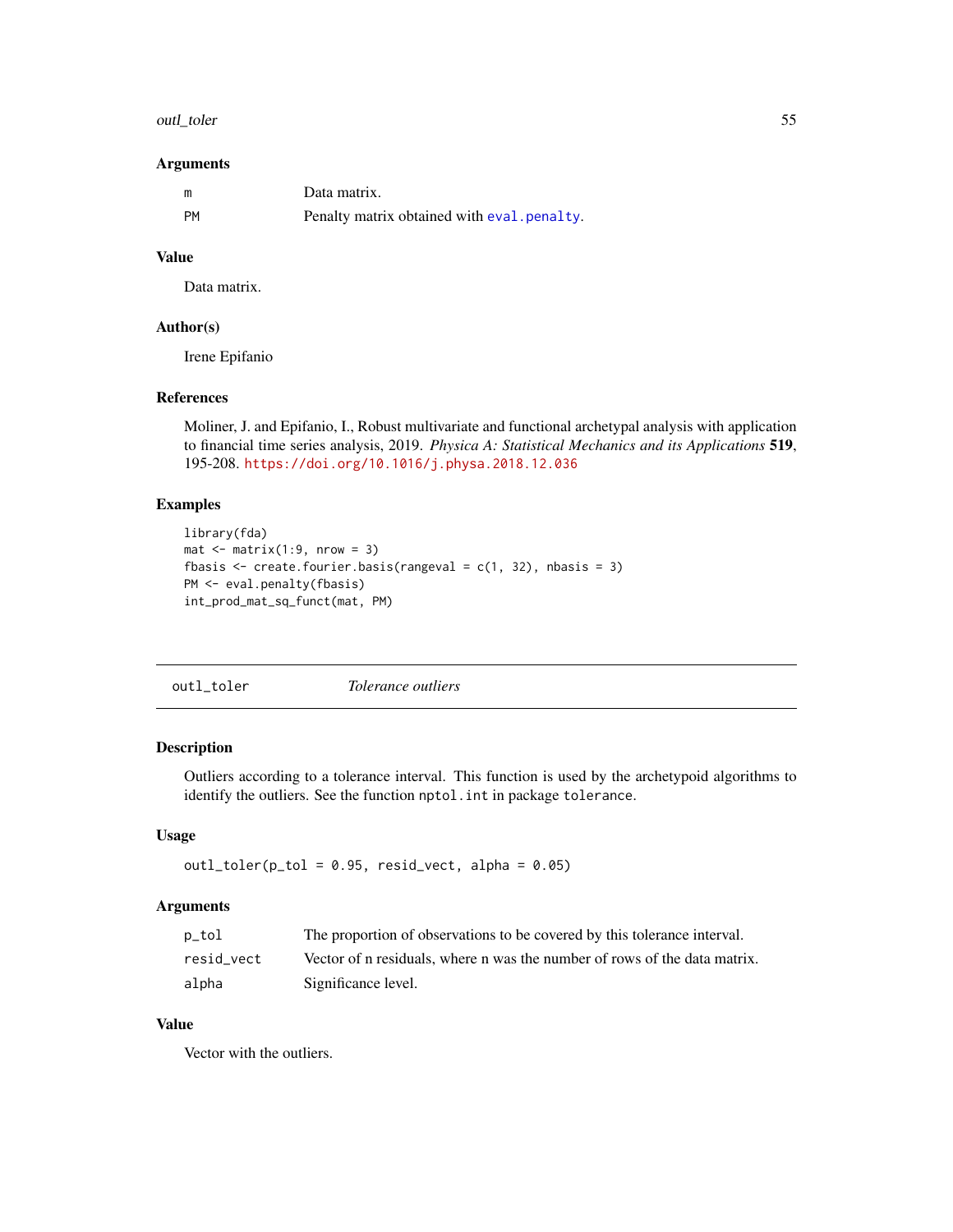## <span id="page-55-0"></span>Author(s)

Guillermo Vinue

# References

Young, D., tolerance: An R package for estimating tolerance intervals, 2010. *Journal of Statistical Software*, 36(5), 1-39, <https://doi.org/10.18637/jss.v036.i05>

# See Also

[adalara](#page-1-1), [fadalara](#page-38-1), [do\\_outl\\_degree](#page-37-1)

## Examples

outl\_toler(0.95, 1:100, 0.05)

<span id="page-55-1"></span>stepArchetypesRawData\_funct

*Archetype algorithm to raw data with the functional Frobenius norm*

## Description

This is a slight modification of [stepArchetypesRawData](#page-0-0) to use the functional archetype algorithm with the Frobenius norm.

#### Usage

```
stepArchetypesRawData_funct(data, numArch, numRep = 3,
                            verbose = TRUE, saveHistory = FALSE, PM)
```
# Arguments

| data        | Data to obtain archetypes.                                  |
|-------------|-------------------------------------------------------------|
| numArch     | Number of archetypes to compute, from 1 to numArch.         |
| numRep      | For each numarch, run the archetype algorithm numRep times. |
| verbose     | If TRUE, the progress during execution is shown.            |
| saveHistory | Save execution steps.                                       |
| <b>PM</b>   | Penalty matrix obtained with eval . penalty.                |

# Value

A list with the archetypes.

## Author(s)

Irene Epifanio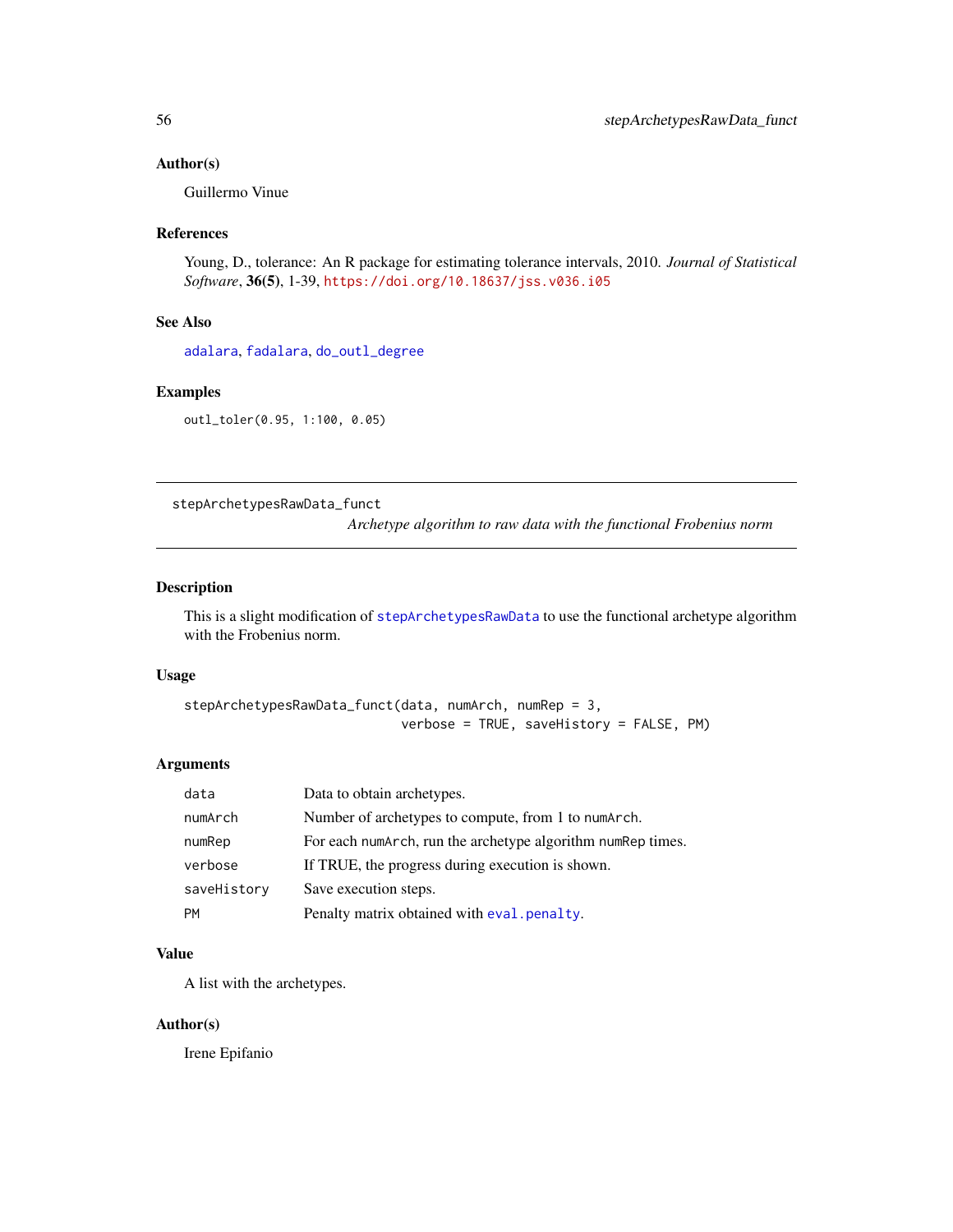### <span id="page-56-0"></span>References

Cutler, A. and Breiman, L., Archetypal Analysis. *Technometrics*, 1994, 36(4), 338-347, [https:](https://doi.org/10.2307/1269949) [//doi.org/10.2307/1269949](https://doi.org/10.2307/1269949)

Epifanio, I., Functional archetype and archetypoid analysis, 2016. *Computational Statistics and Data Analysis* 104, 24-34, <https://doi.org/10.1016/j.csda.2016.06.007>

Eugster, M.J.A. and Leisch, F., From Spider-Man to Hero - Archetypal Analysis in R, 2009. *Journal of Statistical Software* 30(8), 1-23, <https://doi.org/10.18637/jss.v030.i08>

#### Examples

```
## Not run:
library(fda)
?growth
str(growth)
hgtm <- t(growth$hgtm)
# Create basis:
basis_fd <- create.bspline.basis(c(1,ncol(hgtm)), 10)
PM <- eval.penalty(basis_fd)
# Make fd object:
temp_points <- 1:ncol(hgtm)
temp_fd <- Data2fd(argvals = temp_points, y = growth$hgtm, basisobj = basis_fd)
data_archs <- t(temp_fd$coefs)
lass <- stepArchetypesRawData_funct(data = data_archs, numArch = 3,
                                    numRep = 5, verbose = FALSE,
                                     saveHistory = FALSE, PM)
str(lass)
length(lass[[1]])
class(lass[[1]])
class(lass[[1]][[5]])
## End(Not run)
```
<span id="page-56-1"></span>stepArchetypesRawData\_funct\_multiv

*Archetype algorithm to raw data with the functional multivariate Frobenius norm*

## Description

This is a slight modification of [stepArchetypesRawData](#page-0-0) to use the functional archetype algorithm with the multivariate Frobenius norm.

#### Usage

```
stepArchetypesRawData_funct_multiv(data, numArch, numRep = 3,
                                  verbose = TRUE, saveHistory = FALSE, PM)
```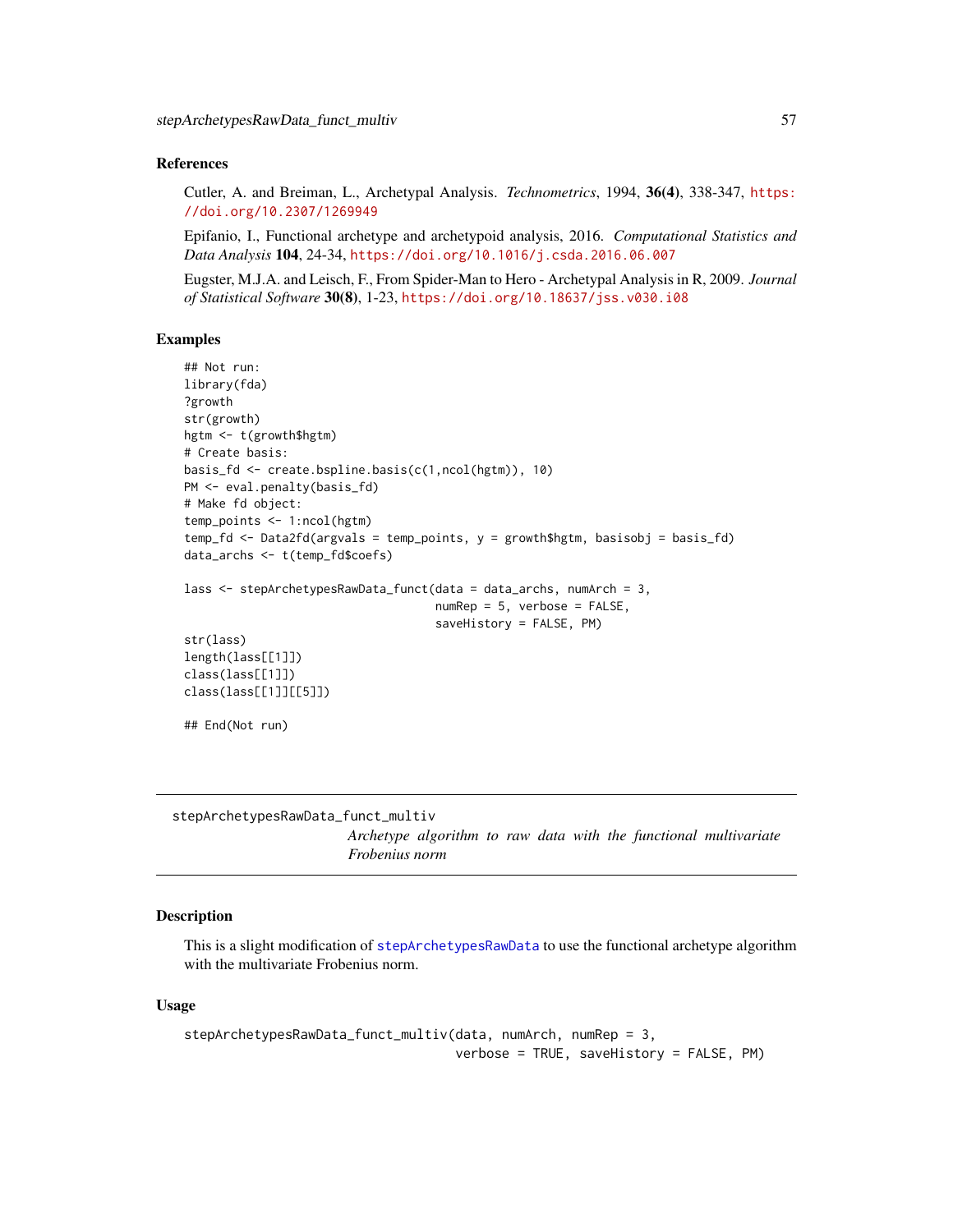## <span id="page-57-0"></span>Arguments

| data        | Data to obtain archetypes.                                  |
|-------------|-------------------------------------------------------------|
| numArch     | Number of archetypes to compute, from 1 to numArch.         |
| numRep      | For each numArch, run the archetype algorithm numRep times. |
| verbose     | If TRUE, the progress during execution is shown.            |
| saveHistory | Save execution steps.                                       |
| <b>PM</b>   | Penalty matrix obtained with eval penalty.                  |

#### Value

A list with the archetypes.

## Author(s)

Irene Epifanio

# References

Cutler, A. and Breiman, L., Archetypal Analysis. *Technometrics*, 1994, 36(4), 338-347, [https:](https://doi.org/10.2307/1269949) [//doi.org/10.2307/1269949](https://doi.org/10.2307/1269949)

Epifanio, I., Functional archetype and archetypoid analysis, 2016. *Computational Statistics and Data Analysis* 104, 24-34, <https://doi.org/10.1016/j.csda.2016.06.007>

Eugster, M.J.A. and Leisch, F., From Spider-Man to Hero - Archetypal Analysis in R, 2009. *Journal of Statistical Software* 30(8), 1-23, <https://doi.org/10.18637/jss.v030.i08>

```
## Not run:
library(fda)
?growth
str(growth)
hgtm <- growth$hgtm
hgtf <- growth$hgtf[,1:39]
# Create array:
nvars <- 2
data.array \leq array(0, dim = c(dim(hgtm), nvars))
data.array[,, 1] \leq -as_matrix(hgtm)data.array[,,2] <- as.matrix(hgtf)
rownames(data.array) <- 1:nrow(hgtm)
colnames(data.array) <- colnames(hgtm)
str(data.array)
# Create basis:
nbasis < -10basis_fd <- create.bspline.basis(c(1,nrow(hgtm)), nbasis)
PM <- eval.penalty(basis_fd)
# Make fd object:
```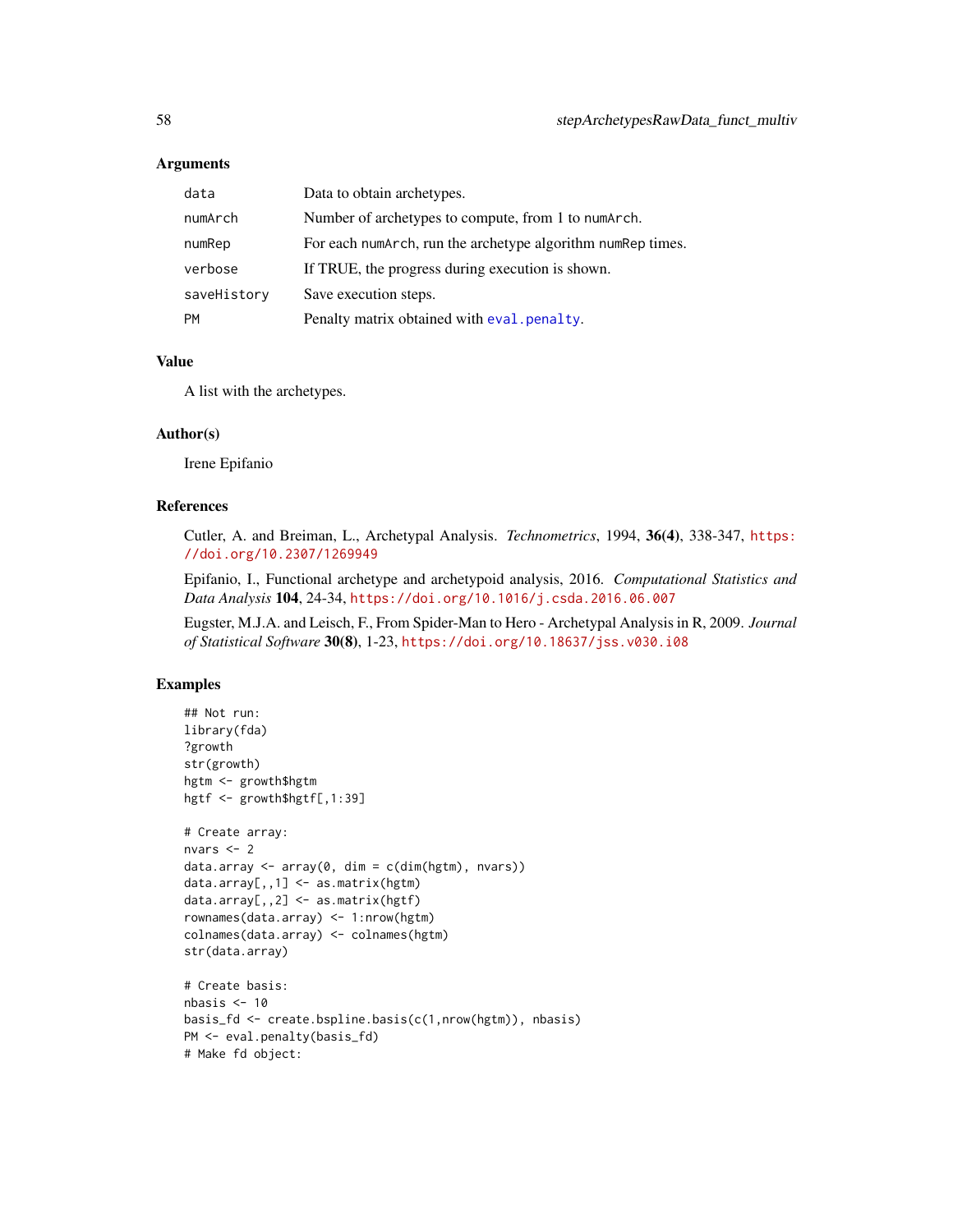```
temp_points <- 1:nrow(hgtm)
temp_fd <- Data2fd(argvals = temp_points, y = data.array, basisobj = basis_fd)
X \leq \arctan(\theta, \text{dim} = \text{cdim}(t(\text{temp_fd}\$coeffs[, 1])), nvars))
X[,, 1] <- t(temp_fd$coef[,,1])
X[,,2] <- t(temp_fd$coef[,,2])
# Standardize the variables:
Xs < - XXs[,,1] <- scale(X[,,1])
Xs[,,2] <- scale(X[,,2])lass <- stepArchetypesRawData_funct_multiv(data = Xs, numArch = 3,
                                              numRep = 5, verbose = FALSE,
                                              saveHistory = FALSE, PM)
str(lass)
length(lass[[1]])
class(lass[[1]])
class(lass[[1]][[5]])
## End(Not run)
```
<span id="page-58-1"></span>stepArchetypesRawData\_funct\_multiv\_robust *Archetype algorithm to raw data with the functional multivariate robust Frobenius norm*

# Description

This is a slight modification of [stepArchetypesRawData](#page-0-0) to use the functional archetype algorithm with the multivariate Frobenius norm.

## Usage

```
stepArchetypesRawData_funct_multiv_robust(data, numArch, numRep = 3,
                    verbose = TRUE, saveHistory = FALSE, PM, prob, nbasis, nvars)
```
## Arguments

| data        | Data to obtain archetypes.                                   |
|-------------|--------------------------------------------------------------|
| numArch     | Number of archetypes to compute, from 1 to numarch.          |
| numRep      | For each numarch, run the archetype algorithm num Rep times. |
| verbose     | If TRUE, the progress during execution is shown.             |
| saveHistory | Save execution steps.                                        |
| <b>PM</b>   | Penalty matrix obtained with eval.penalty.                   |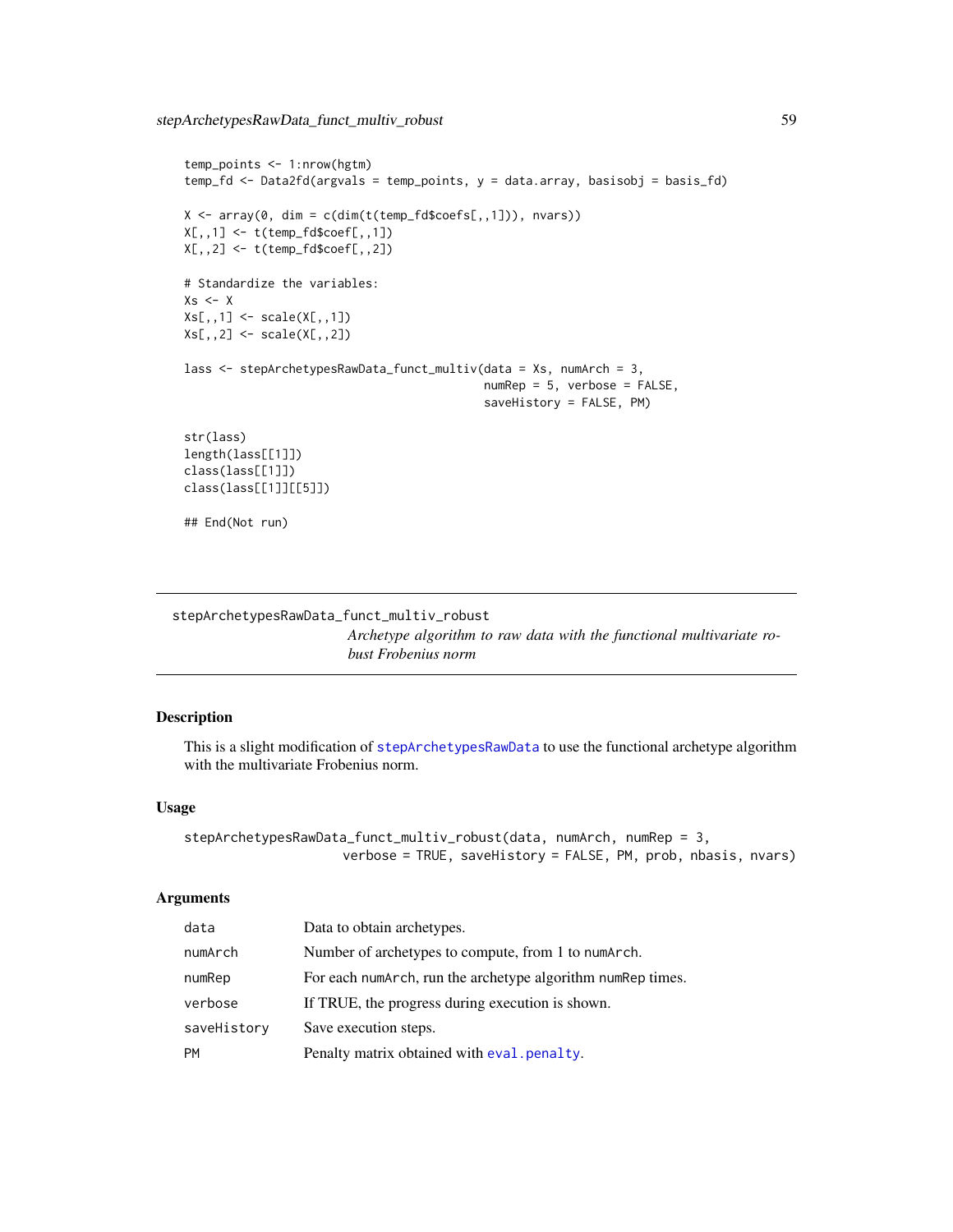| prob   | Probability with values in $[0,1]$ . |
|--------|--------------------------------------|
| nbasis | Number of basis.                     |
| nvars  | Number of variables.                 |

# Value

A list with the archetypes.

## Author(s)

Irene Epifanio

# References

Cutler, A. and Breiman, L., Archetypal Analysis. *Technometrics*, 1994, 36(4), 338-347, [https:](https://doi.org/10.2307/1269949) [//doi.org/10.2307/1269949](https://doi.org/10.2307/1269949)

Epifanio, I., Functional archetype and archetypoid analysis, 2016. *Computational Statistics and Data Analysis* 104, 24-34, <https://doi.org/10.1016/j.csda.2016.06.007>

Eugster, M.J.A. and Leisch, F., From Spider-Man to Hero - Archetypal Analysis in R, 2009. *Journal of Statistical Software* 30(8), 1-23, <https://doi.org/10.18637/jss.v030.i08>

Moliner, J. and Epifanio, I., Robust multivariate and functional archetypal analysis with application to financial time series analysis, 2019. *Physica A: Statistical Mechanics and its Applications* 519, 195-208. <https://doi.org/10.1016/j.physa.2018.12.036>

```
## Not run:
library(fda)
?growth
str(growth)
hgtm <- growth$hgtm
hgtf <- growth$hgtf[,1:39]
# Create array:
nvars <- 2
data.array <- array(0, dim = c(dim(hgtm), nvars))
data.array[,, 1] \leq -as_matrix(hgtm)data.array[,,2] <- as.matrix(hgtf)
rownames(data.array) <- 1:nrow(hgtm)
colnames(data.array) <- colnames(hgtm)
str(data.array)
# Create basis:
nbasis < -10basis_fd <- create.bspline.basis(c(1,nrow(hgtm)), nbasis)
PM <- eval.penalty(basis_fd)
# Make fd object:
temp_points <- 1:nrow(hgtm)
temp_fd <- Data2fd(argvals = temp_points, y = data.array, basisobj = basis_fd)
```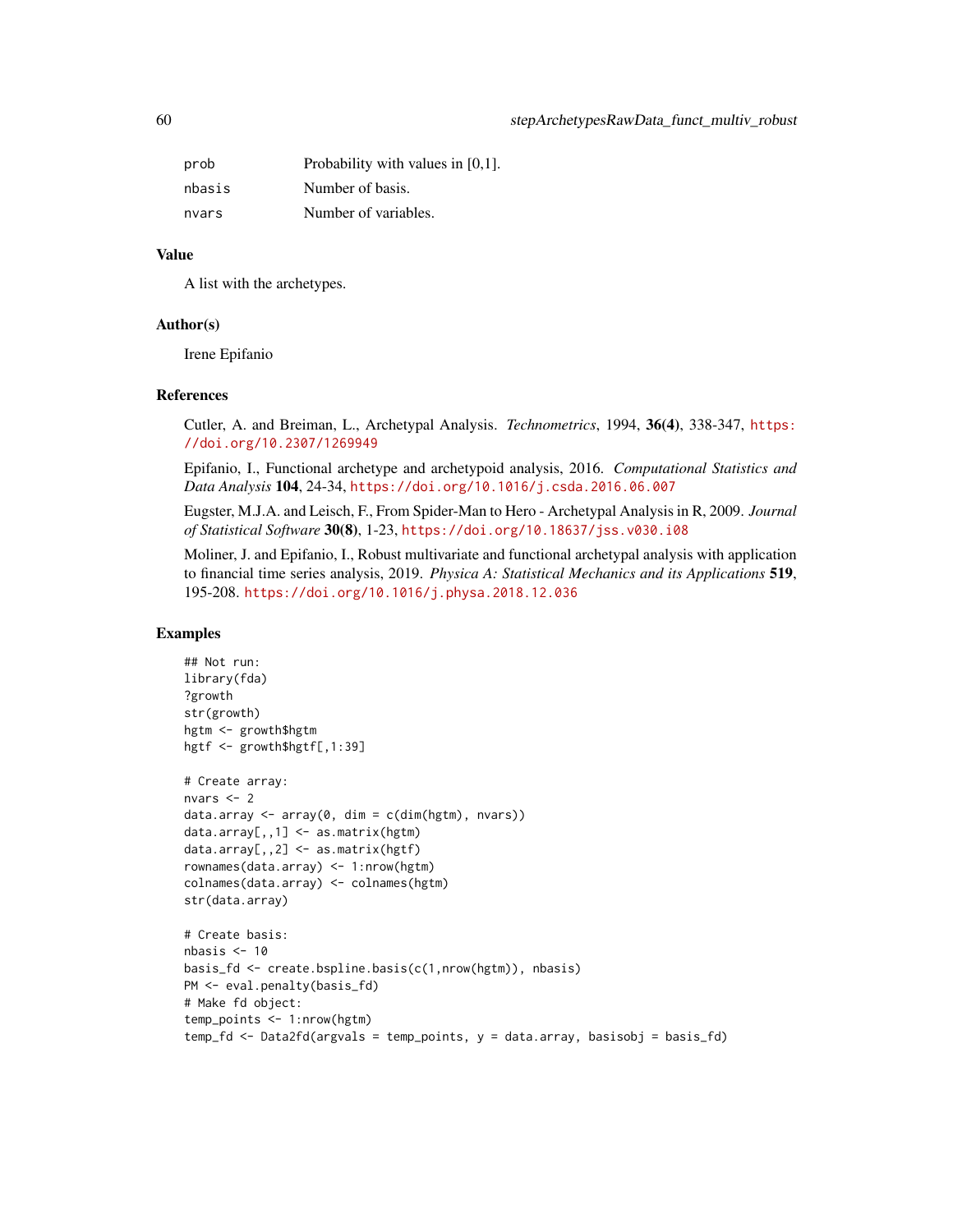```
X \leq -\arctan(0, \dim = \text{c}(\dim(\text{t}(\text{temp}_f \text{d} \text{%}) \text{Cone}) \text{Cone}), nvars))
X[,, 1] <- t(temp_fd$coef[,,1])
X[,,2] <- t(temp_fd$coef[,,2])
# Standardize the variables:
Xs < - XXs[,,1] <- scale(X[,,1])
Xs[,,2] <- scale(X[,,2])lass <- stepArchetypesRawData_funct_multiv_robust(data = Xs, numArch = 3,
                                                         numRep = 5, verbose = FALSE,
                                                         saveHistory = FALSE, PM, prob = 0.8,
                                                         nbasis, nvars)
str(lass)
length(lass[[1]])
class(lass[[1]])
class(lass[[1]][[5]])
## End(Not run)
```

```
stepArchetypesRawData_funct_robust
                         Archetype algorithm to raw data with the functional robust Frobenius
                         norm
```
# Description

This is a slight modification of [stepArchetypesRawData](#page-0-0) to use the functional archetype algorithm with the functional robust Frobenius norm.

## Usage

```
stepArchetypesRawData_funct_robust(data, numArch, numRep = 3,
                                verbose = TRUE, saveHistory = FALSE, PM, prob)
```
#### Arguments

| data        | Data to obtain archetypes.                                  |
|-------------|-------------------------------------------------------------|
| numArch     | Number of archetypes to compute, from 1 to numarch.         |
| numRep      | For each numArch, run the archetype algorithm numRep times. |
| verbose     | If TRUE, the progress during execution is shown.            |
| saveHistory | Save execution steps.                                       |
| <b>PM</b>   | Penalty matrix obtained with eval penalty.                  |
| prob        | Probability with values in $[0,1]$ .                        |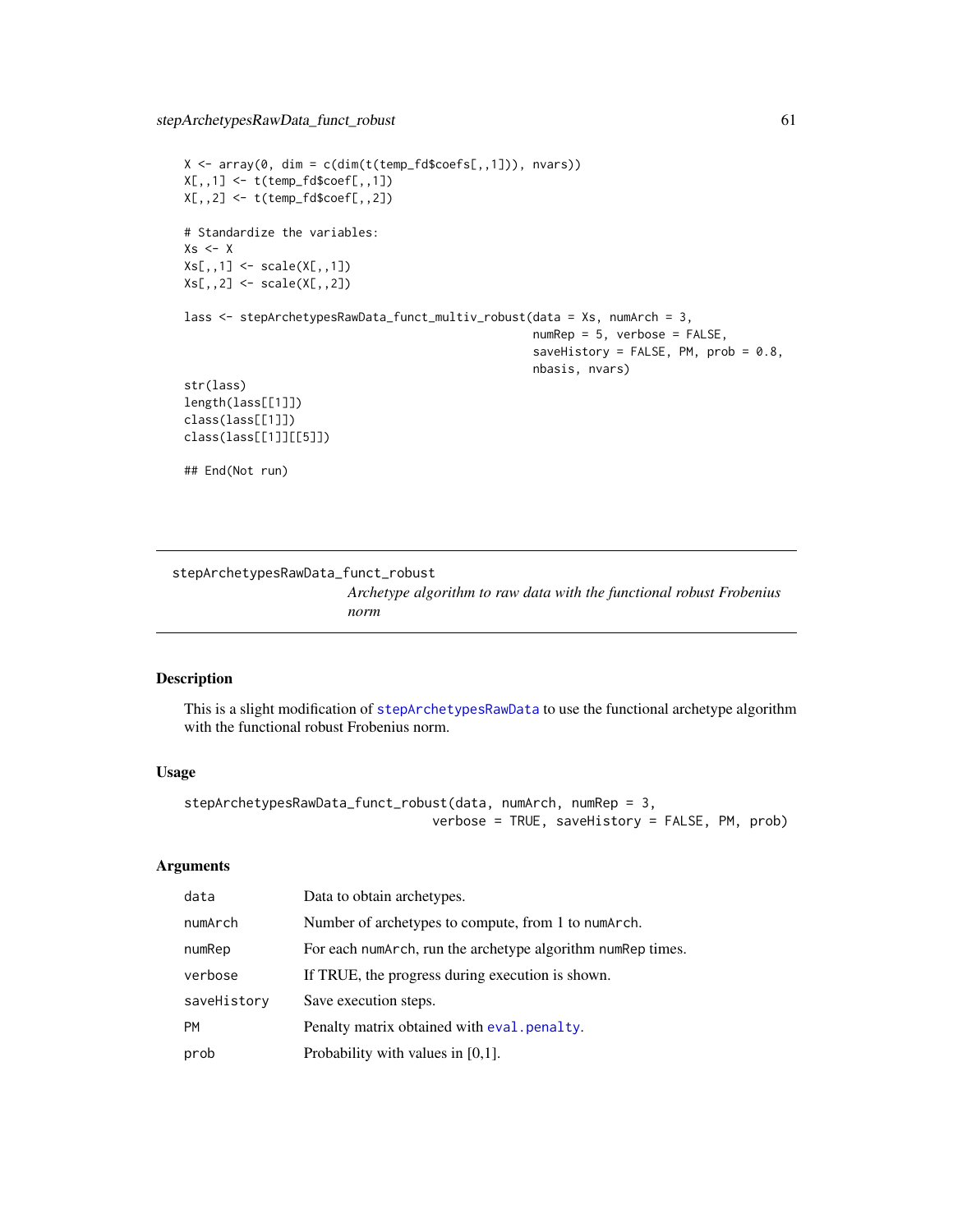## Value

A list with the archetypes.

# Author(s)

Irene Epifanio

# References

Cutler, A. and Breiman, L., Archetypal Analysis. *Technometrics*, 1994, 36(4), 338-347, [https:](https://doi.org/10.2307/1269949) [//doi.org/10.2307/1269949](https://doi.org/10.2307/1269949)

Epifanio, I., Functional archetype and archetypoid analysis, 2016. *Computational Statistics and Data Analysis* 104, 24-34, <https://doi.org/10.1016/j.csda.2016.06.007>

Eugster, M.J.A. and Leisch, F., From Spider-Man to Hero - Archetypal Analysis in R, 2009. *Journal of Statistical Software* 30(8), 1-23, <https://doi.org/10.18637/jss.v030.i08>

Moliner, J. and Epifanio, I., Robust multivariate and functional archetypal analysis with application to financial time series analysis, 2019. *Physica A: Statistical Mechanics and its Applications* 519, 195-208. <https://doi.org/10.1016/j.physa.2018.12.036>

# Examples

```
## Not run:
library(fda)
?growth
str(growth)
hgtm <- t(growth$hgtm)
# Create basis:
basis_fd <- create.bspline.basis(c(1,ncol(hgtm)), 10)
PM <- eval.penalty(basis_fd)
# Make fd object:
temp_points <- 1:ncol(hgtm)
temp_fd <- Data2fd(argvals = temp_points, y = growth$hgtm, basisobj = basis_fd)
data_archs <- t(temp_fd$coefs)
lass <- stepArchetypesRawData_funct_robust(data = data_archs, numArch = 3,
                                           numRep = 5, verbose = FALSE,
                                           saveHistory = FALSE, PM, prob = 0.8)str(lass)
length(lass[[1]])
class(lass[[1]])
class(lass[[1]][[5]])
```
## End(Not run)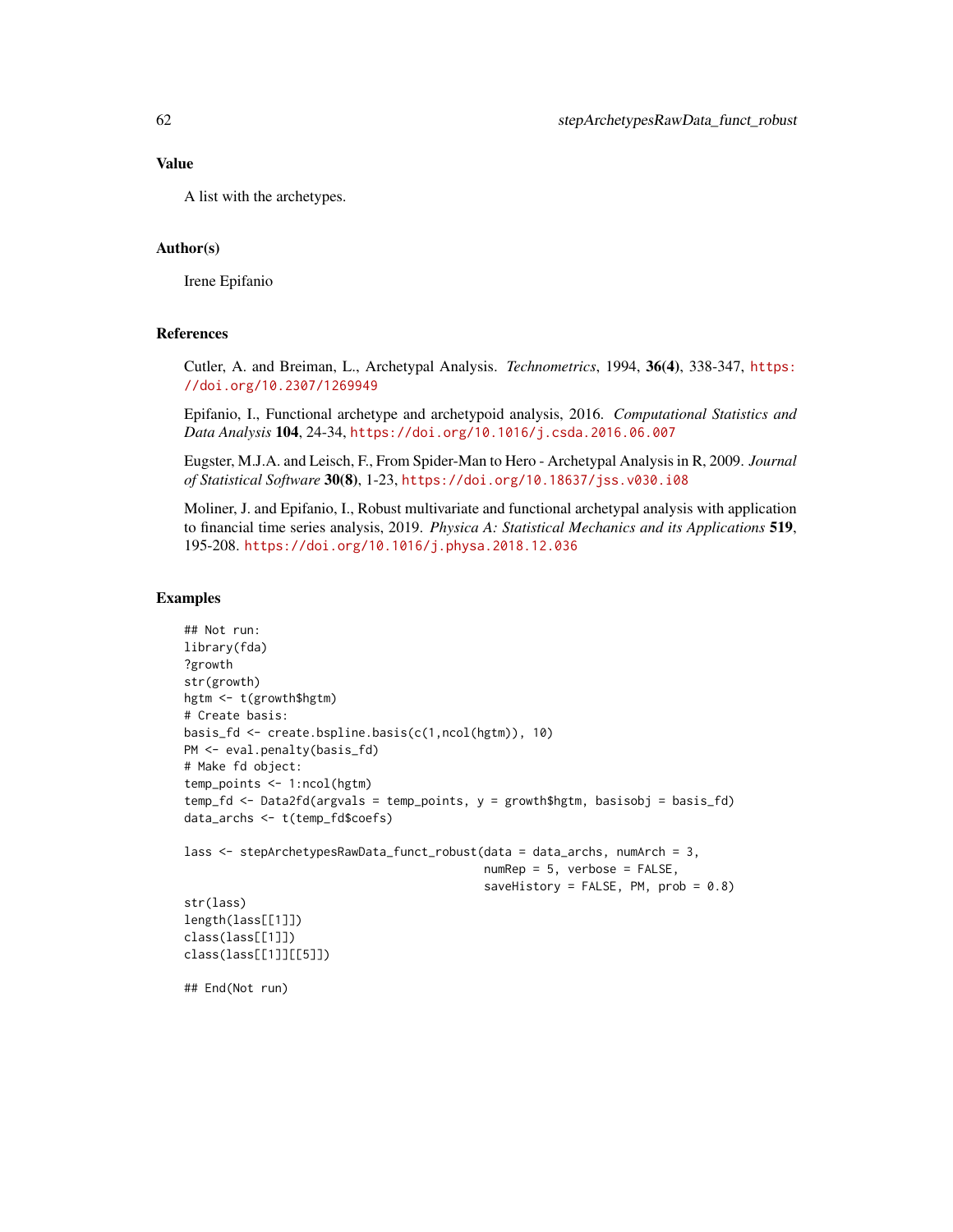<span id="page-62-1"></span><span id="page-62-0"></span>stepArchetypesRawData\_norm\_frob

*Archetype algorithm to raw data with the Frobenius norm*

#### Description

This is a slight modification of [stepArchetypesRawData](#page-0-0) to use the archetype algorithm with the Frobenius norm.

#### Usage

```
stepArchetypesRawData_norm_frob(data, numArch, numRep = 3,
                                verbose = TRUE, saveHistory = FALSE)
```
# Arguments

| data        | Data to obtain archetypes.                                   |
|-------------|--------------------------------------------------------------|
| numArch     | Number of archetypes to compute, from 1 to numarch.          |
| numRep      | For each numarch, run the archetype algorithm num Rep times. |
| verbose     | If TRUE, the progress during execution is shown.             |
| saveHistory | Save execution steps.                                        |

#### Value

A list with the archetypes.

## Author(s)

Irene Epifanio

## References

Eugster, M.J.A. and Leisch, F., From Spider-Man to Hero - Archetypal Analysis in R, 2009. *Journal of Statistical Software* 30(8), 1-23, <https://doi.org/10.18637/jss.v030.i08>

Moliner, J. and Epifanio, I., Robust multivariate and functional archetypal analysis with application to financial time series analysis, 2019. *Physica A: Statistical Mechanics and its Applications* 519, 195-208. <https://doi.org/10.1016/j.physa.2018.12.036>

Vinue, G., Epifanio, I., and Alemany, S., Archetypoids: a new approach to define representative archetypal data, 2015. *Computational Statistics and Data Analysis* 87, 102-115, [https://doi.](https://doi.org/10.1016/j.csda.2015.01.018) [org/10.1016/j.csda.2015.01.018](https://doi.org/10.1016/j.csda.2015.01.018)

Vinue, G., Anthropometry: An R Package for Analysis of Anthropometric Data, 2017. *Journal of Statistical Software* 77(6), 1-39, <https://doi.org/10.18637/jss.v077.i06>

# See Also

[stepArchetypesRawData](#page-0-0), [stepArchetypes](#page-0-0)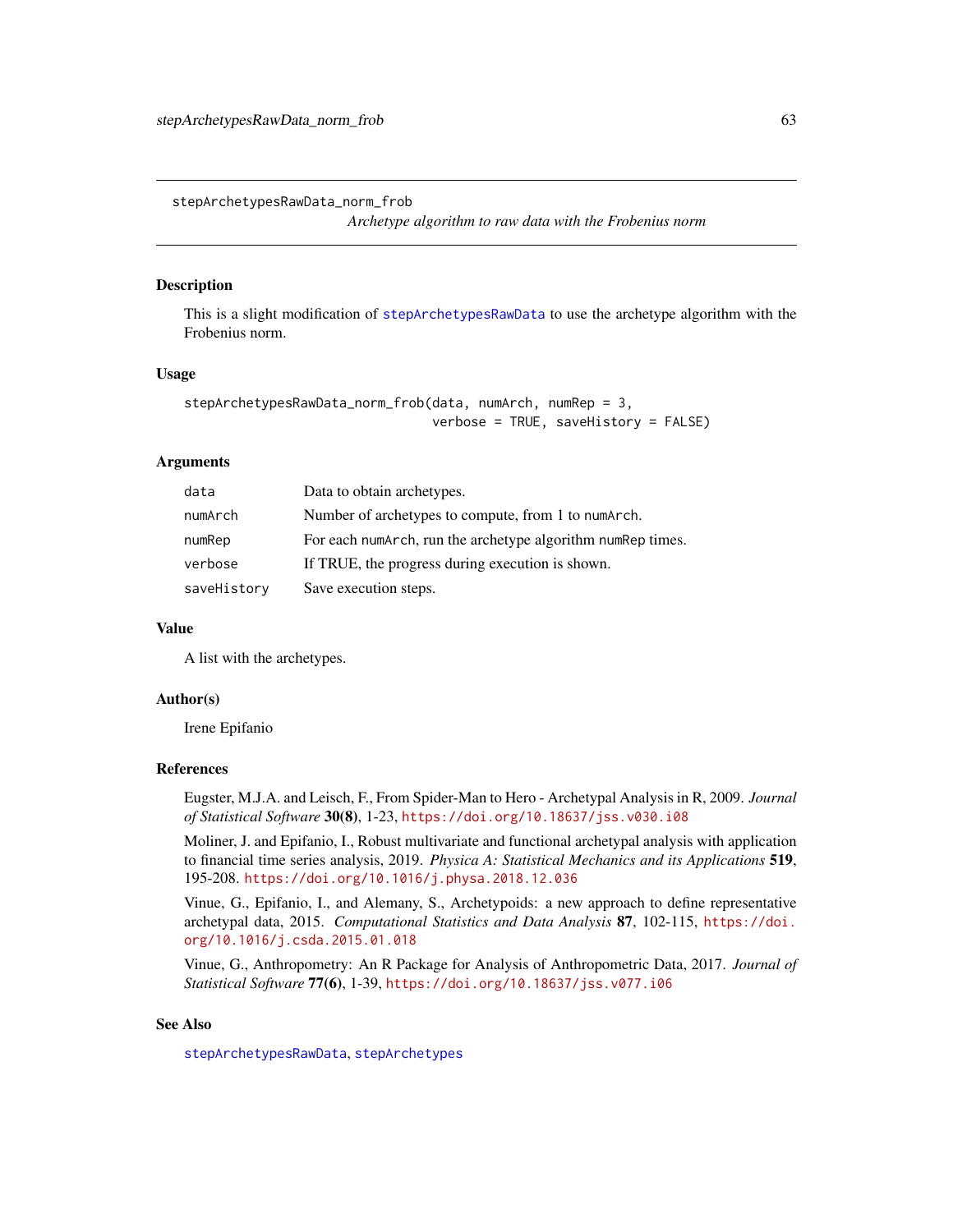# Examples

```
data(mtcars)
data <- as.matrix(mtcars)
numArch <- 5
numRep <- 2
lass <- stepArchetypesRawData_norm_frob(data = data, numArch = 1:numArch,
                                        numRep = numRep, verbose = FALSE)
str(lass)
length(lass[[1]])
class(lass[[1]])
```
<span id="page-63-1"></span>stepArchetypesRawData\_robust

*Archetype algorithm to raw data with the robust Frobenius norm*

# Description

This is a slight modification of [stepArchetypesRawData](#page-0-0) to use the archetype algorithm with the robust Frobenius norm.

## Usage

```
stepArchetypesRawData_robust(data, numArch, numRep = 3,
                             verbose = TRUE, saveHistory = FALSE, prob)
```
# Arguments

| data        | Data to obtain archetypes.                                   |
|-------------|--------------------------------------------------------------|
| numArch     | Number of archetypes to compute, from 1 to numArch.          |
| numRep      | For each numarch, run the archetype algorithm num Rep times. |
| verbose     | If TRUE, the progress during execution is shown.             |
| saveHistory | Save execution steps.                                        |
| prob        | Probability with values in $[0,1]$ .                         |

# Value

A list with the archetypes.

# Author(s)

Irene Epifanio

<span id="page-63-0"></span>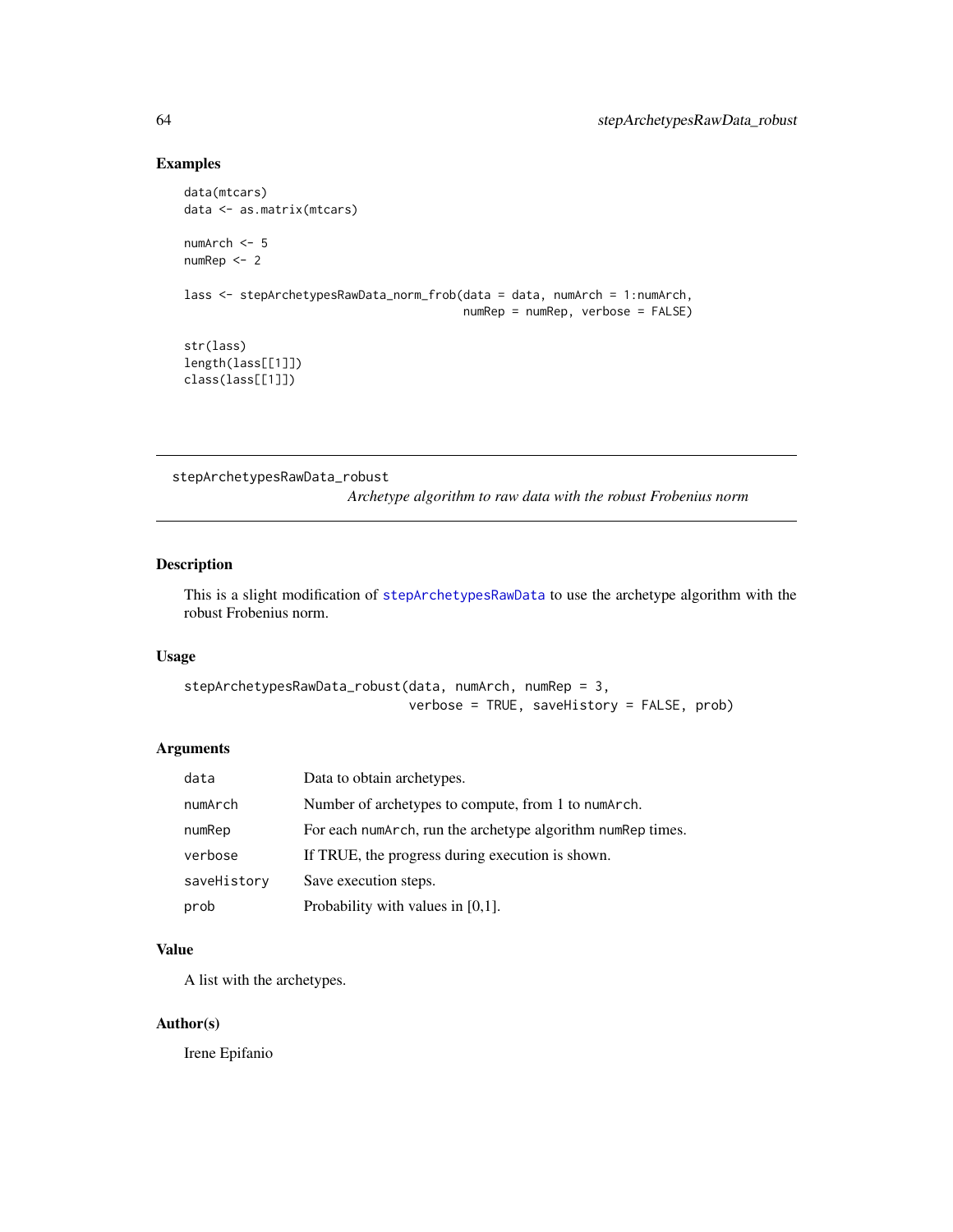# <span id="page-64-0"></span>References

Moliner, J. and Epifanio, I., Robust multivariate and functional archetypal analysis with application to financial time series analysis, 2019. *Physica A: Statistical Mechanics and its Applications* 519, 195-208. <https://doi.org/10.1016/j.physa.2018.12.036>

## See Also

[stepArchetypesRawData\\_norm\\_frob](#page-62-1)

```
data(mtcars)
data <- as.matrix(mtcars)
numArch <- 5
numRep <- 2
lass <- stepArchetypesRawData_robust(data = data, numArch = 1:numArch,
                                     numRep = numRep, verbose = FALSE,
                                     saveHistory = FALSE, prob = 0.8)str(lass)
length(lass[[1]])
class(lass[[1]])
```